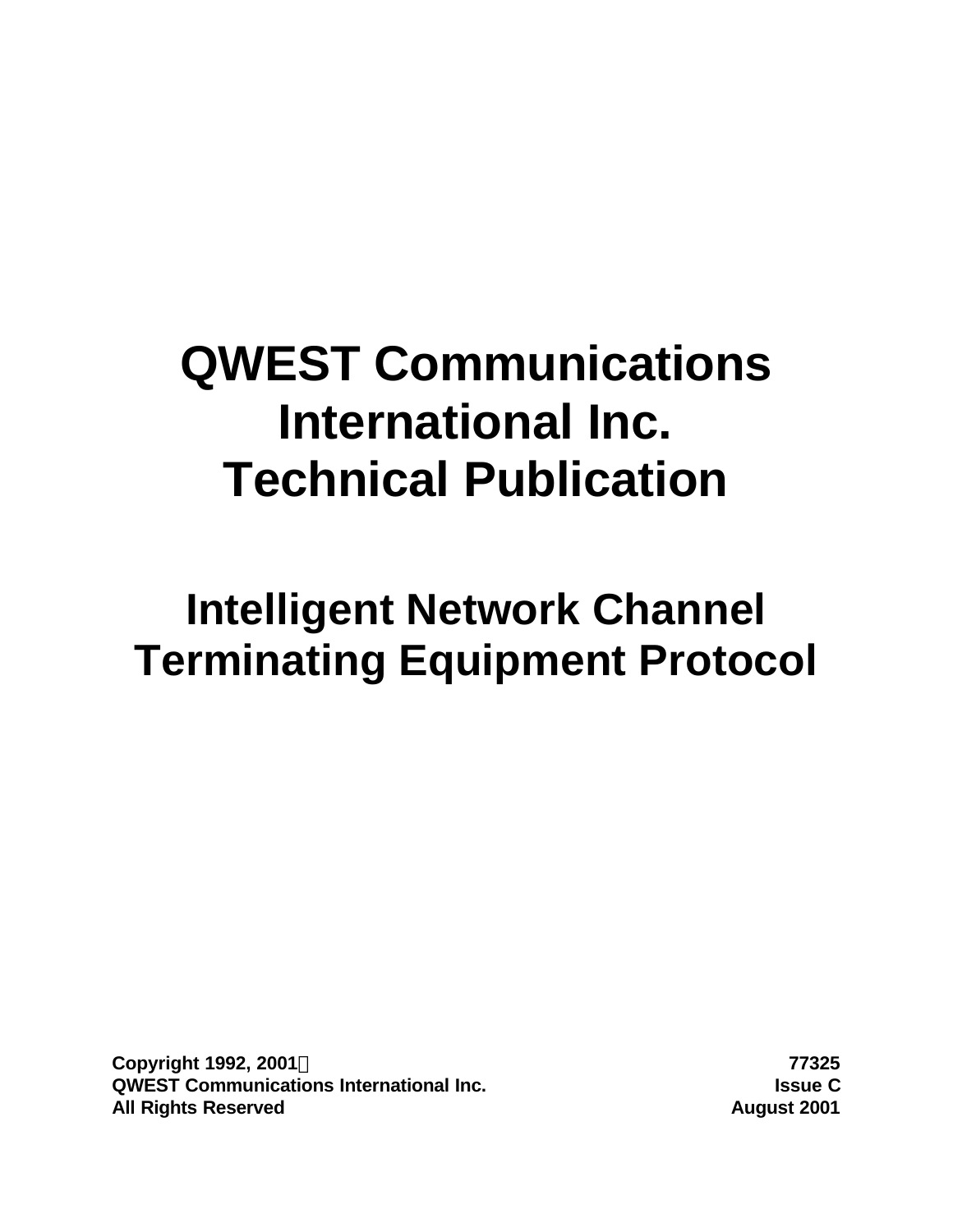#### **NOTICE**

This document describes the QWEST Communications International Inc. protocol used for Intelligent Network Channel Terminating Equipment (INCTE). The providing of status and the interaction between network intelligent equipment or test systems will enhance the operation of the network.

QWEST Communications International Inc. reserves the right to revise this document for any reason, including but not limited to, conformity with standards promulgated by various governmental or regulatory agencies; utilization of advances in the state of the technical arts; or to reflect changes in the design of equipment, techniques, or procedures described or referred to herein.

Liability to anyone arising out of use or reliance upon any information set forth herein is expressly disclaimed, and no representation or warranties, expressed or implied, are made with respect to the accuracy or utility of any information set forth herein.

This document is not to be construed as a suggestion to any manufacturer to modify or change any of its products, nor does this publication represent any commitment by QWEST Communications International Inc. to purchase any product whether or not it provides the described adequate notice in writing prior to any characteristics. Further, conformance to this publication does not constitute a guarantee of a given supplier's equipment and/or its associated documentation.

If further information is required, please contact:

QWEST Communications International Inc. Manager – New Services Planning 700 W. Mineral Ave. MN-F15.15 Littleton, CO 80120 (303) 707-7107 (303) 707-9497 Fax # E-mail: jhsmit2@qwest.com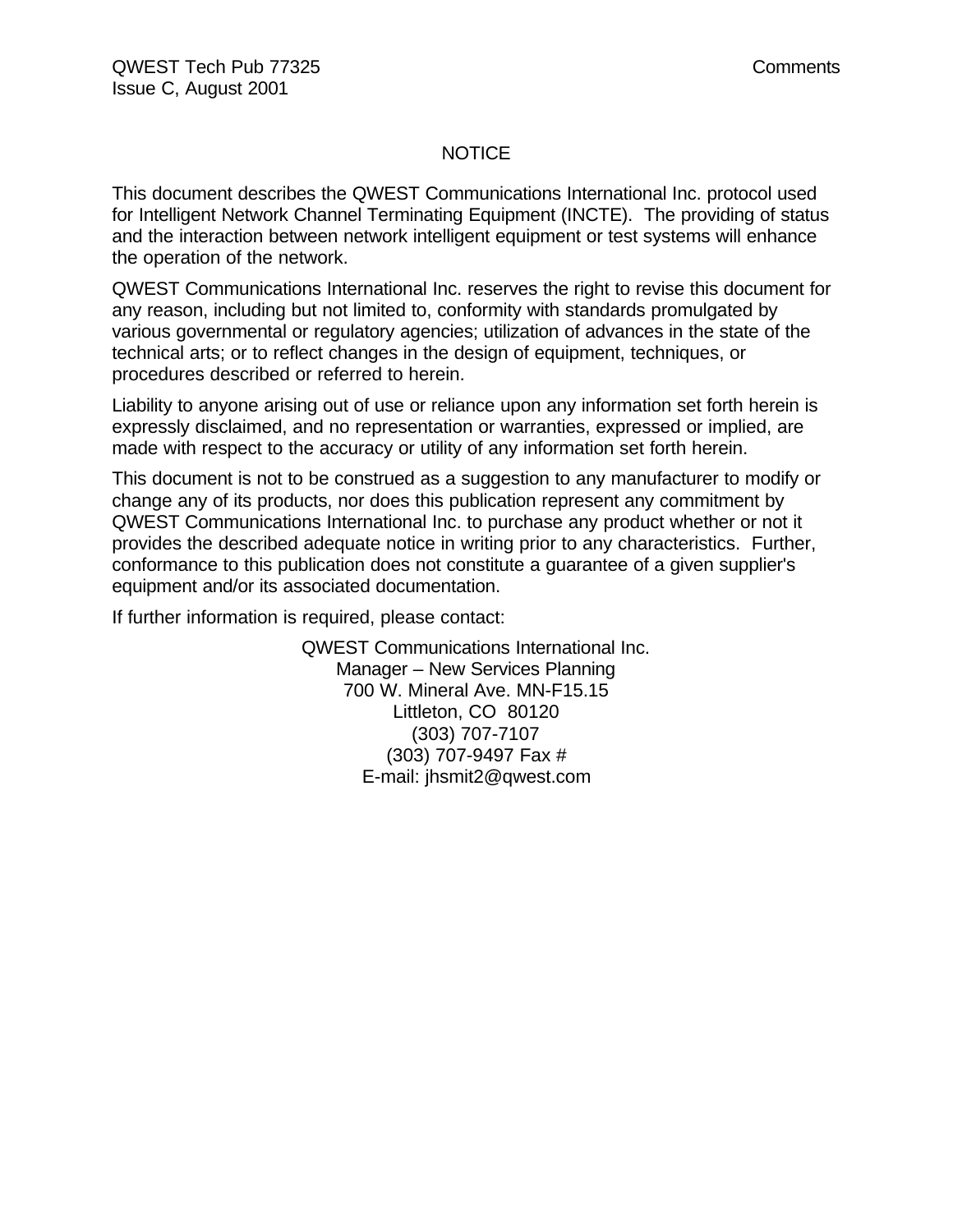#### COMMENTS on PUB 77325

### PLEASE TEAR OUT AND SEND YOUR COMMENTS/SUGGESTIONS TO:

QWEST Corporation Manager – New Services Planning 700 W. Mineral Ave. MN-F15.15 Littleton, CO 80120 (303) 707-7107 (303) 707-9497 Fax # E-mail: jhsmit2@qwest.com

Information from you helps us to improve our Publications. Please take a few moments to answer the following questions and return to the above address.

| Was this Publication valuable to you in understanding  |      |      |
|--------------------------------------------------------|------|------|
| The technical parameters of our service?               | YES. | NO.  |
| Was the information accurate and up-to-date?           | YES. | NO.  |
| Was the information easily understood?                 | YES  | NO.  |
| Were the contents logically sequenced?                 | YES  | NO - |
| Were the tables and figures understandable and helpful | YES  | NO.  |
| Were the pages legible?                                | YES  | NO.  |

If you answered NO to any of the questions and/or if you have any other comments or suggestions, please explain:

\_\_\_\_\_\_\_\_\_\_\_\_\_\_\_\_\_\_\_\_\_\_\_\_\_\_\_\_\_\_\_\_\_\_\_\_\_\_\_\_\_\_\_\_\_\_\_\_\_\_\_\_\_\_\_\_\_\_\_\_\_\_\_\_\_\_\_\_\_\_ \_\_\_\_\_\_\_\_\_\_\_\_\_\_\_\_\_\_\_\_\_\_\_\_\_\_\_\_\_\_\_\_\_\_\_\_\_\_\_\_\_\_\_\_\_\_\_\_\_\_\_\_\_\_\_\_\_\_\_\_\_\_\_\_\_\_\_\_\_\_

| (Attach additional sheet, if necessary) |                 |  |  |
|-----------------------------------------|-----------------|--|--|
|                                         | Date __________ |  |  |
| Company                                 |                 |  |  |
| <b>Address</b>                          |                 |  |  |
| <b>Telephone Number</b>                 |                 |  |  |
| E-Mail                                  |                 |  |  |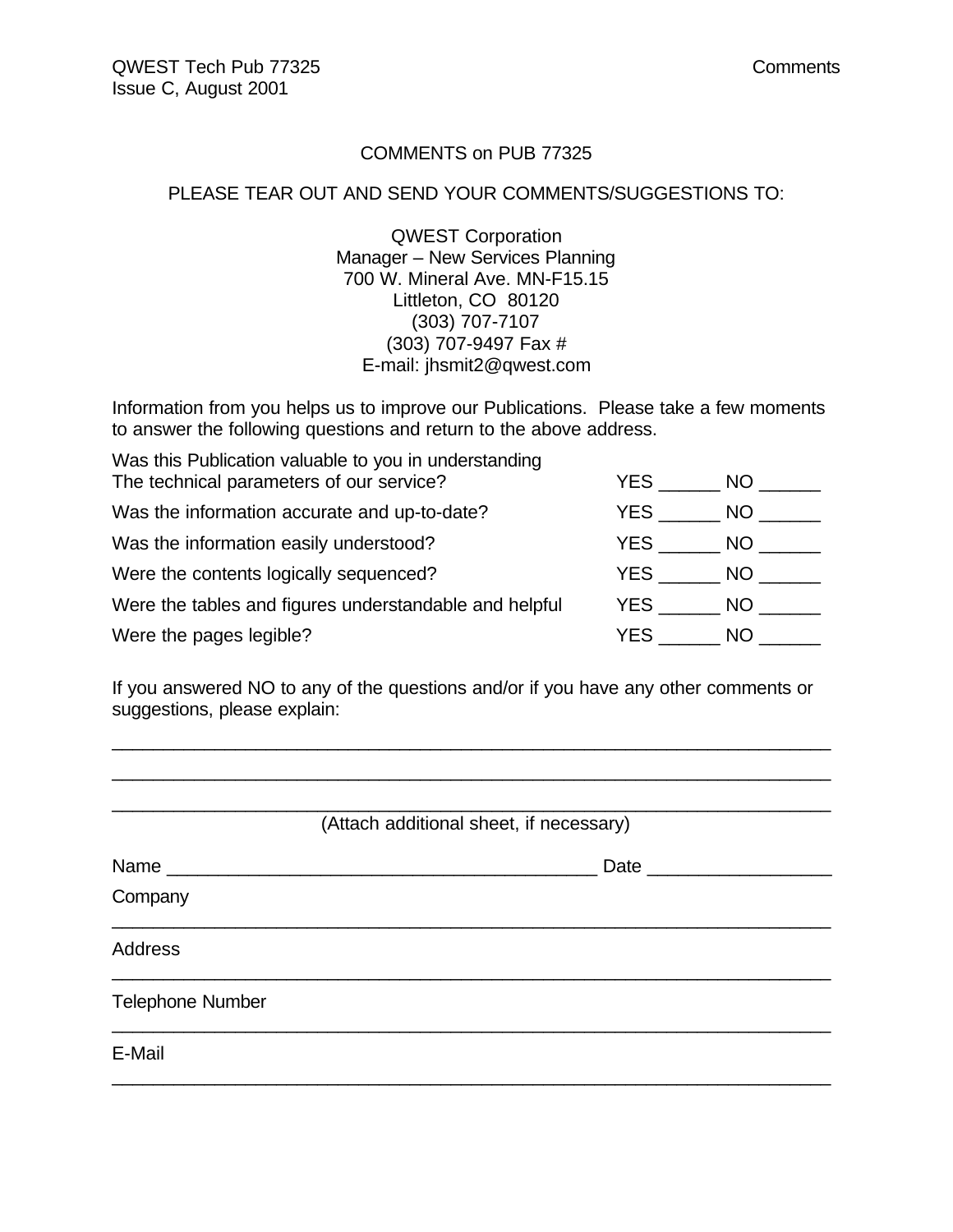|    | <b>Chapter and Section</b>                                                                                                                                                                                                                                                              | Page |
|----|-----------------------------------------------------------------------------------------------------------------------------------------------------------------------------------------------------------------------------------------------------------------------------------------|------|
| 1. |                                                                                                                                                                                                                                                                                         |      |
| 2. |                                                                                                                                                                                                                                                                                         |      |
| 3. | Intelligent Network Channel Terminating Equipment (INCTE)<br>3.1<br>3.2<br>3.3<br>3.4<br>3.5<br>3.6<br>3.7<br>3.8<br>3.9<br>3.10<br>Accept, Reject, and Security Violation Signal Duration 3-5<br>3.11<br>Manufacturer and Unit Identification (ID) Command 3-6<br>3.12<br>3.13<br>3.14 |      |
| 4. | Intelligent Network Channel Terminating Equipment (INCTE) Security 4-1<br>4.1<br>4.2<br>4.3                                                                                                                                                                                             |      |
| 5. | 5.1<br>5.2<br>5.2.7 DTMF 21# Default Receive Gain/Equalization 5-5<br>5.2.9 DTMF 48(N)# Time-out Duration Command 5-5<br>5.2.10 DTMF 70# Manufacturer and Unit ID Command 5-6                                                                                                           |      |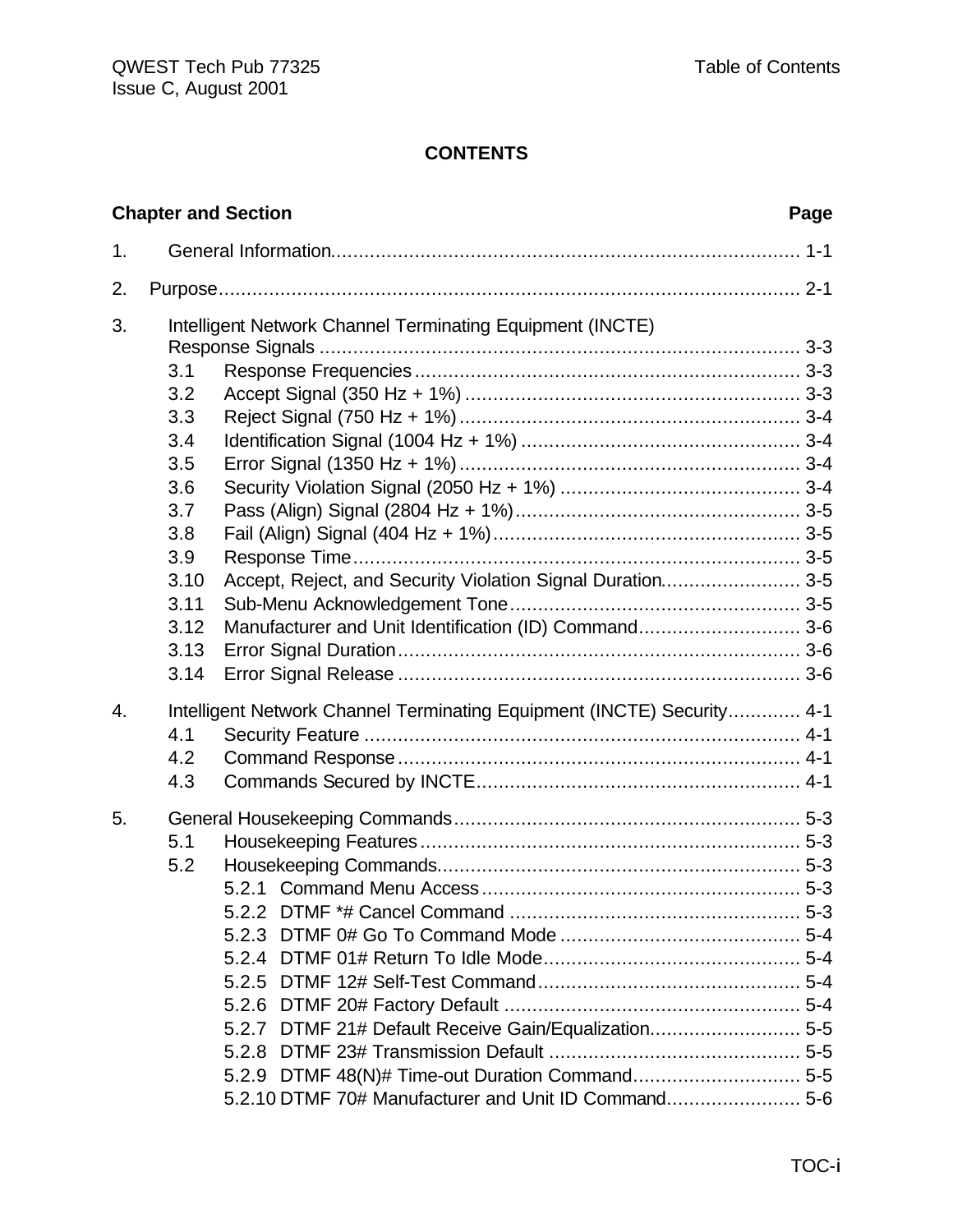# **CONTENTS (Continued)**

|    | <b>Chapter and Section</b> |       |                                                                 | Page |
|----|----------------------------|-------|-----------------------------------------------------------------|------|
|    |                            |       |                                                                 |      |
|    |                            |       |                                                                 |      |
|    |                            |       |                                                                 |      |
| 6. |                            |       | Intelligent Network Channel Terminating Equipment (INCTE) Setup |      |
|    |                            |       |                                                                 |      |
|    | 6.1                        |       |                                                                 |      |
|    | 6.2                        |       | Intelligent Network Channel Terminating Equipment (INCTE)       |      |
|    |                            |       |                                                                 |      |
|    | 6.3                        |       | Intelligent Network Channel Terminating Equipment (INCTE)       |      |
|    |                            |       |                                                                 |      |
|    |                            |       |                                                                 |      |
|    |                            |       |                                                                 |      |
|    |                            |       |                                                                 |      |
|    |                            |       |                                                                 |      |
|    |                            |       |                                                                 |      |
|    |                            |       | 6.3.6 DTMF *448# 2-Wire Customer Side Operation 6-3             |      |
|    |                            |       | 6.3.7 DTMF *449# 4-Wire Customer Side Operation 6-3             |      |
|    |                            | 6.3.8 | DTMF *51(N)# Simplex Normal/Reversed Toggle  6-3                |      |
|    |                            |       |                                                                 |      |
| 7. |                            |       |                                                                 |      |
|    | 7.1                        |       |                                                                 |      |
|    | 7.2                        |       |                                                                 |      |
| 8. |                            |       |                                                                 |      |
|    | 8.1                        |       |                                                                 |      |
|    | 8.2                        |       |                                                                 |      |
|    |                            |       |                                                                 |      |
|    |                            |       |                                                                 |      |
|    |                            |       |                                                                 |      |
|    |                            |       |                                                                 |      |
|    |                            |       |                                                                 |      |
|    |                            |       |                                                                 |      |
|    | 8.3                        |       |                                                                 |      |
|    |                            |       | 8.3.1 DTMF 41# Communicate at TLP/DLP Toggle 8-3                |      |
|    |                            |       | 8.3.2 DTMF 411# Communicate at TLP Command 8-3                  |      |
|    |                            |       | 8.3.3 DTMF 412# Communicate at DLP Command  8-3                 |      |
|    | 8.4                        |       |                                                                 |      |
|    |                            |       |                                                                 |      |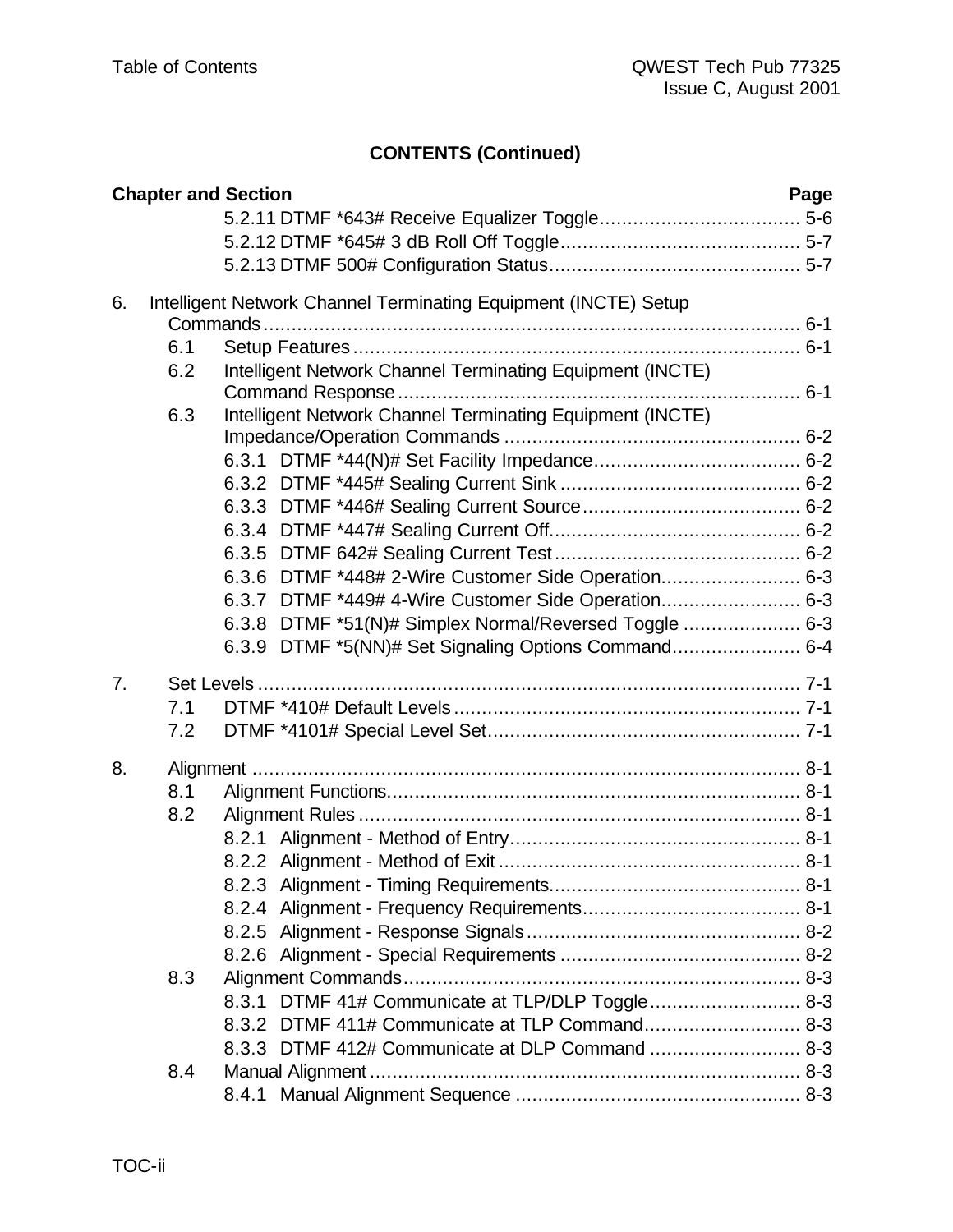# **CONTENTS (Continued)**

|     |                                                                               | <b>Chapter and Section</b><br>Page                                                                                                                           |  |
|-----|-------------------------------------------------------------------------------|--------------------------------------------------------------------------------------------------------------------------------------------------------------|--|
|     | 8.5<br>8.6                                                                    |                                                                                                                                                              |  |
|     | 8.7<br>8.8                                                                    |                                                                                                                                                              |  |
| 9.  | 9.1<br>9.2                                                                    |                                                                                                                                                              |  |
| 10. | 10.1<br>10.2                                                                  | 10.2.1<br>10.2.4<br>10.2.5<br>10.2.7<br>10.2.8 DTMF 448# 2-Wire Customer Side Operation10-3<br>DTMF 449# 4-Wire Customer Side Operation10-3<br>10.2.9        |  |
| 11. | 11.1<br>11.2<br>11.3<br>11.4<br>11.5<br>11.6<br>11.7<br>11.8<br>11.9<br>11.10 | DTMF 32# Access Transmission Response Mode11-2<br>Select Transponder Frequency - Received Tone Method11-2<br>Select Transponder Frequency - DTMF Method 11-2 |  |
| 12. | 12.1                                                                          |                                                                                                                                                              |  |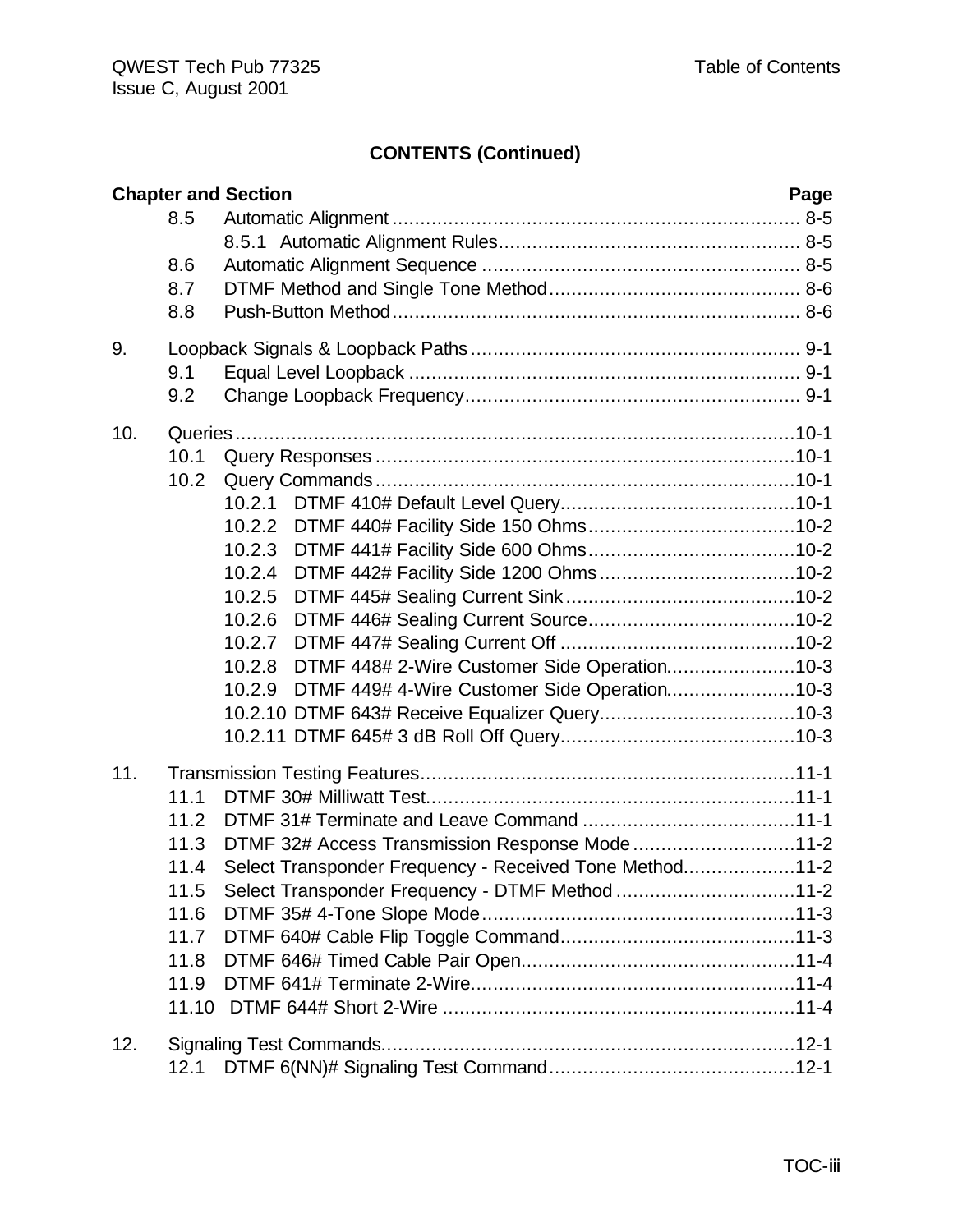# **CONTENTS (Continued)**

#### **Chapter and Section** Page  $13.$  $13.1$  $13.2$  $13.3$  $13.4$  $13.5$  $14.$  $14.1$  $142$ 14.2.10 Transmission Testing Sub-Menu (904 Hz)..............................14-6  $15.$  $16.$  $16.1$  $16.2$

# **Appendix**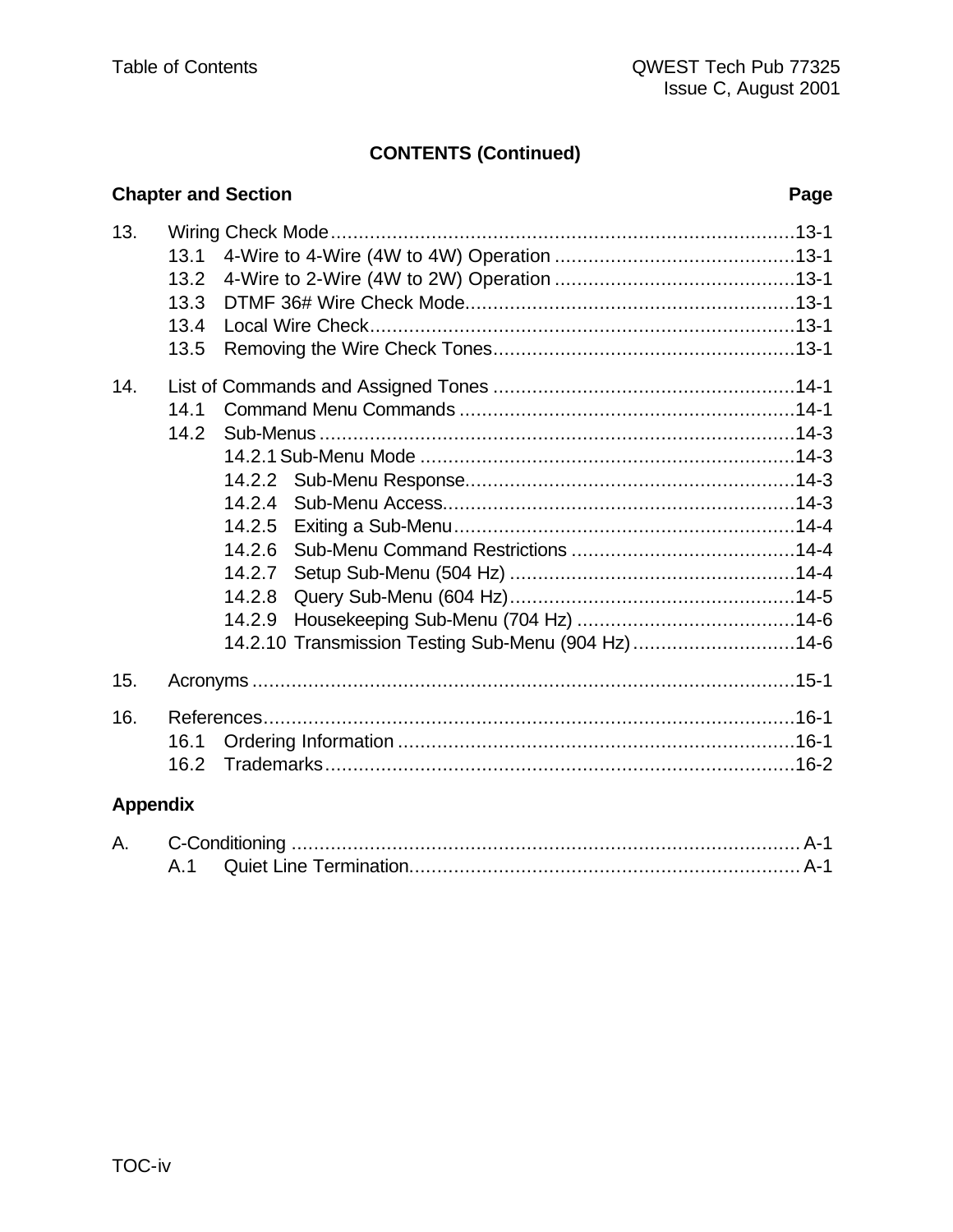| <b>Chapter and Section</b> |  |  |
|----------------------------|--|--|
|                            |  |  |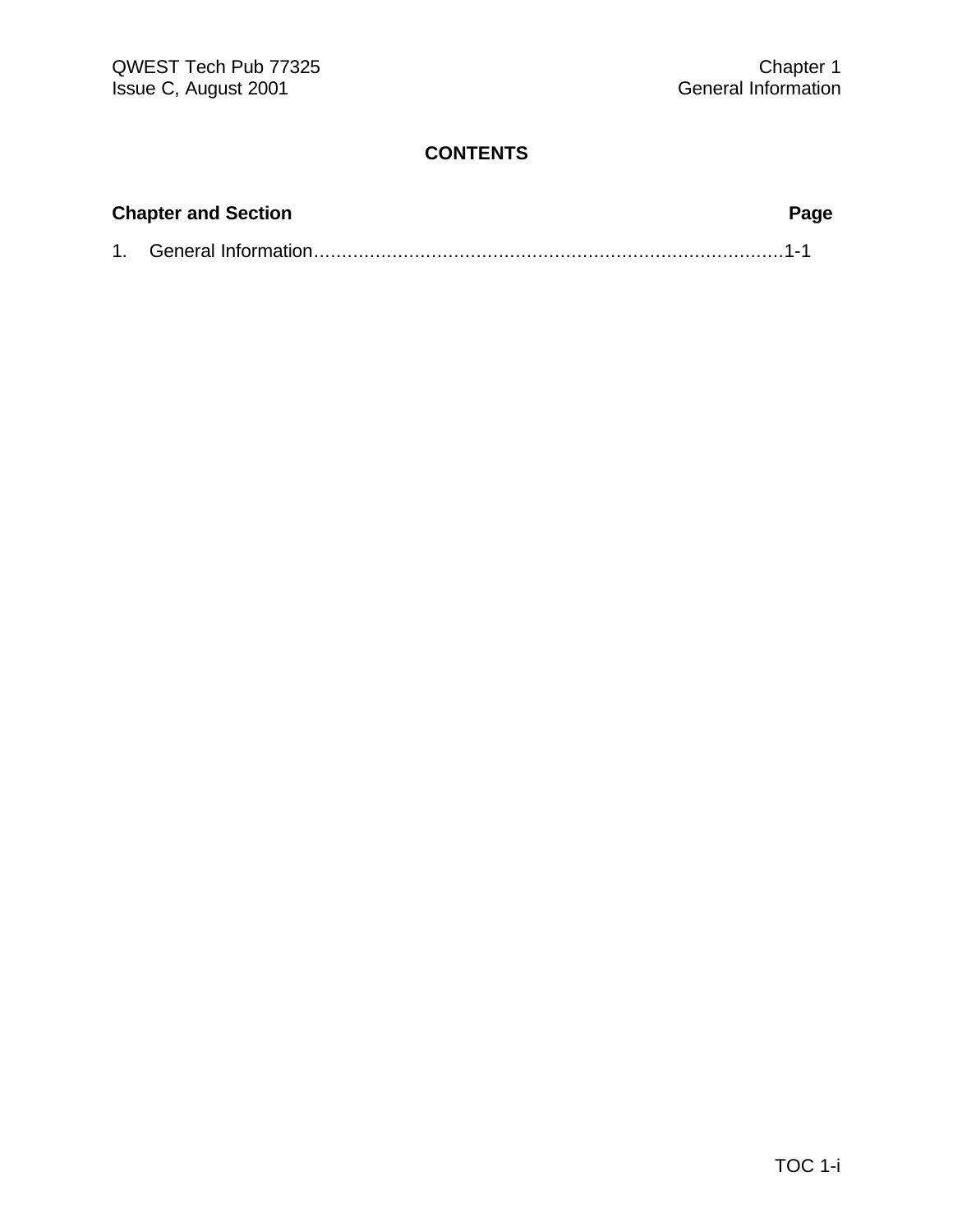### **1. General Information**

This document describes the QWEST Communications International Inc. protocol used for Intelligent Network Channel Terminating Equipment (INCTE). The providing of status and the interaction between network intelligent equipment or test systems will enhance the operation of the network.

The INCTE is operated with a Menu of commands. The Command Menu is accessed by sending 0# Dual Tone Multi-Frequency (DTMF) command or (2713 Hz, default frequency: same as the loopback frequency used) tone command for greater than 30 seconds to the INCTE. The tone method consists of either a single tone or several tones sent in sequence.

The DTMF command consists of three parts. Each command is comprised of 1) an option or configuration change, 2) a primary number or a possible secondary number, and 3) the execute.

| Example: | *643# (DTMF Command) |
|----------|----------------------|
|----------|----------------------|

- \* = Option or Configuration change
- 643 = DTMF numbers assigned to the command
- $#$  = Execute

The INCTE will not change any existing transmission or signaling parameters unless a complete and recognizable command is received. The INCTE has the ability to secure certain commands from accidental operation. (See the paragraph in Chapter 4 under Subsection 4.1 — Security Feature.)

The INCTE will respond with an Identification Tone upon being placed in the Command Menu mode. All the required signals are defined in this document.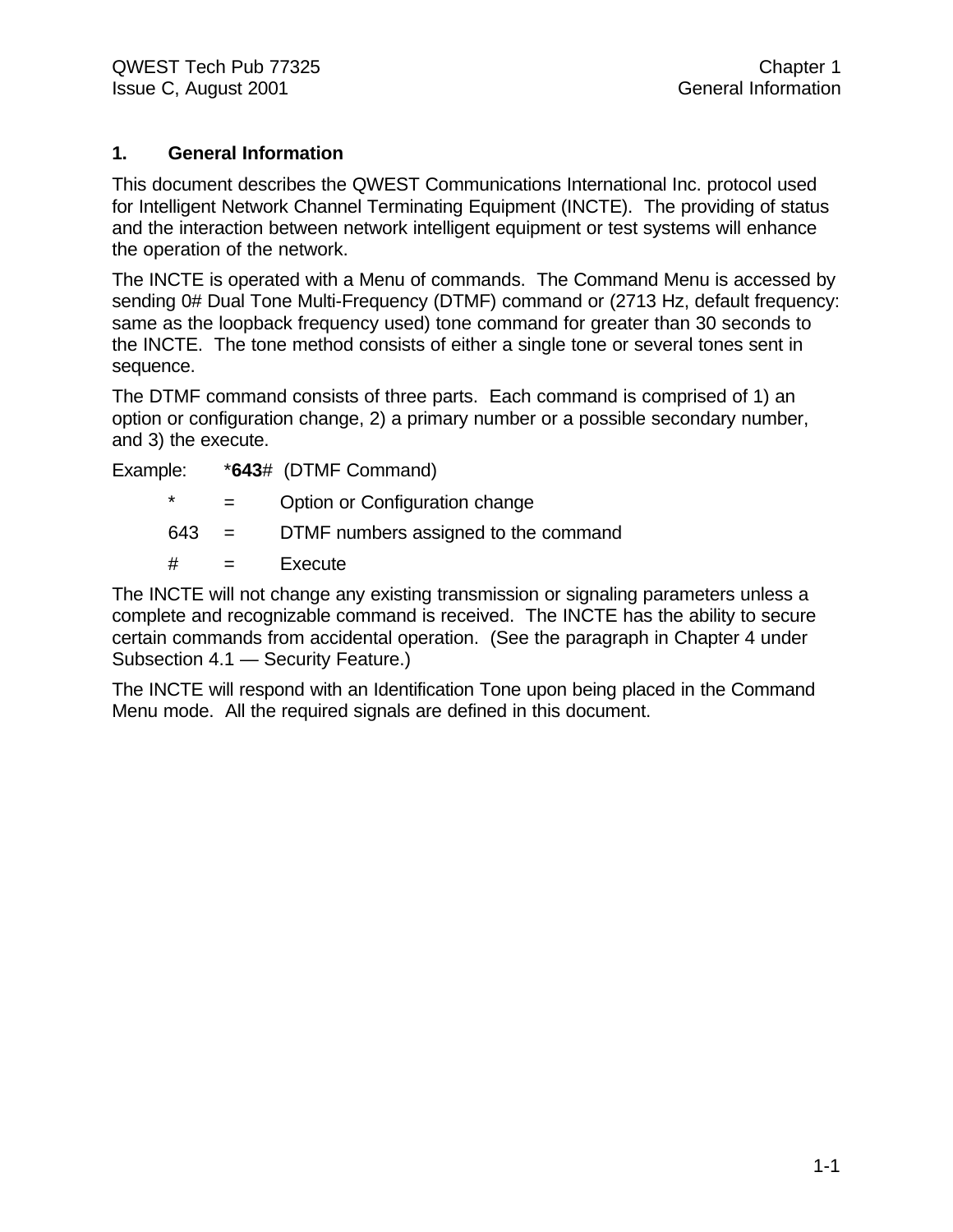| <b>Chapter and Section</b> |  |  |
|----------------------------|--|--|
|                            |  |  |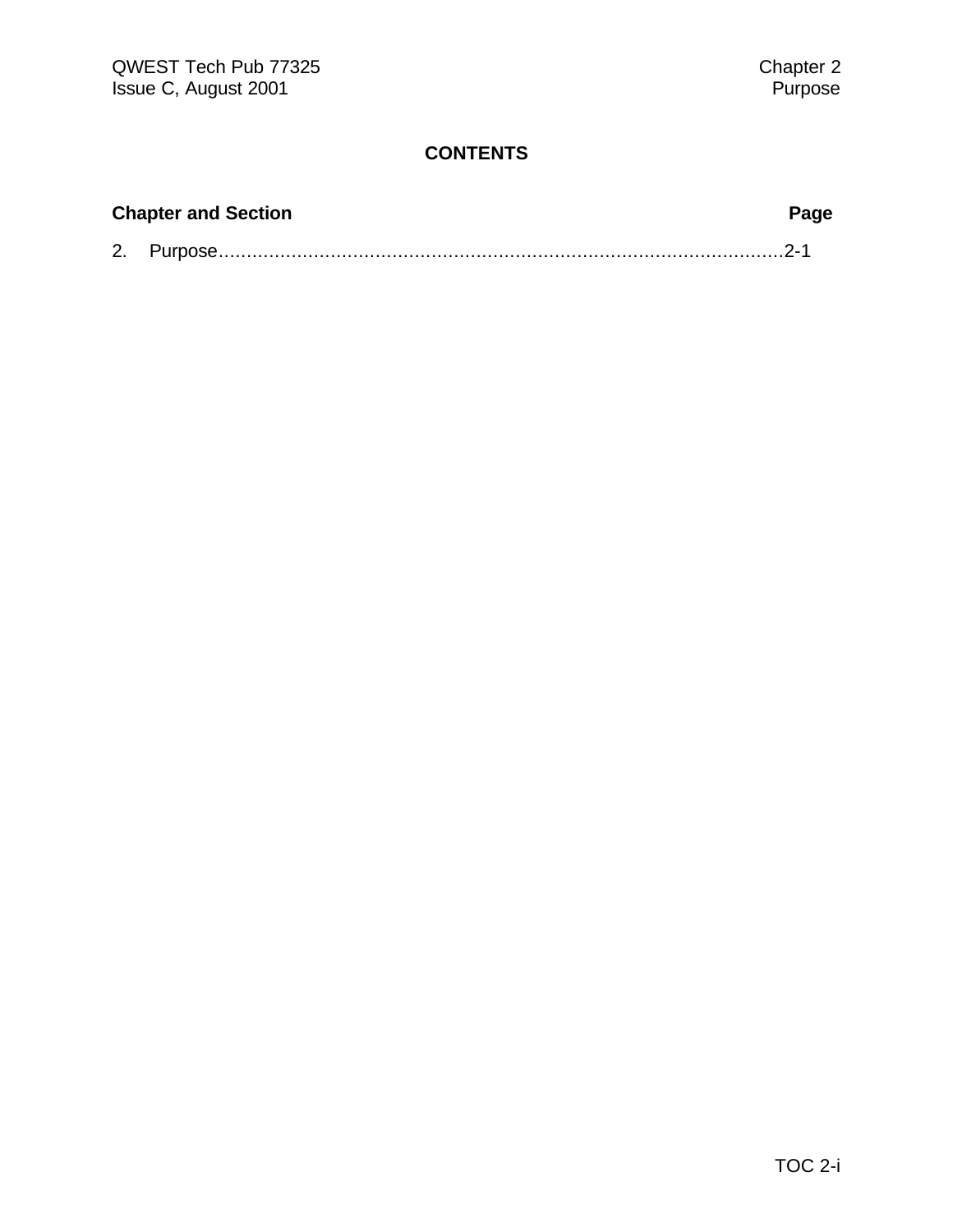#### **2. Purpose**

The purpose of this document is to describe QWEST Communications International Inc.'s standard protocol to be used with INCTE and other equipment in the loop. Any changes in the document will be stated here.

This document is being reissued to show change in company information. U S WEST is now QWEST.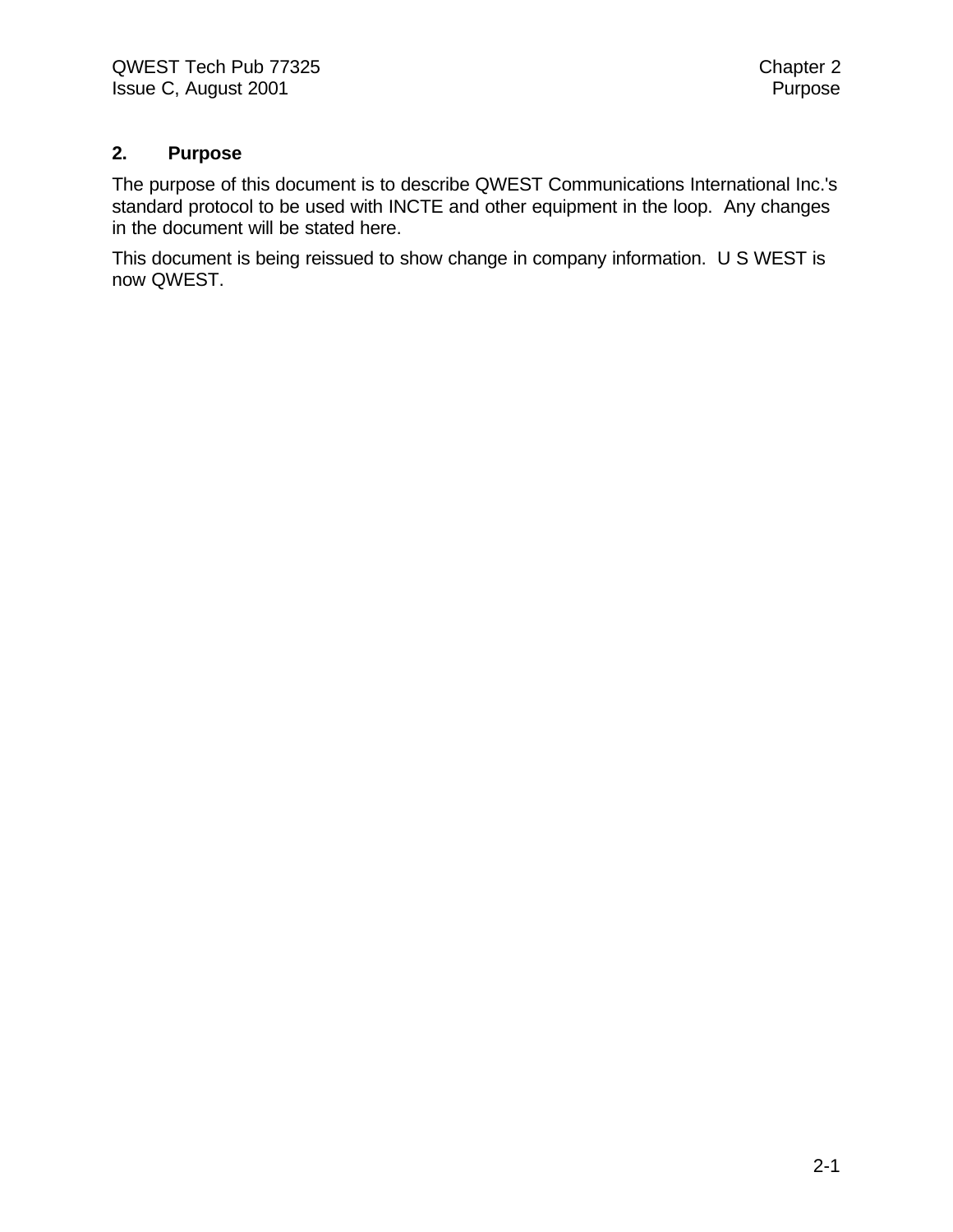### **Chapter and Section Page**

| 3. |      | Intelligent Network Channel Terminating Equipment (INCTE) |  |
|----|------|-----------------------------------------------------------|--|
|    |      |                                                           |  |
|    | 3.1  |                                                           |  |
|    | 3.2  |                                                           |  |
|    | 3.3  |                                                           |  |
|    | 3.4  |                                                           |  |
|    | 3.5  |                                                           |  |
|    | 3.6  |                                                           |  |
|    | 3.7  |                                                           |  |
|    | 3.8  |                                                           |  |
|    | 3.9  |                                                           |  |
|    | 3.10 | Accept, Reject, and Security Violation Signal Duration3-5 |  |
|    | 3.11 |                                                           |  |
|    | 3.12 | Manufacturer and Unit Identification (ID) Command3-6      |  |
|    | 3.13 |                                                           |  |
|    | 3.14 |                                                           |  |
|    |      |                                                           |  |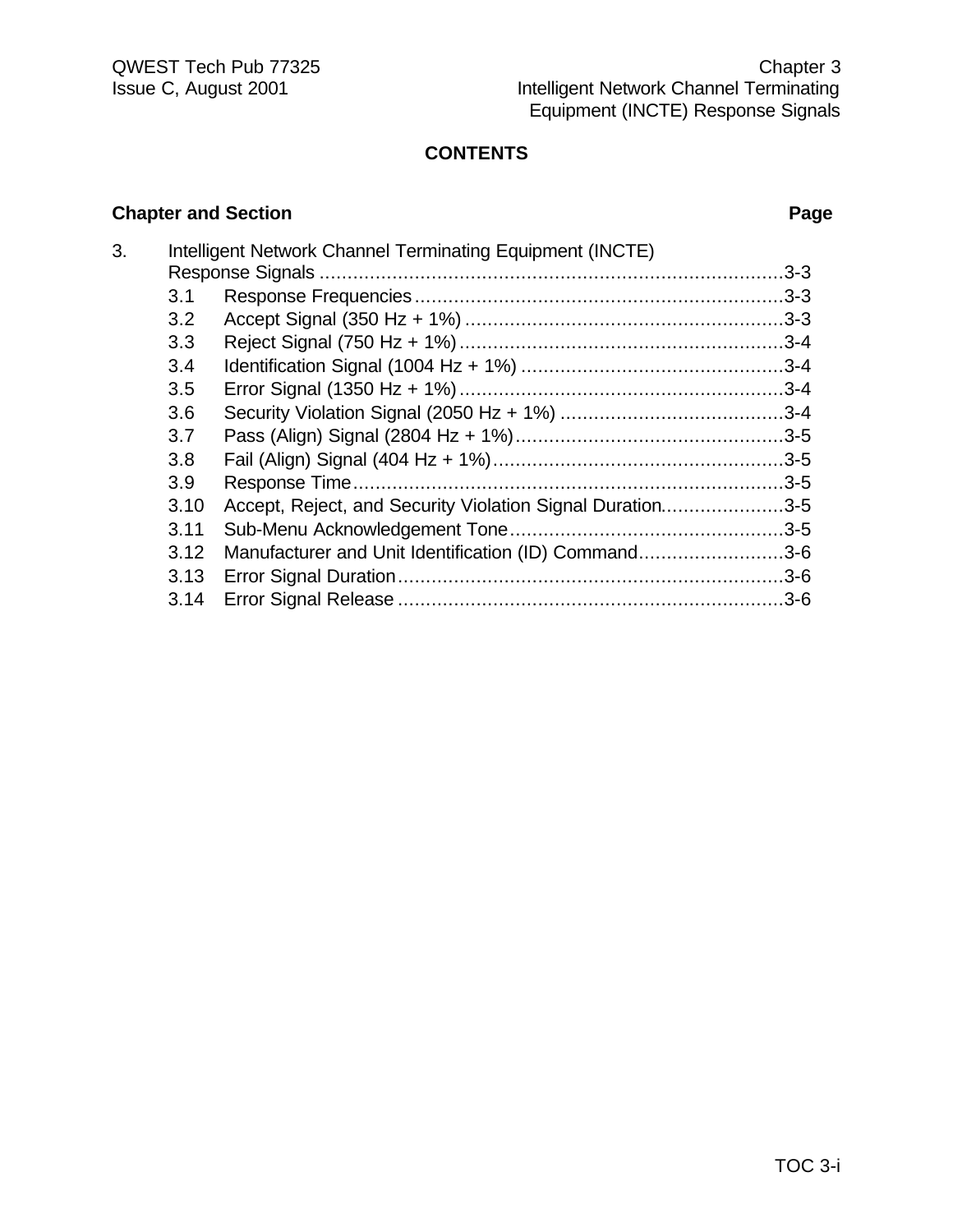#### **3. Intelligent Network Channel Terminating Equipment (INCTE) Response Signals**

The INCTE uses response signals to convey information to the remote end pertaining to the unit's status and operation.

## **3.1 Response Frequencies**

Requirement: The INCTE supports the following response frequencies:

| <b>RESPONSE</b>           | <b>FREQUENCY</b> |
|---------------------------|------------------|
| Accept                    | 350 Hz (+ 1%)    |
| Reject                    | 750 Hz (+ 1%)    |
| Identification Tone (ID)  | 1004 Hz (+ 1%)   |
| Error                     | 1350 Hz (+ 1%)   |
| <b>Security Violation</b> | 2050 Hz (+ 1%)   |
| Pass (Align)              | 2804 Hz (+ 1%)   |
| Fail (Align)              | 404 Hz (+ 1%)    |

# **3.2 Accept Signal (350 Hz + 1%)**

Requirement: An Accept Signal is a 2-second ascending sweep tone followed by at least 15 seconds of 350 Hz tone. The ascending sweep tone starts at 404 Hz and sweeps up to 2804 Hz in 100 Hz steps. An Accept Signal is a positive response signal generated by intelligent equipment in response to a command received from the distant end. The INCTE sends an Accept Signal if it implements the function requested by a command or is already configured for the function requested by a received command. An INCTE will return an Accept Signal if it can be software configured to provide the function requested by a command. The INCTE will also sense the position of a manually set switch option and respond with an Accept Signal if the switch is set in the position to provide the requested function. The Accept Signal is also used as a positive response to a query command. The Accept Tone will not be a response for milliwatt, cable-flip, or time cable pair open command.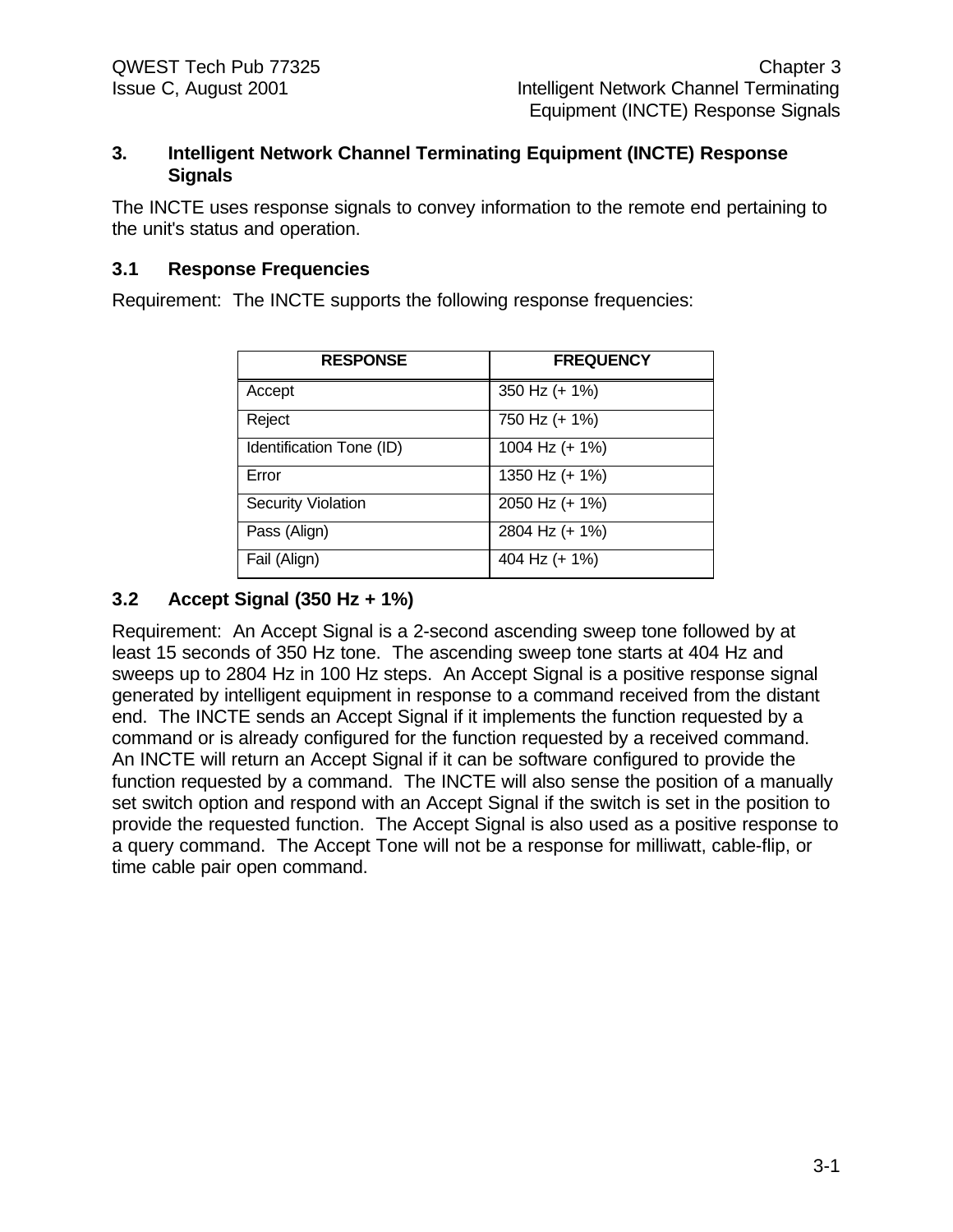# **3.3 Reject Signal (750 Hz + 1%)**

Requirement: A Reject Signal is a 2-second descending sweep tone followed by at least 15 seconds of 750 Hz tone. The descending sweep tone starts at 2804 Hz and sweeps to 404 Hz in 100 Hz steps. The Reject Signal is a negative response by the INCTE to a command generated by the distant end. If a test command is received by an INCTE, and the parameter is outside a set of prescribed limits, the INCTE responds by sending a Reject Signal. The Reject Signal is also used as a negative response to a query. If a command is received to set an INCTE to a particular function which can only be provided with a manually operated switch and the switch is not in the correct position to supply the requested function, the INCTE will respond with a Reject Signal. The Reject Signal is also sent as an indication that an option switch is set to an inappropriate position. As an example, if a particular INCTE has an option switch used to switch in a signaling board, and it is in the signaling board position, but no signaling board is attached, the INCTE will send a Reject Signal. The Reject Signal is also a negative response to a self-test command.

# **3.4 Identification Signal (1004 Hz + 1%)**

Requirement: An Identification Signal is a single tone of 1004 Hz which will default to Test Level Point (TLP). The INCTE responds with a single identification (ID) tone upon being placed in the Command Menu mode. The level of the transmitted tone will be at TLP unless the INCTE was previously set at Data Level Point (DLP). Any time the command menu is accessed it will apply the ID tone at the previously selected TLP or DLP.

# **3.5 Error Signal (1350 Hz + 1%)**

Requirement: An Error Signal is a 2-second descending sweep tone followed by a 1350 Hz tone until time-out is reached or the unit is returned to the Command mode. The descending sweep tone starts at 2804 Hz and sweeps to 404 Hz in 100 Hz steps. The Error Signal is an INCTE response indicating that a receive DTMF command was out of sequence, unrecognizable or incomplete. The Error Signal also indicates an unsupported command. An unsupported command is in the protocol, but the particular INCTE is not capable of supporting that command. The Error Signal is also used to indicate a failed alignment as described in the paragraph in Chapter 8, Subsection 8.5 titled "Automatic Alignment."

# **3.6 Security Violation Signal (2050 Hz + 1%)**

Requirement: A Security Violation Signal is a 2-second descending sweep tone followed by at least 15 seconds of 2050 Hz tone. The descending sweep tone starts at 2804 Hz and sweeps to 404 Hz in 100 Hz steps. If a secured command is received, the INCTE responds by sending a Security Violation Signal.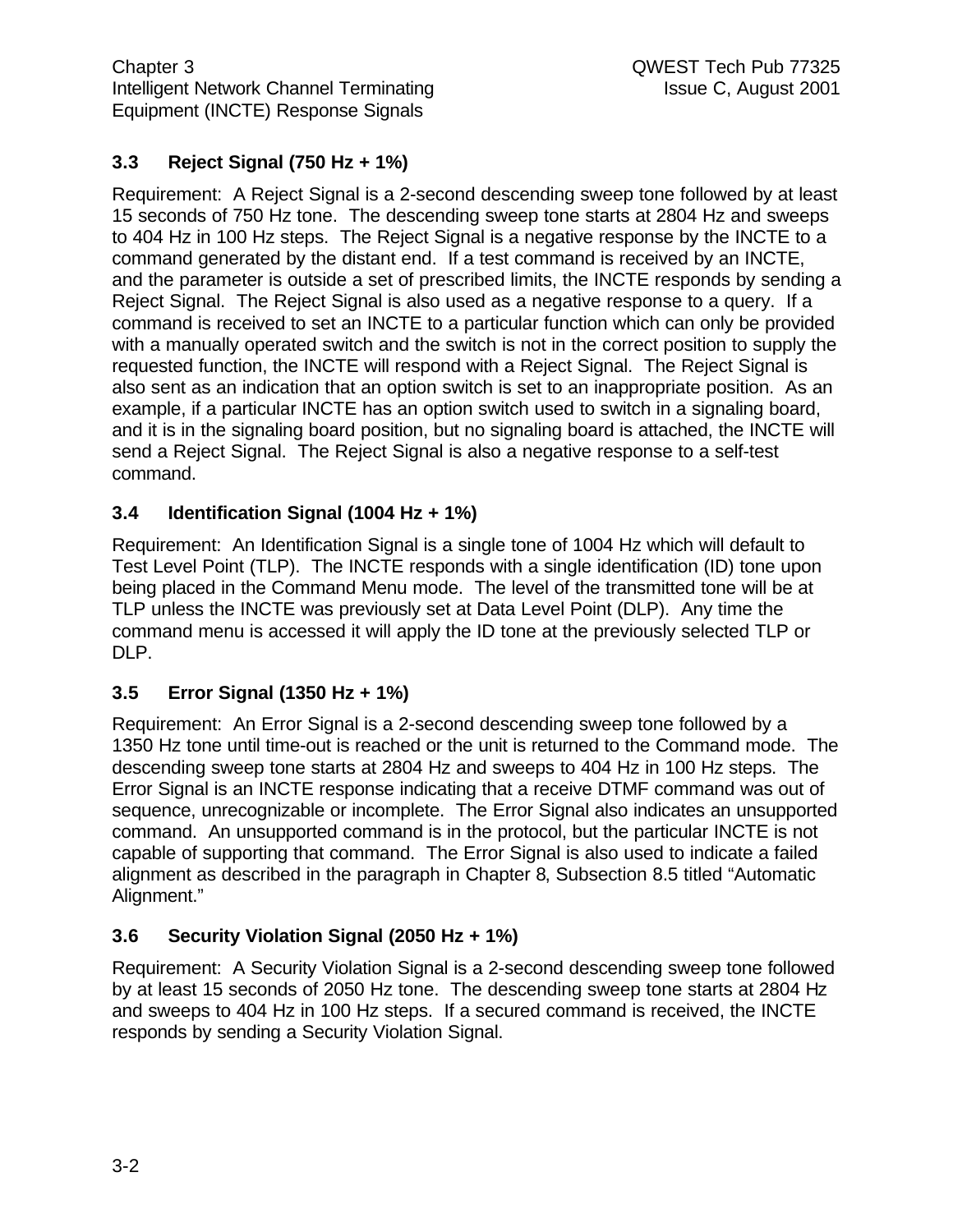# **3.7 Pass (Align) Signal (2804 Hz + 1%)**

Requirement: A Pass Signal is a 2-second ascending sweep tone followed by at least 15 seconds of 2804 Hz tone. The ascending sweep tone starts at 404 Hz and sweeps to 2804 Hz in 100 Hz steps. The Pass Signal is a positive response sent by the INCTE if equalization of the receive facility to C5 (see Appendix A) parameters is successfully accomplished. This response is used only during the alignment mode.

# **3.8 Fail (Align) Signal (404 Hz + 1%)**

Requirement: A Fail Signal is a 2-second descending sweep tone followed by at least 15 seconds of 404 Hz tone. The descending sweep tone starts at 2804 Hz and sweeps to 404 Hz in 100 Hz steps. The fail signal is a negative response sent by the INCTE if it was unsuccessful in equalizing the receive facility to C5 parameters. This response is only used during the alignment mode.

# **3.9 Response Time**

Requirement: Response Signals are sent within 1.5 seconds of receipt of a command. The response signals also apply to the sub-menu tone commands in Chapter 14.

# **3.10 Accept, Reject, and Security Violation Signal Duration**

Requirement: All response tones with the exception of the ID tone have a 2-second sweep followed by at least 15 seconds of appropriate response tone.

The ascending sweep tone starts at 404 Hz and sweeps to 2804 Hz in 100 Hz steps over a period of 2 seconds, and precedes the Accept Tone (350 Hz) and the Pass Tone (2804 Hz).

The descending sweep tone starts at 2804 Hz and sweeps to 404 Hz in 100 Hz steps over a period of 2 seconds, and precedes the Reject Tone (750 Hz), the Error Tone (1305 Hz), the Security Violation Tone (2050 Hz) and the Fail Tone (404 Hz).

After the INCTE completes the proper response signal, the INCTE sends the Command Menu ID tone. If a command is received by the INCTE while sending these response signals, the INCTE will stop sending the response signal and perform the received command.

# **3.11 Sub-Menu Acknowledgement Tone**

Requirement: The INCTE sends the same frequency as received as an acknowledgement when the Sub-Menu tone has been sent to activate the INCTE. For example, the Query Sub-Menu commands (The third paragraph in Chapter 14):

- 604 Hz is sent toward the INCTE to activate the Sub-Menu.
- The INCTE answers with an Accept Tone (350 Hz).
- The INCTE returns the 604 Hz tone as acknowledgement it is in the Sub-Menu.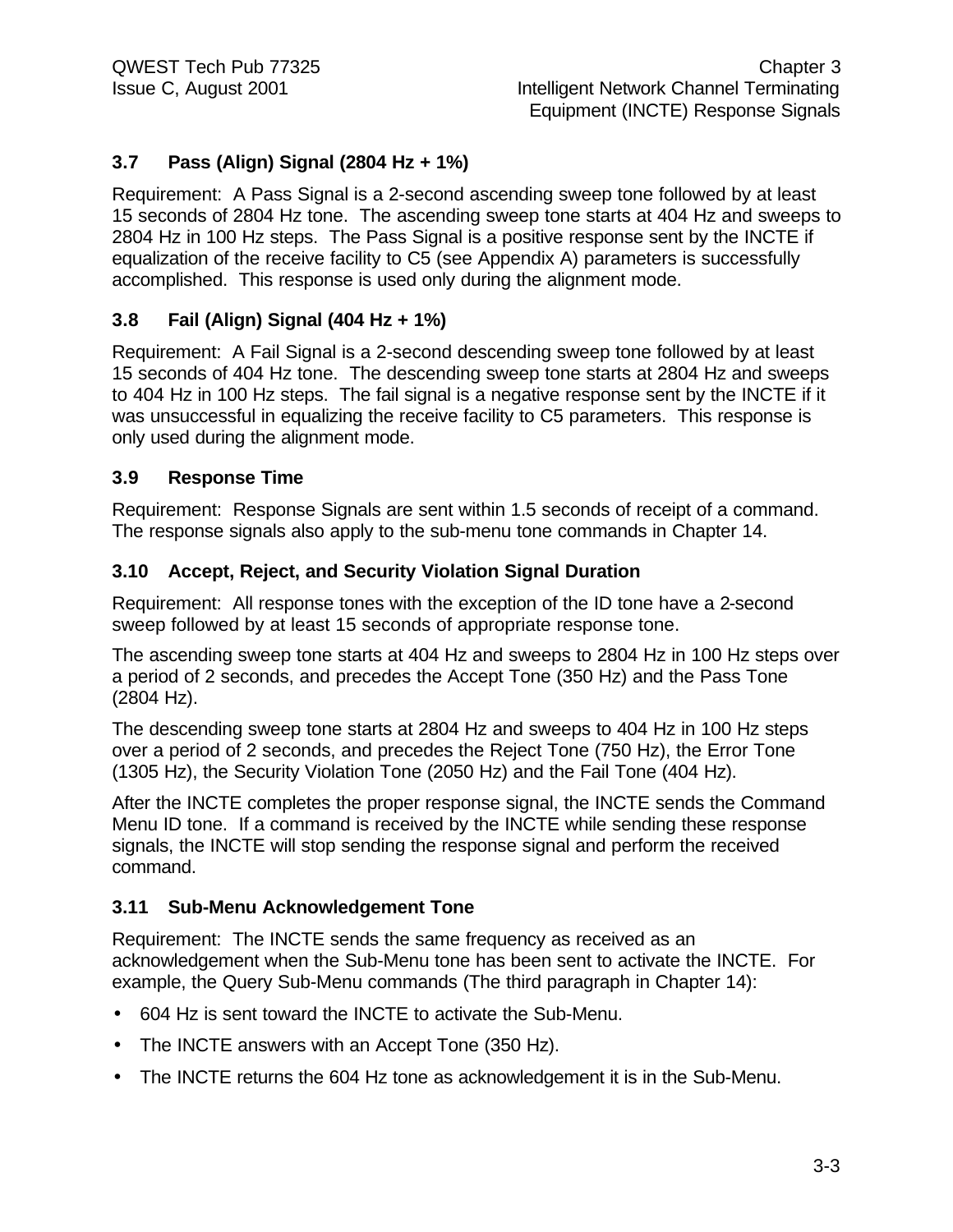- At this time, any of the queries requiring entry through a single tone Sub-Menu may be performed.
- If a second tone is required, for example 2304 Hz in this case, it is sent.
- The INCTE equipment will acknowledge with the same frequency tone (2304 Hz).
- In the second tone menu (2304 Hz), any of the queries needing both tones to activate (604 Hz + 2304 Hz) may be performed by entering only the command tone required.

# **3.12 Manufacturer and Unit Identification (ID) Command**

This tone identifies the manufacturer of the installed INCTE. See Chapter 5, Subsection 5.2.10 titled "DTMF 70# Manufacturer and Unit ID Command" for information on the tones.

# **3.13 Error Signal Duration**

Requirement: The Error Signal is applied by the INCTE until the Command Menu timeout is reached. An exception to the Command Menu time-out is when the Error Signal is applied because of a problem with either remote or automatic alignment. If a problem is encountered with alignment, the Error Signal will not time-out.

### **3.14 Error Signal Release**

Requirement: The Error Signal condition can be escaped by the receipt of a DTMF 01# or a loopback tone (2713 Hz) for greater than 0.9 seconds. Loopback tone returns the INCTE to the idle mode. The Error Signal condition can also be escaped by the receipt of a DTMF 0# or 3104 Hz, which returns the INCTE to the Command Menu.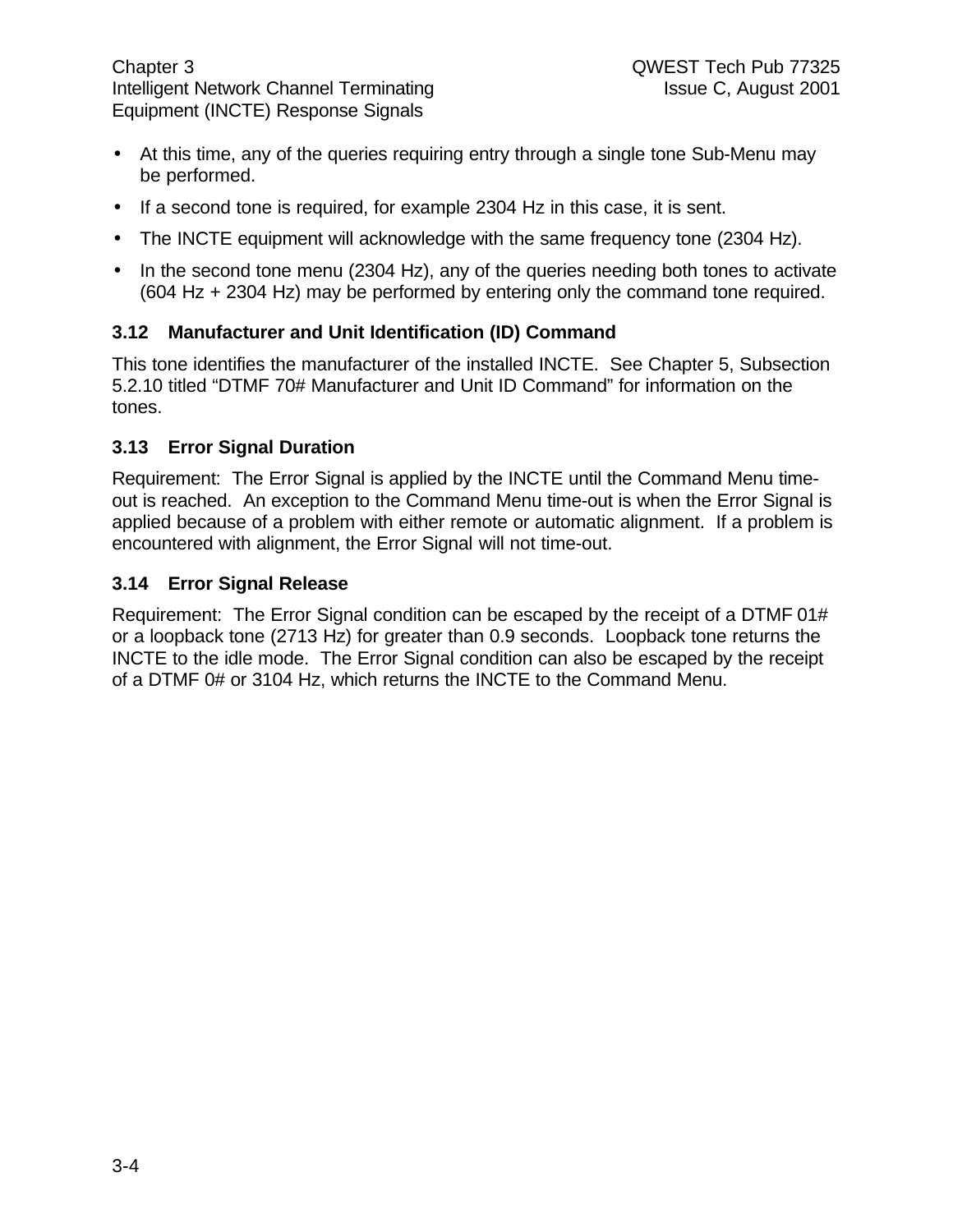### **Chapter and Section Page**

| 4. | Intelligent Network Channel Terminating Equipment (INCTE) Security4-1 |  |
|----|-----------------------------------------------------------------------|--|
|    |                                                                       |  |
|    |                                                                       |  |
|    |                                                                       |  |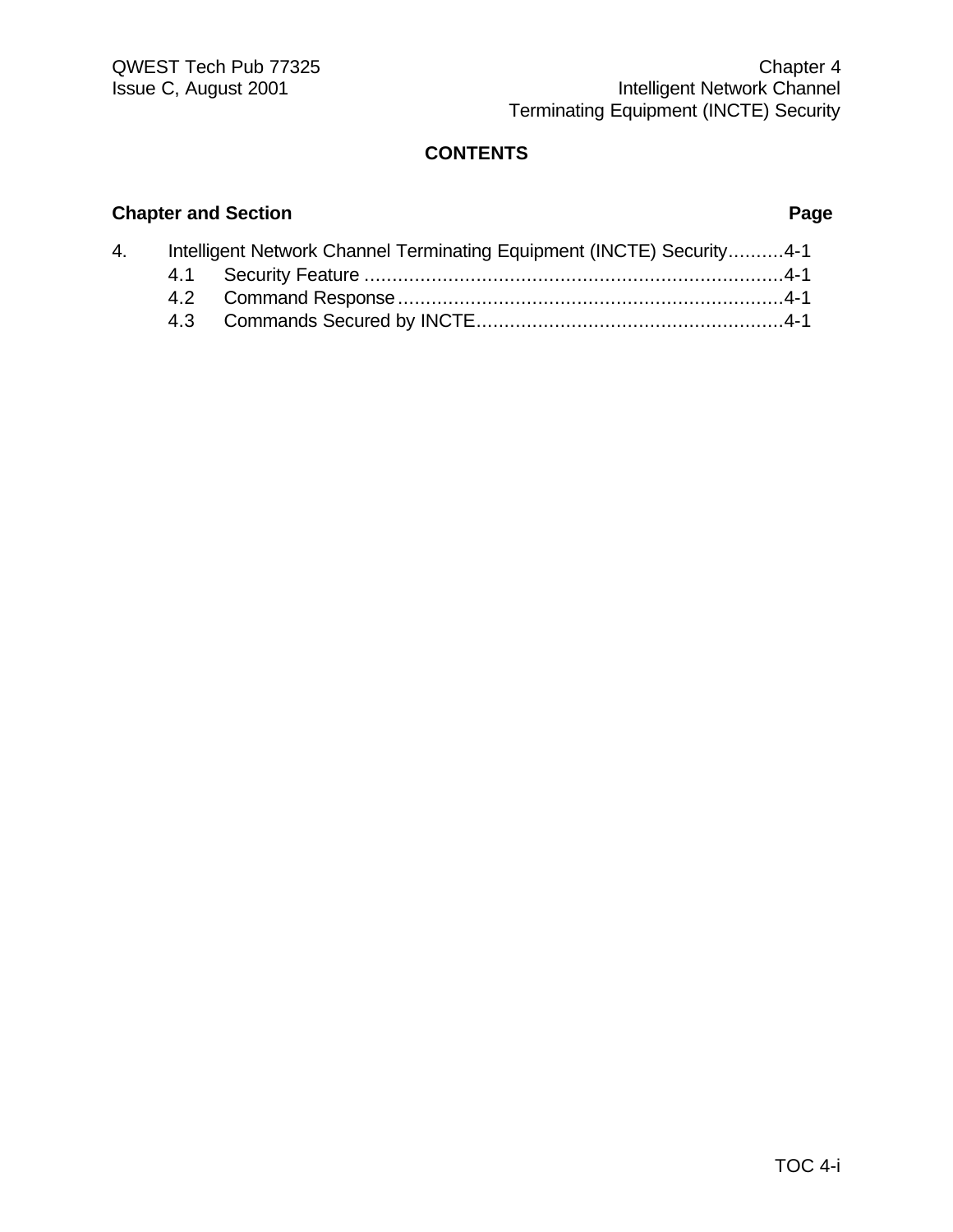#### **4. Intelligent Network Channel Terminating Equipment (INCTE) Security**

#### **4.1 Security Feature**

Requirement: The INCTE secures certain commands from accidental activation by preventing access to the command in the Command Menu (see Subsection 4.3 titled "Commands Secured by INCTE"). Access to these commands can be accomplished only by disabling security. Security is disabled by issuing a Turn Security Off Command (DTMF 03# or 2004 Hz tone). Every INCTE that has the security feature and utilizes a DTMF receiver must also use the tone equivalent method (2004 Hz) for the 03# command.

| <b>COMMAND</b> | <b>FUNCTION</b>          |
|----------------|--------------------------|
| 03#            | Turn Security Off        |
| 2004 Hz        | <b>Turn Security Off</b> |

#### **4.2 Command Response**

Requirement: If a secured command is received by the INCTE, it will respond by sending a Security Violation Signal. For example, if a 1004 Hz tone is received by the INCTE while in the Command Menu, the INCTE will not start the alignment procedure if security is in place and responds by sending a Security Violation Signal. Any command in the command menu not listed as "secured" is considered "unsecured" and can be used without sending the DTMF 03# or 2004 Hz.

#### **4.3 Commands Secured by INCTE**

Requirement: The following commands shall have the security feature. Security will be placed on any future commands that change the transmission or signaling characteristics of the INCTE. All tone equivalent commands for the DTMF commands listed below are also secured.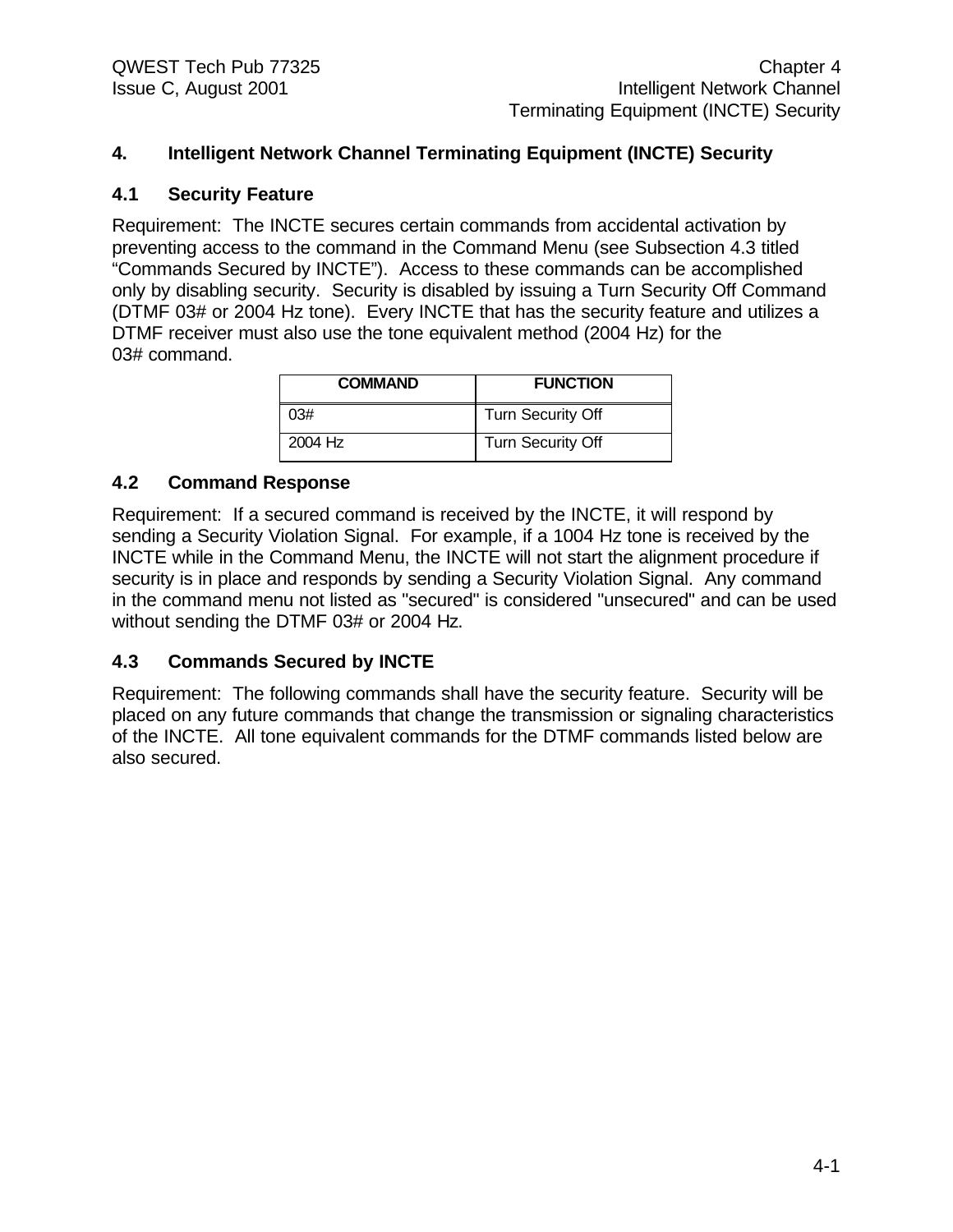| <b>DTMF</b>       | <b>TONE</b>         | <b>FUNCTION</b>                    |
|-------------------|---------------------|------------------------------------|
| 20#               | 704 + 1204 Hz       | <b>Factory Defaults</b>            |
| 22#               | 1804 Hz             | <b>Start Automatic Alignment</b>   |
| 23#               | 704 + 1304 Hz       | <b>Transmission Defaults</b>       |
| $\overline{31\#}$ | $904 + 504$ Hz      | Transfer to Terminate and Leave    |
| 36#               | 1404 Hz             | <b>Transfer to Wire Check Mode</b> |
| $42(NN)\#$        | $704 + 1104 + X Hz$ | Loopback Frequency Selection       |
| $48(N)$ #         | N/A                 | <b>Time-out Duration</b>           |
| $*410#$           | $504 + 1304$ Hz     | <b>Default Levels</b>              |
| $*4101#$          | $504 + 1104$ Hz     | <b>Special Level Set</b>           |
| $*440#$           | $504 + 304$ Hz      | Set Facility Impedance 150 ?       |
| $*441#$           | $504 + 404$ Hz      | Set Facility Impedance 600 ?       |
| $*442#$           | $504 + 604$ Hz      | Set Facility Impedance 1200 ?      |
| $*445#$           | $504 + 704$ Hz      | <b>Sealing Current Sink</b>        |
| $*446#$           | $504 + 804$ Hz      | <b>Sealing Current Source</b>      |
| *447#             | $504 + 904$ Hz      | Sealing Current Off                |
| $*448#$           | $504 + 1204$ Hz     | 2W Customer Side Operation         |
| *449#             | $504 + 1404$ Hz     | 4W Customer Side Operation         |
| $*643#$           | $704 + 804$ Hz      | <b>Receive Equalizer Toggle</b>    |
| $*645#$           | 2204 Hz             | Roll Off Toggle (3 dB)             |
| N/A               | 1004 Hz             | <b>Start Alignment</b>             |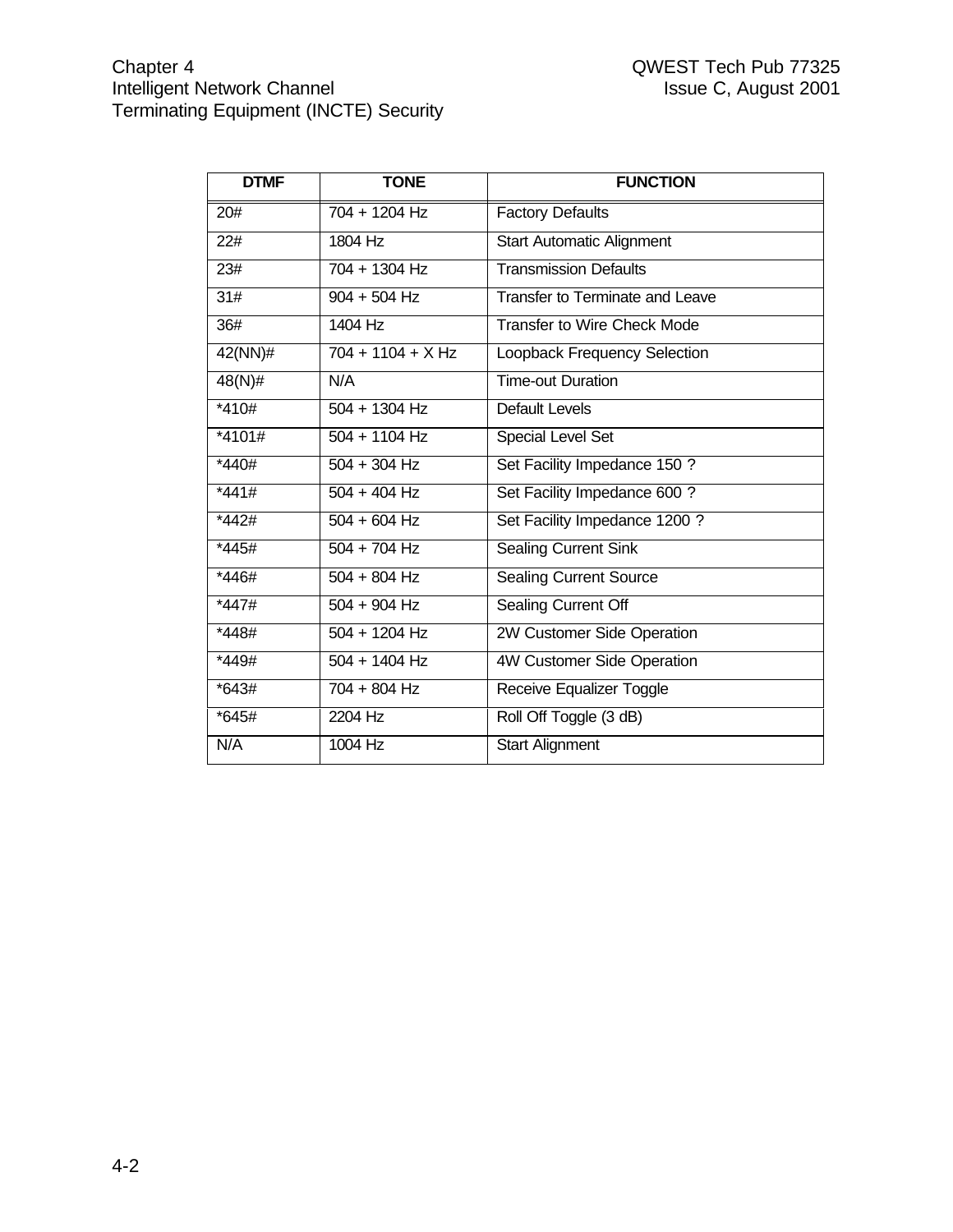# **Chapter and Section Page**

| 5. |     |        |                                                |  |
|----|-----|--------|------------------------------------------------|--|
|    | 5.1 |        |                                                |  |
|    | 5.2 |        |                                                |  |
|    |     | 5.2.1  |                                                |  |
|    |     | 5.2.2  |                                                |  |
|    |     | 5.2.3  |                                                |  |
|    |     | 5.2.4  |                                                |  |
|    |     | 5.2.5  |                                                |  |
|    |     | 5.2.6  |                                                |  |
|    |     | 5.2.7  | DTMF 21# Default Receive Gain/Equalization 5-5 |  |
|    |     | 5.2.8  |                                                |  |
|    |     | 5.2.9  | DTMF 48(N)# Time-out Duration Command 5-5      |  |
|    |     | 5.2.10 | DTMF 70# Manufacturer and Unit ID Command 5-6  |  |
|    |     | 5.2.11 |                                                |  |
|    |     | 5.2.12 |                                                |  |
|    |     | 5.2.13 |                                                |  |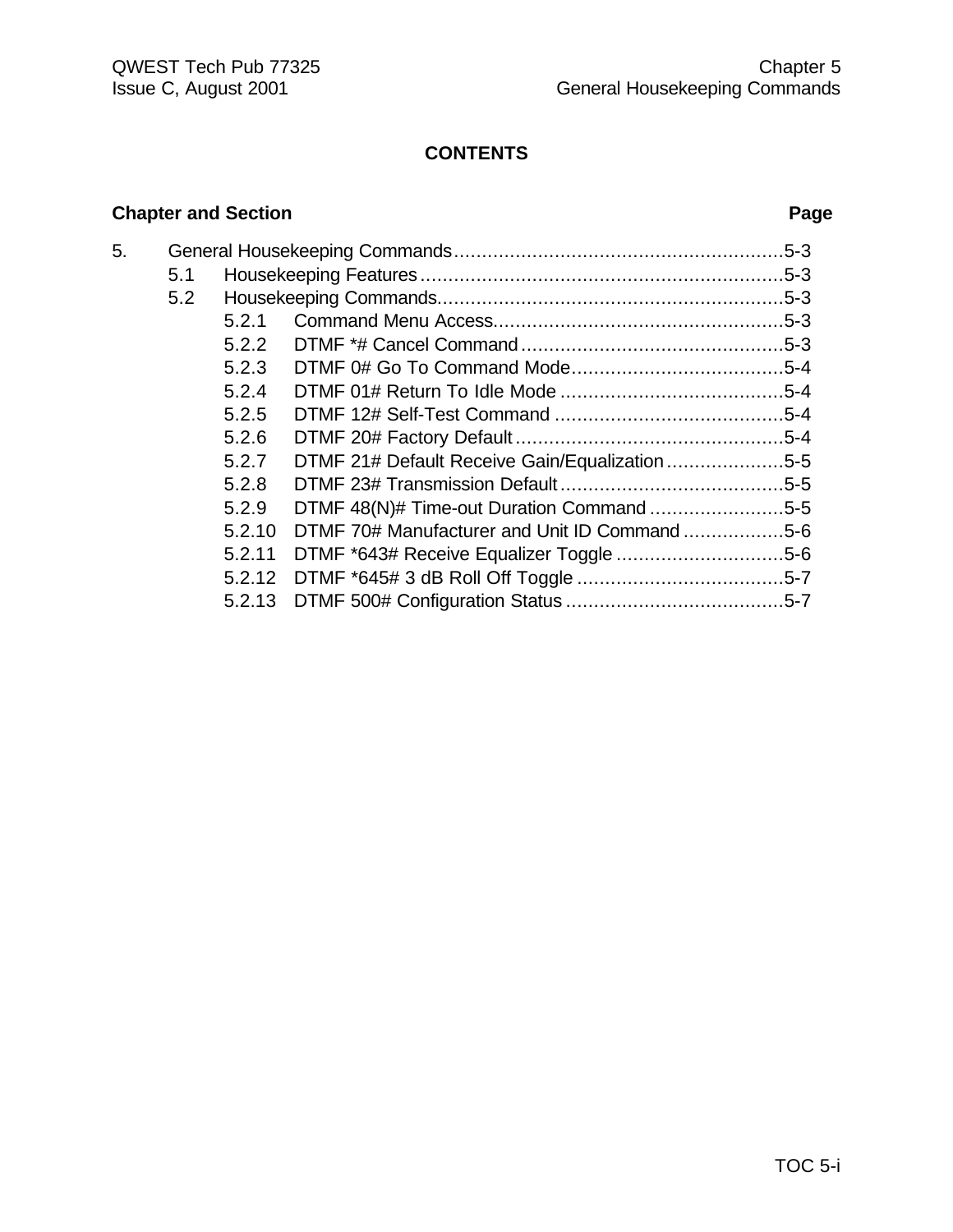# **5. General Housekeeping Commands**

#### **5.1 Housekeeping Features**

Requirement: The INCTE has housekeeping commands which assist the user in provisioning, aligning, testing the signaling, and using the transmission testing features of the INCTE.

| <b>DTMF</b> | <b>TONE</b>    | <b>FUNCTION</b>                     |
|-------------|----------------|-------------------------------------|
| *#          | 3004 Hz        | <b>Cancel Command</b>               |
| 0#          | $3104$ Hz      | Go to Command Menu                  |
| 01#         | Loopback       | Return to Idle Mode                 |
| 12#         | $604 + 404$ Hz | <b>Self Test</b>                    |
| 20#         | 704 + 1204 Hz  | Factory Default+                    |
| 21#         | $704 + 604$ Hz | Gain/Equalization Default           |
| 23#         | 704 + 1304 Hz  | <b>Transmission Default+</b>        |
| 48(N)#      | N/A            | <b>Change Time-out Duration</b>     |
| 70#         | 704 + 904 Hz   | Manufacturer and Unit ID            |
| *643#       | 704 + 804 Hz   | Receive Equalizer Togglet           |
| *645#       | 2204 Hz        | Roll Off Togglet                    |
| 500#        | 704 + 1004 Hz  | <b>Configuration Status Command</b> |

† These commands have the security feature.

#### **5.2 Housekeeping Commands**

#### **5.2.1 Command Menu Access**

Requirement: To enter the main Command Menu, a loopback tone (2713 Hz) is sent to the INCTE for greater than 30 seconds. When the INCTE has accessed the Command Menu, it responds by sending back a 1004 Hz ID tone. Once the unit is in the Command Menu, the operator may use either DTMF or single tones to send commands to the INCTE.

#### **5.2.2 DTMF \*# Cancel Command**

Requirement: This command causes a command to be canceled if sent during a command. The INCTE returns to the Command Menu and sends the ID tone upon receiving the cancel command. The cancel command is effective only if sent before the execute command.

The Tone Command is 3004 Hz.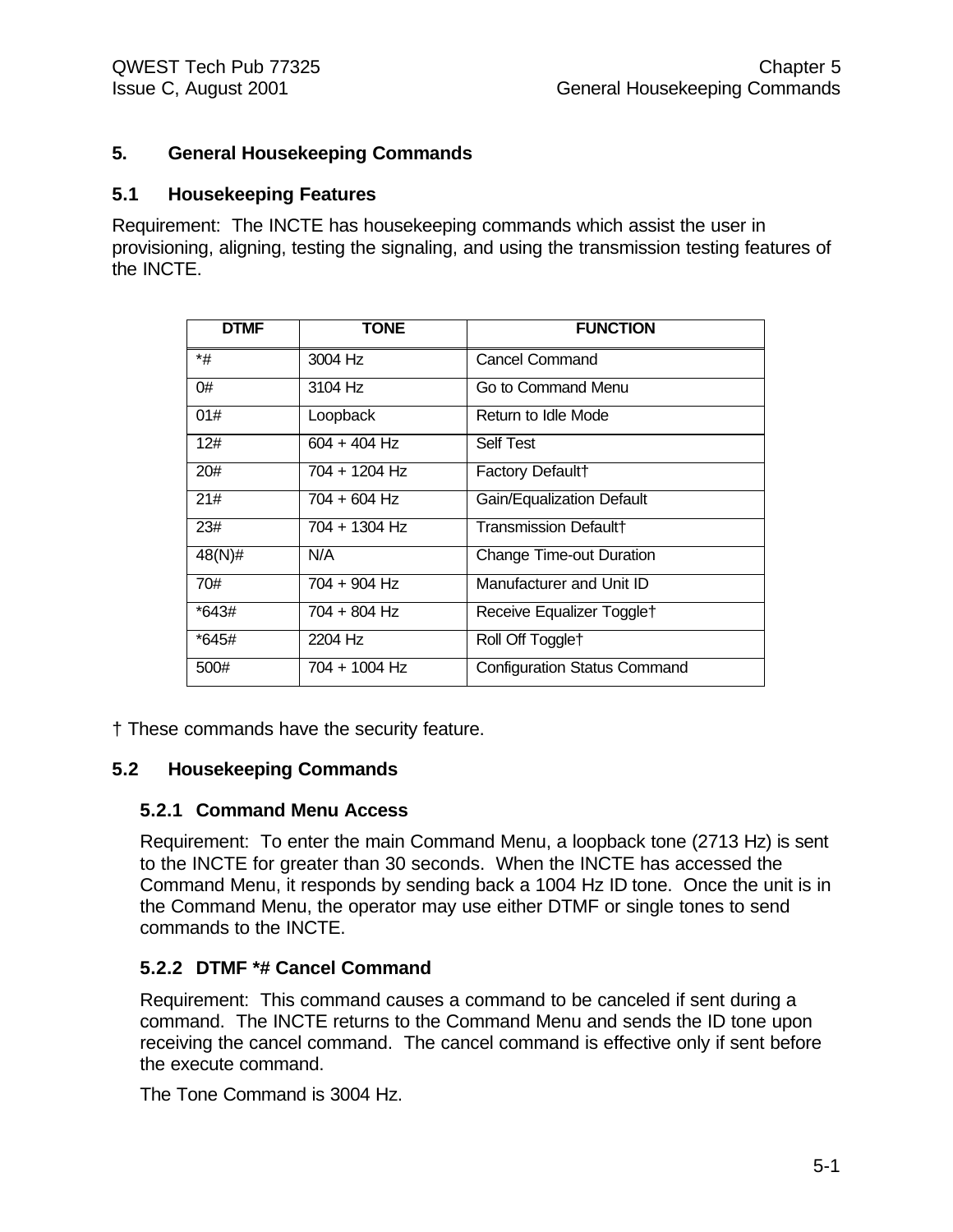# **5.2.3 DTMF 0# Go To Command Mode**

Requirement: This command will cause the INCTE to go to the Command Menu mode if the INCTE is in any mode other than the idle mode, Terminate and Leave mode, or the Wiring Test mode. The INCTE sends the ID tone upon entering the Command Menu mode. The 0# command can also be issued by sending 3104 Hz for greater than 5 seconds. The 3104 Hz tone is effective in all modes except the Idle mode or Transporter mode.

# **5.2.4 DTMF 01# Return To Idle Mode**

Requirement: This command causes the INCTE to enter the idle mode if the INCTE is in any mode other than the Wiring Test mode. Idle mode can also be accessed by sending loopback tone (2713 Hz) for greater than 0.9 seconds.

# **5.2.5 DTMF 12# Self-Test Command**

Requirement: The INCTE performs a self-test and responds with either an Accept response signal or a Reject response signal as follows:

- If the INCTE successfully completes the self-test, the INCTE sends an Accept Signal (350 Hz).
- If the INCTE fails the self-test, the INCTE sends a Reject Signal (750 Hz).
- If the INCTE successfully completes the self-test, but an option switch is incorrectly set making the INCTE inoperative, the INCTE sends a Reject Signal (750 Hz).
- If the INCTE successfully completes the self test, but a software selectable option is incorrectly set making the INCTE inoperable, the INCTE sends a Reject Signal (750 Hz).

The INCTE performs a power-up test when power is supplied. The INCTE must not send a response signal of any kind even if the power-up test fails. The response signals are strictly responses to commands and will not be generated unless a command is received. The INCTE must have all operating parameters stored in nonvolatile memory. This is required to restore operation after a power outage.

The Tone Command is 604 + 404 Hz.

# **5.2.6 DTMF 20# Factory Default**

Requirement: This command resets the INCTE to the Factory Default settings and overrides previously set positions. The DTMF 20# command sets the:

- Drop to 4-Wire (4W)
- Facility Impedance to 600 ohms
- Sealing Current to Sink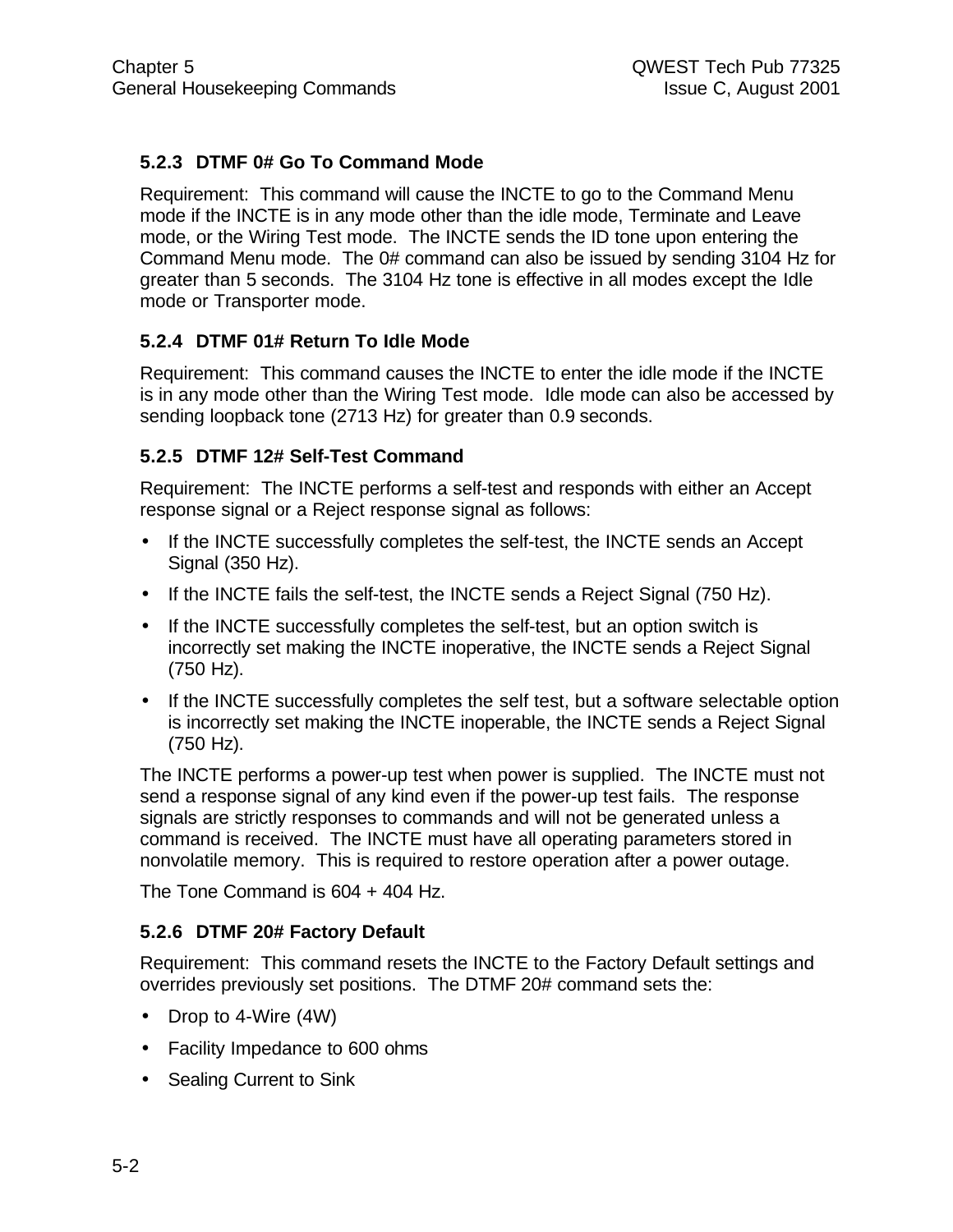• INCTE to the Transmission Default positions.

The Tone Command is 704 + 1204 Hz.

#### **5.2.7 DTMF 21# Default Receive Gain/Equalization**

Requirement: If the unit was used in another circuit configuration where the receive gain was set excessively high or low and the receive equalization was set extremely high, the unit may not respond to alignment tones or some DTMF commands when used in a new circuit. This command causes the INCTE receive gain and equalization to return to a predetermined value so the unit may be aligned or receive DTMF commands. The default gain and equalization is vendor specific. The receive gain and equalizer settings in place before the DTMF 21# was received are stored in memory. If an alignment is not performed before leaving the Command Menu, the gain and equalizer settings stored in memory will be reapplied upon exiting the Menu mode.

The Tone Command is 704 + 604 Hz.

### **5.2.8 DTMF 23# Transmission Default**

Requirement: The INCTE resets to the Transmission Defaults. Issuing a DTMF 23# command sets the receive gain/equalizer to default, enables the receive equalizer, disables the 3 dB roll off, and sets the INCTE to default levels. This command overrides previously set positions.

The Tone Command is 704 + 1304 Hz.

#### **5.2.9 DTMF 48(N)# Time-out Duration Command**

Requirement: In all modes except Idle and Equal Level Loopback, a time-out returns the INCTE to idle if no activity is detected during this period. No activity means no stimulus such as a single-tone or DTMF command has been received. The default 5 minute period can be changed to any integer (N) between 2 minutes and 65,000 minutes with the DTMF command 48(N)#. The time-out will be restored to 5 minutes when the INCTE is transferred to idle.

A tone equivalent command is not available.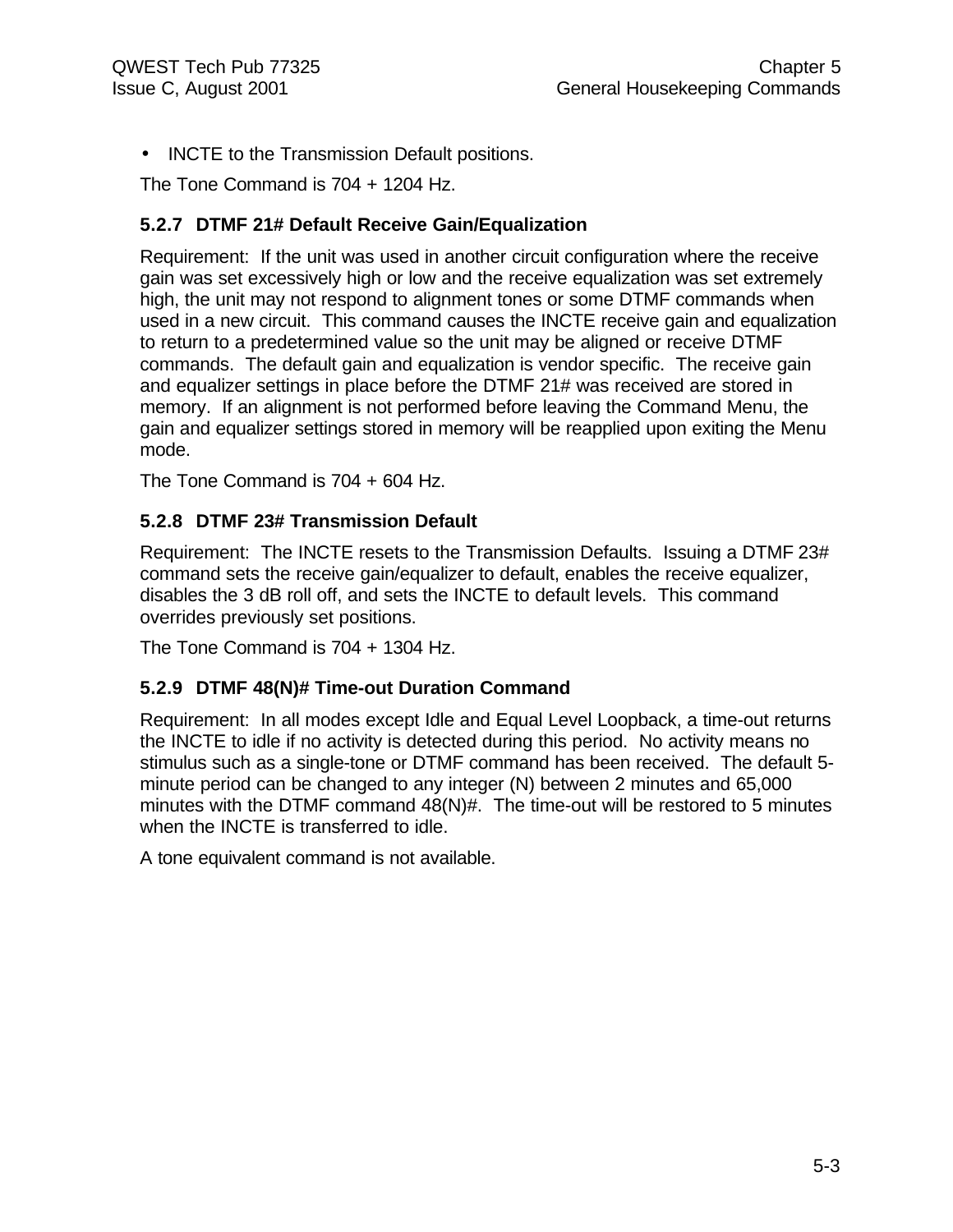# **5.2.10 DTMF 70# Manufacturer and Unit ID Command**

Requirement: Because the QWEST Communications International Inc. INCTE protocol is universal for every vendor, a means is needed to identify the manufacturer and the model or list number of the INCTE. The INCTE sends a 4-Tone sequence identifying the manufacturer and unit. Each tone of the sequence lasts 10 seconds. Usable tones are from 204 Hz to 1104 Hz in 100 Hz steps. The first two digits indicate the name of the manufacturer. The third and fourth digits indicate the list number or vintage of the INCTE. The first two numbers can be obtained from QWEST Communications International Inc. Product Selection by calling 303-896-5922. The third and fourth digits are vendor specific and will be assigned by the vendor. The vendor shall disclose the assignment of the third and fourth digits in the literature for the individual INCTE. The Accept Response Signal is not required.

| 204 Hz = $2$         | $604 \text{ Hz} = 6$ | 1004 Hz = 1   |
|----------------------|----------------------|---------------|
| $304 \text{ Hz} = 3$ | 704 Hz = $7$         | 1104 Hz = $0$ |
| 404 Hz = $4$         | $804 \text{ Hz} = 8$ |               |
| $504$ Hz = 5         | $904 \text{ Hz} = 9$ |               |

The Tone Command is 704 + 904 Hz.

Do not use the same frequency twice in a row in the four numbers used for the ID code. Example: 2278 must be sent as 204 Hz, 704 Hz, 204 Hz, 804 Hz.

# **5.2.11 DTMF \*643# Receive Equalizer Toggle**

Requirement: This command toggles the receive equalizer in or out of the receive side of the INCTE. The command sets the receive equalizer to a flat response or inserts the equalizing capabilities of the INCTE.

The INCTE retains in memory the receive equalizer settings if the INCTE is toggled to the equalizer disable configuration and reinserts the equalizer settings when the receive equalizer is toggled to the equalizer enable configuration.

The status of the equalizer can be queried with query command 643#. The INCTE responds with an Accept Signal (350 Hz) if the equalizer is enabled and a Reject Signal (750 Hz) if the equalizer is disabled. If the receive equalizer has been disabled, the alignment procedure is modified to require only a 1004 Hz tone instead of the normal 3-Tone or 4-Tone alignment.

The Tone Command is 704 + 804 Hz.

The command can also be reset by either the Transmission Default command or the Facility Default command.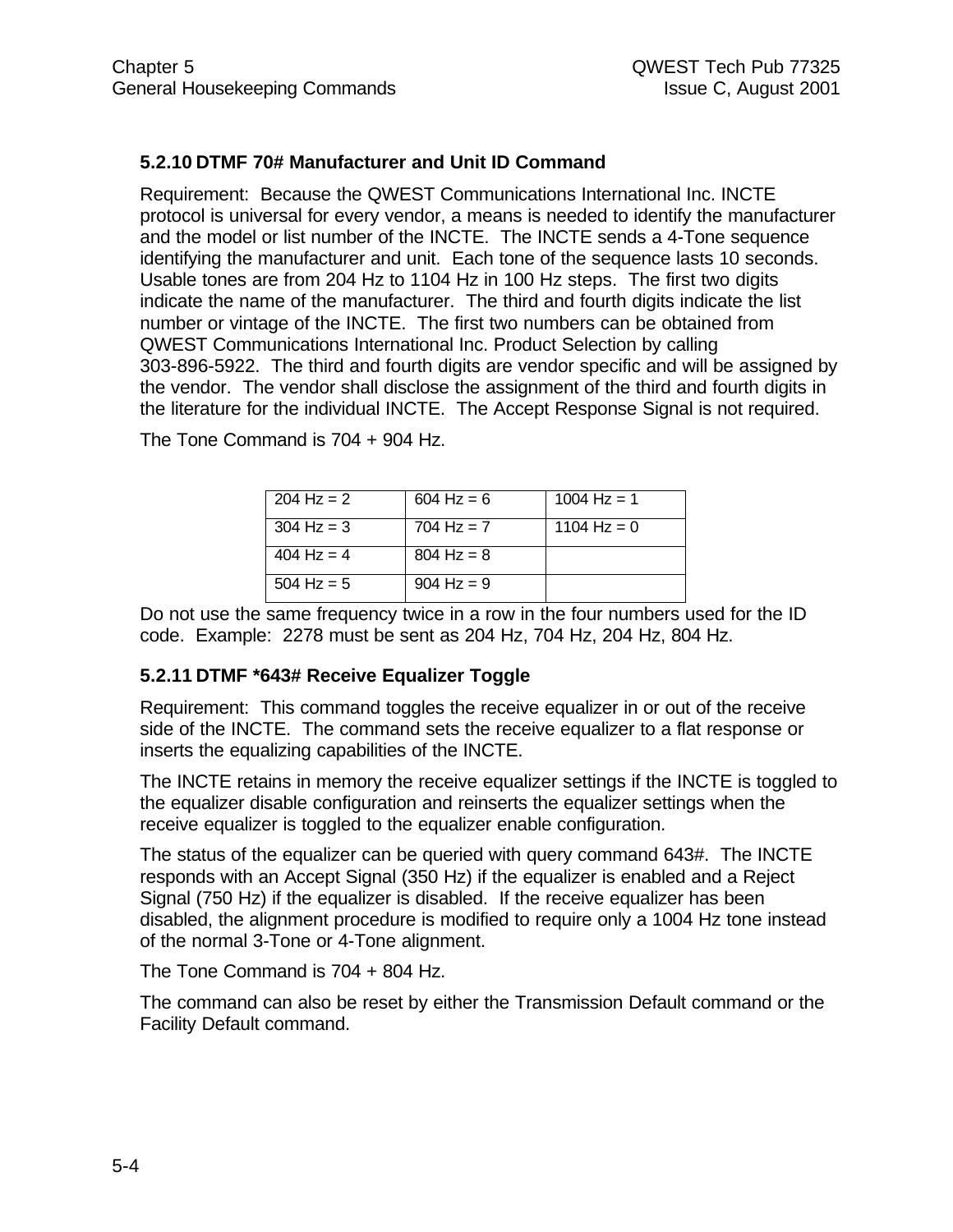# **5.2.12 DTMF \*645# 3 dB Roll Off Toggle**

Requirement: This command causes the receive equalizer in the INCTE to toggle between full equalization of the receive side or 3 dB of attenuation distortion at 2804 Hz. When enabled, the inserted roll off will be "visible" in the loopback.

The INCTE will normally attempt to equalize the receive side, using 3- or 4-Tone alignment, to meet C5 conditioning (full equalization) requirements or better. If the INCTE receives a \*645# command, it will insert 3 dB of attenuation distortion at the higher frequencies after alignment.

A 645# is a query to find out if the INCTE has been toggled to full equalization or has added 3 dB of attenuation distortion to the high end. The INCTE responds with an Accept Tone (350 Hz) if the roll off is turned on and a Reject Tone (750 Hz) if the roll off is turned off. Roll Off disabled is the factory default.

The Tone Command is a 2204 Hz tone for greater than 5 seconds while in the Command Menu mode.

#### **5.2.13 DTMF 500# Configuration Status**

Requirement: This command indicates the INCTE's transmission and signaling configuration. The INCTE responds with three consecutive tones (in sequence), each lasting 15 seconds.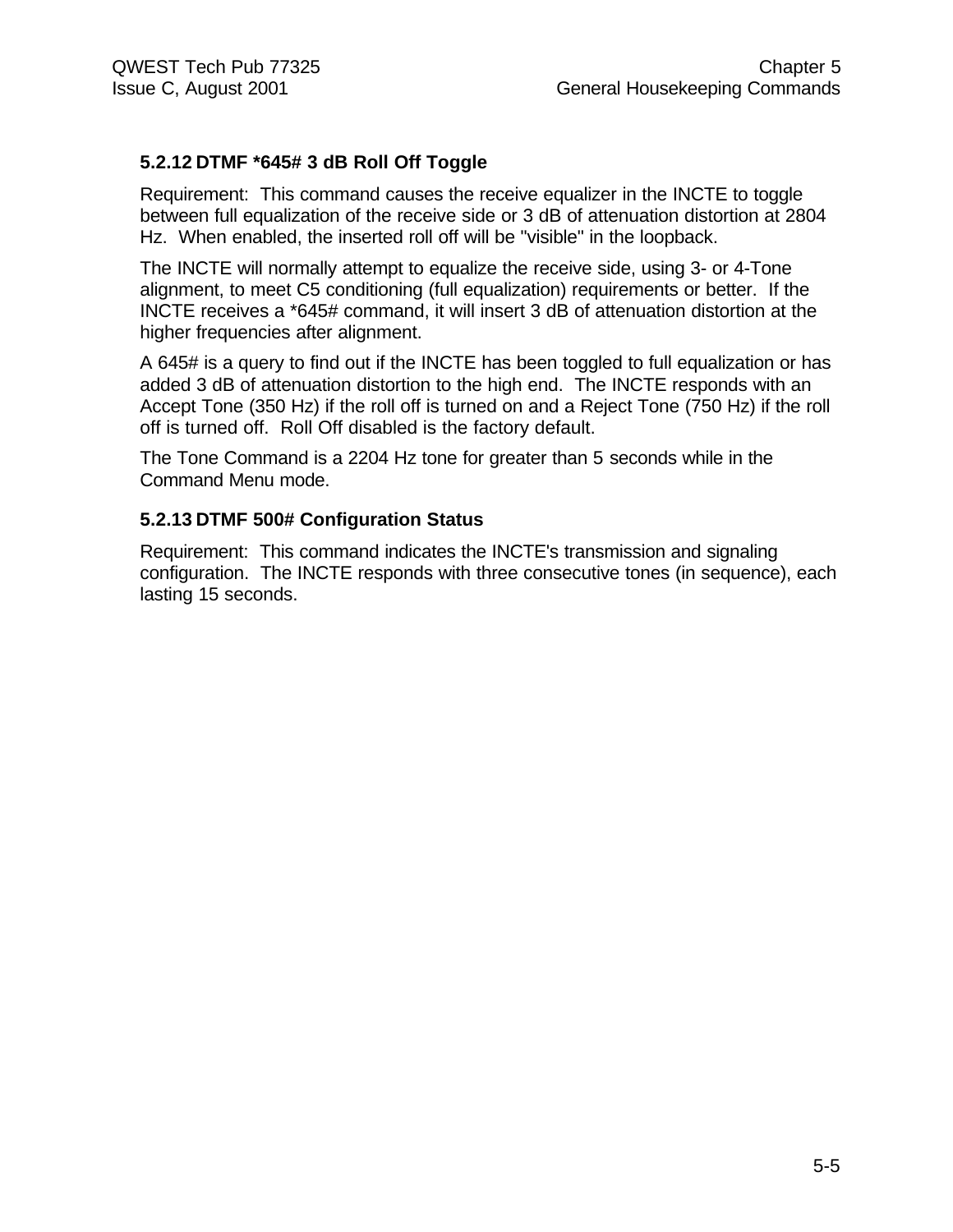| <b>VOICE</b> | <b>SIGNALING</b>                 | <b>SIGNAL</b>          |
|--------------|----------------------------------|------------------------|
| 4W to 4W     | None                             | $404 + 1404 + 604$ Hz  |
| 4W to 2W     | None                             | $404 + 1304 + 604$ Hz  |
| 4W to 4W     | DX to E&M, DX-1, Type I          | $604 + 1404 + 604$ Hz  |
| 4W to 4W     | DX to E&M, DX-1, Type II         | $604 + 1304 + 604$ Hz  |
| 4W to 4W     | DX to E&M, DX-1, Type III        | $604 + 1204 + 604$ Hz  |
| 4W to 4W     | DX to E&M, DX-2, Type I          | $604 + 1104 + 604$ Hz  |
| 4W to 4W     | DX to E&M, DX-2, Type II         | $604 + 1004 + 604$ Hz  |
| 4W to 4W     | DX to E&M, DX-2, Type III        | $604 + 904 + 604$ Hz   |
| 4W to 2W     | DX to E&M, M lead Org., Type I   | 804 + 1404 + 804 Hz    |
| 4W to 2W     | DX to E&M, M lead Org., Type II  | 804 + 1304 + 804 Hz    |
| 4W to 2W     | DX to E&M, M lead Org., Type III | 804 + 1204 + 804 Hz    |
| 4W to 2W     | DX to E&M, E lead Org., Type I   | 804 + 1104 + 804 Hz    |
| 4W to 2W     | DX to E&M, E lead Org., Type II  | $804 + 1004 + 804$ Hz  |
| 4W to 2W     | DX to E&M, E lead Org., Type III | $804 + 904 + 804$ Hz   |
| 4W to 4W     | SF to E&M, M lead Org., Type I   | $904 + 504 + 904$ Hz   |
| 4W to 4W     | SF to E&M, M lead Org., Type II  | $904 + 404 + 904$ Hz   |
| 4W to 4W     | SF to E&M, M lead Org., Type III | $904 + 304 + 904$ Hz   |
| 4W to 4W     | SF to PLR, E lead Org., Type I   | 1004 + 1404 + 1004 Hz  |
| 4W to 4W     | SF to PLR, E lead Org., Type II  | $1004 + 704 + 1004$ Hz |
| 4W to 4W     | SF to PLR, E lead Org., Type III | $1004 + 604 + 1004$ Hz |
| 4W to 2W     | SF to E&M, E lead Org., Type I   | $1004 + 504 + 1004$ Hz |
| 4W to 2W     | SF to E&M, E lead Org., Type II  | $1004 + 404 + 1004$ Hz |
| 4W to 2W     | SF to E&M, E lead Org., Type III | $1004 + 304 + 1004$ Hz |
| 4W to 2W     | SF to PLR, E lead Org., Type I   | $1104 + 504 + 1104$ Hz |
| 4W to 2W     | SF to PLR, E lead Org., Type II  | $1104 + 404 + 1104$ Hz |
| 4W to 2W     | SF to PLR, E lead Org, Type III  | $1104 + 304 + 1104$ Hz |
| 4W to 2W     | SF to Open End, Loop Start       | 1204 + 404 + 1204 Hz   |
| 4W to 2W     | SF to Open End, GRD. Start       | $1204 + 304 + 1204$ Hz |
| 4W to 2W     | SF to Closed End, Loop Start     | $1304 + 404 + 1304$ Hz |
| 4W to 2W     | SF to Closed End, GRD. Start     | $1304 + 304 + 1304$ Hz |
| 4W to 4W     | Simplex continuity               | $1404 + 404 + 1404$ Hz |
| 4W to 2W     | Simplex continuity               | $1404 + 304 + 1404$ Hz |
|              |                                  |                        |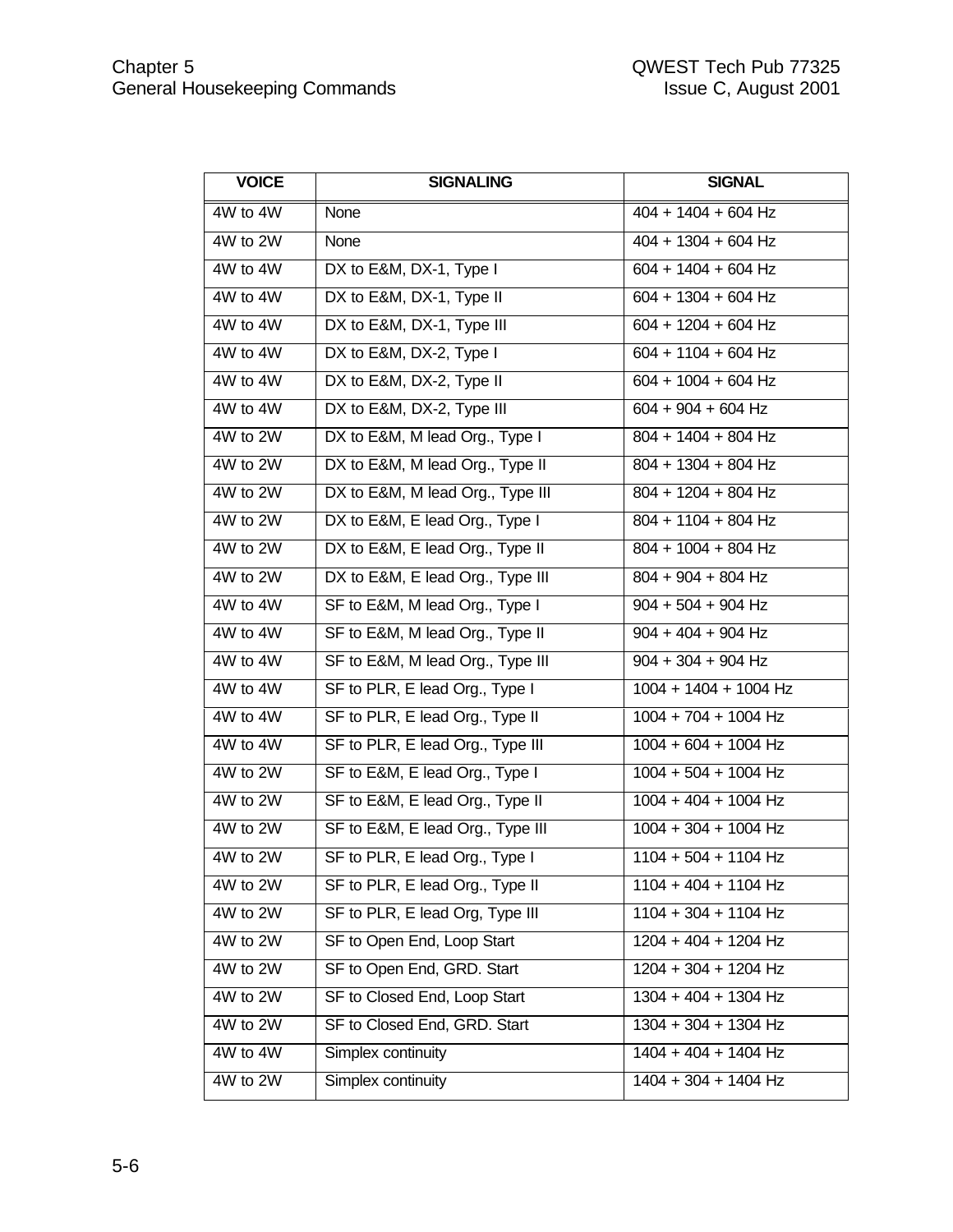# **Chapter and Section Page**

| 6. |     | Intelligent Network Channel Terminating Equipment (INCTE) Setup |  |
|----|-----|-----------------------------------------------------------------|--|
|    |     |                                                                 |  |
|    | 6.1 |                                                                 |  |
|    | 6.2 | Intelligent Network Channel Terminating Equipment (INCTE)       |  |
|    |     |                                                                 |  |
|    | 6.3 | Intelligent Network Channel Terminating Equipment (INCTE)       |  |
|    |     |                                                                 |  |
|    |     |                                                                 |  |
|    |     |                                                                 |  |
|    |     |                                                                 |  |
|    |     |                                                                 |  |
|    |     |                                                                 |  |
|    |     | 6.3.6 DTMF *448# 2-Wire Customer Side Operation6-3              |  |
|    |     | 6.3.7 DTMF *449# 4-Wire Customer Side Operation6-3              |  |
|    |     | 6.3.8 DTMF *51(N)# Simplex Normal/Reversed Toggle 6-3           |  |
|    |     | 6.3.9 DTMF *5(NN)# Set Signaling Options Command6-4             |  |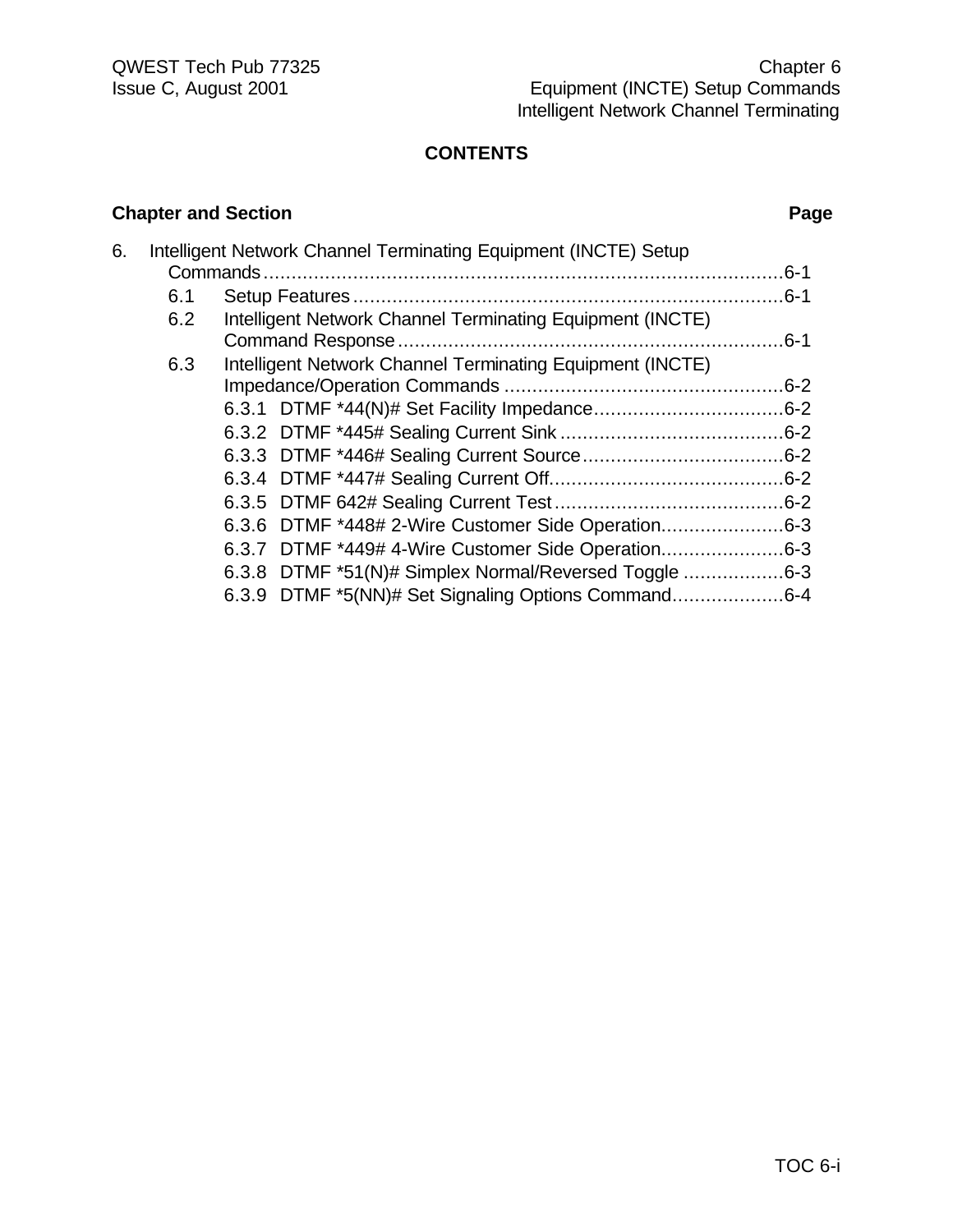#### **6. Intelligent Network Channel Terminating Equipment (INCTE) Setup Commands**

#### **6.1 Setup Features**

Requirement: INCTE setup commands invoke a particular circuit configuration. These commands are the initial setup options done before aligning and placing the INCTE in service.

| <b>DTMF</b> | <b>TONE</b>     | <b>FUNCTION</b>                 |
|-------------|-----------------|---------------------------------|
| *440#       | $504 + 304$ Hz  | Set Facility Impedance 150 ? †  |
| *441#       | $504 + 404$ Hz  | Set Facility Impedance 600 ? †  |
| *442#       | $504 + 604$ Hz  | Set Facility Impedance 1200 ? † |
| *445#       | $504 + 704$ Hz  | Sealing Current Sink +          |
| *446#       | $504 + 804$ Hz  | Sealing Current Source +        |
| *447#       | $504 + 904$ Hz  | Sealing Current Off †           |
| 642#        | 704 + 504 Hz    | <b>Sealing Current Test</b>     |
| *448#       | $504 + 1204$ Hz | 2W Customer Side Operation +    |
| *449#       | 504 + 1404 Hz   | 4W Customer Side Operation +    |
| $*51(N)$ #  | N/A             | Simplex Normal/Reverse †        |
| *513#       | 1204 Hz         | Simplex Toggle +                |
| *5(NN)#     | N/A             | Set Signaling Options +         |

†These commands have the security feature.

# **6.2 Intelligent Network Channel Terminating Equipment (INCTE) Command Response**

Requirement: The INCTE responds with the following response signals upon receipt of a command. If the INCTE is already switch selected to perform the function, is hard wired to perform the function, or can perform the function under software control from a command received from the distant end, it responds with an Accept Signal. If the INCTE has a switch selectable option and the switch is not in the position required to perform the function requested, the INCTE returns a Reject Signal. If the INCTE is not capable of performing a requested function because it does not have the ability, either through software, hard wiring, option switch, etc., it returns an Error Signal. If the INCTE receives a command which is secured, and security is in place, the INCTE responds with a Security Violation Signal.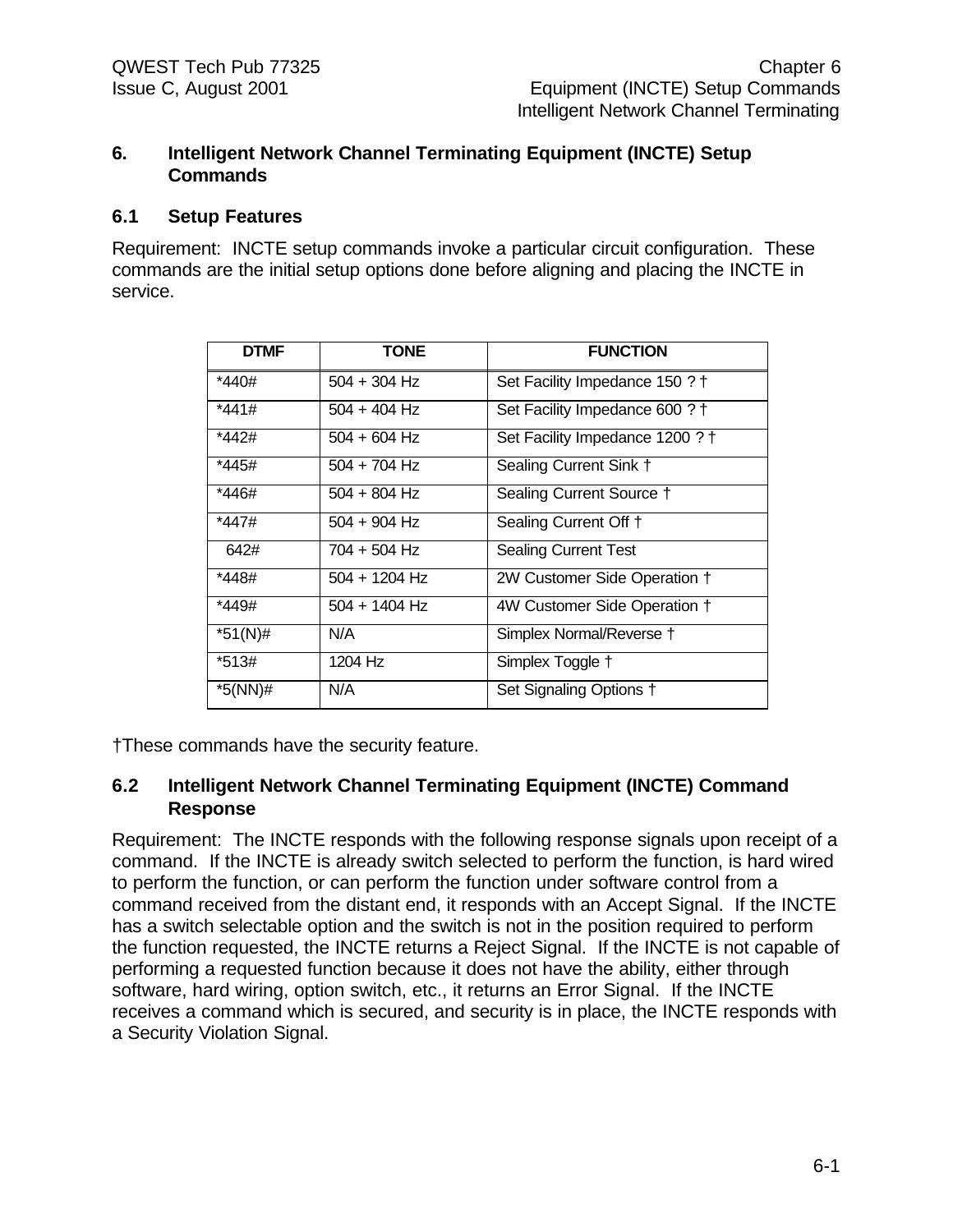#### **6.3 Intelligent Network Channel Terminating Equipment (INCTE) Impedance/Operation Commands**

#### **6.3.1 DTMF \*44(N)# Set Facility Impedance**

Requirement: The INCTE is capable of line (facility) impedances of 150 ohms, 600 ohms, and 1200 ohms. A sensor device is required if the INCTE has a manual switch selectable option.

| <b>DTMF</b> | <b>FREQUENCY</b> | <b>IMPEDANCE</b>              |
|-------------|------------------|-------------------------------|
| *440#       | $504 + 304$ Hz   | Set Facility Impedance 150 ?  |
| *441#       | $504 + 404$ Hz   | Set Facility Impedance 600 ?  |
| *442#       | $504 + 604$ Hz   | Set Facility Impedance 1200 ? |

# **6.3.2 DTMF \*445# Sealing Current Sink**

Requirement: The INCTE loops the transmit and receive repeat coil simplex leads together so that the INCTE can sink sealing current. The INCTE senses sealing current flow when battery and ground are applied from the distant end.

The Tone Command is 504 + 704 Hz.

# **6.3.3 DTMF \*446# Sealing Current Source**

Requirement: The INCTE supplies current battery and ground to the transmit and receive simplex leads. The INCTE senses sealing current flow when a simplex loop is applied from the distant end.

The Tone Command is 504 + 804 Hz.

# **6.3.4 DTMF \*447# Sealing Current Off**

Requirement: The INCTE opens the simplex leads to prevent the flow of current when battery and ground are applied from the distant end.

The Tone Command is 504 + 904 Hz.

# **6.3.5 DTMF 642# Sealing Current Test**

Requirement: The INCTE checks if sealing current is flowing. If sealing current is flowing, the INCTE responds with an Accept Signal. If sealing current is not flowing, the INCTE responds with a Reject Signal.

The Tone Command is 704 + 504 Hz.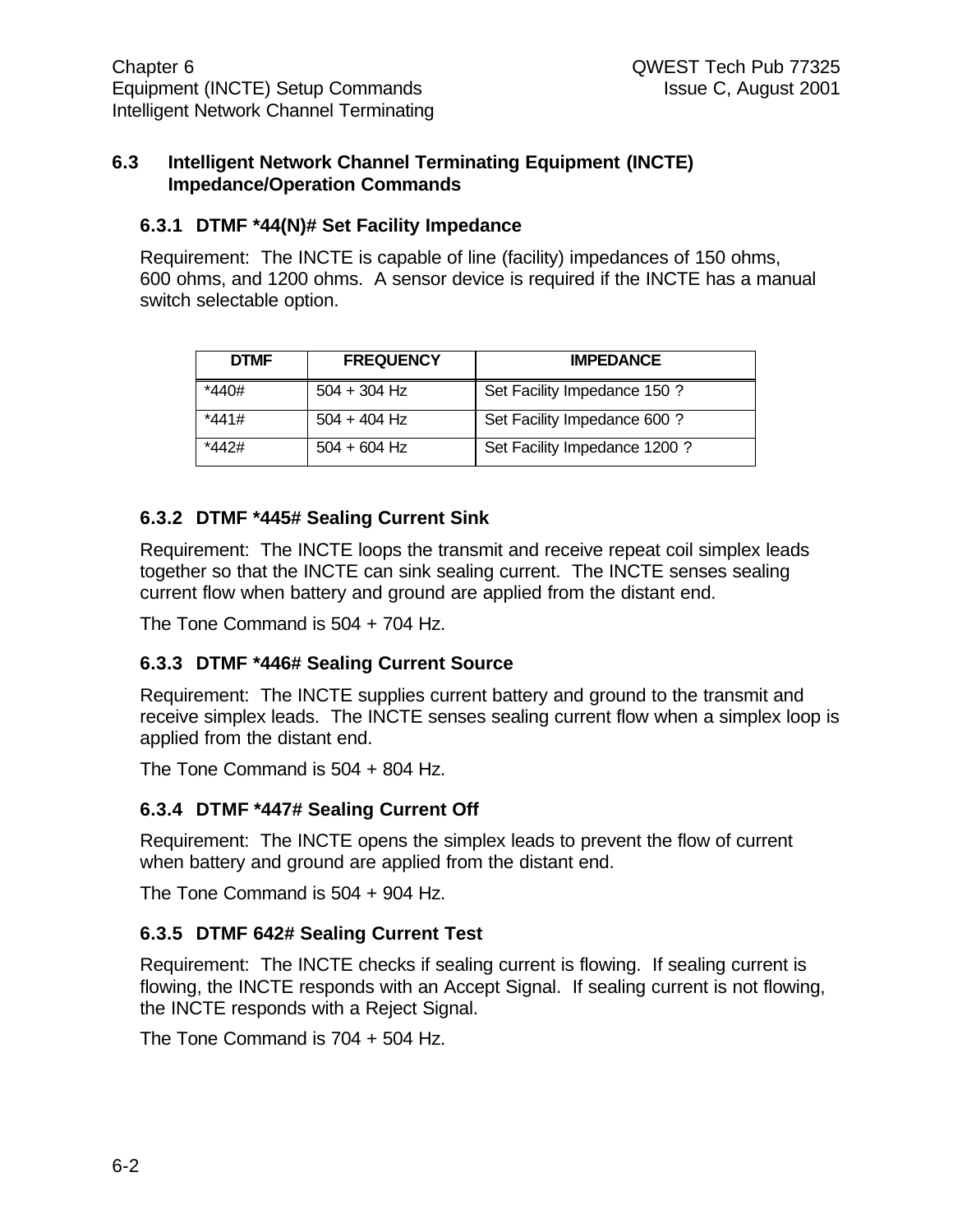# **6.3.6 DTMF \*448# 2-Wire Customer Side Operation**

Requirement: This command configures the customer side for 2-Wire operation. The INCTE has configuration ability for either 600 or 900 ohm operation when in the 2- Wire mode. The Receive Out Level (ROL) and Transmit In Level (TIL) should not change when selecting either 4-Wire or 2-Wire operation. The INCTE should also automatically compensate the ROL and TIL for the 600 or 900 ohm operation when switching between the two impedances.

The Tone Command is 504 + 1204 Hz.

### **6.3.7 DTMF \*449# 4-Wire Customer Side Operation**

Requirement: This command configures the drop side for 4-Wire operation. The impedance of the customer side will always be 600 ohms when in the 4-Wire mode.

The Tone Command is 504 + 1404 Hz.

### **6.3.8 DTMF \*51(N)# Simplex Normal/Reversed Toggle**

The Simplex leads are set to normal or reverse with the following commands.

| SIMPLEX NORMAL / REVERSE / TOGGLE COMMAND |
|-------------------------------------------|
| Simplex Signaling Normal                  |
| Simplex Signaling Reversed                |
| Simplex Toggle*                           |

\*The command DTMF \*513# can also be issued with the 1204 Hz tone.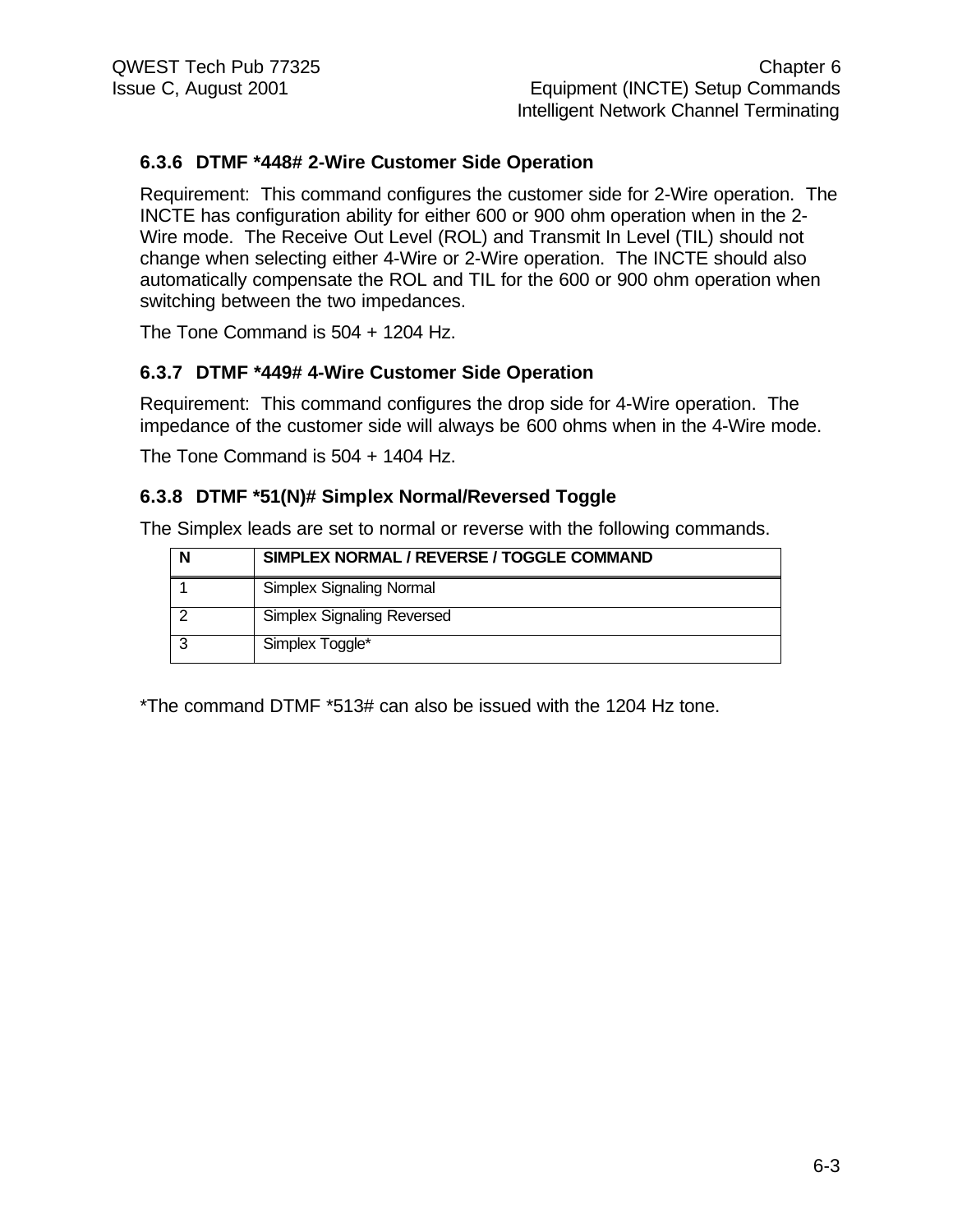# **6.3.9 DTMF \*5(NN)# Set Signaling Options Command**

| $\overline{NN}$ | <b>SET SIGNALING OPTION COMMAND</b>           |
|-----------------|-----------------------------------------------|
| 20              | <b>None</b>                                   |
| 21              | DX to E&M, DX 1, Type I                       |
| 22              | DX to E&M, DX 1, Type II                      |
| 23              | DX to E&M, DX 1, Type III                     |
| 24              | DX to E&M, DX 2, Type I                       |
| 25              | DX to E&M, DX 2, Type II                      |
| $\overline{26}$ | DX to E&M, DX 2, Type III                     |
| 51              | SF to E&M, Cust. originate: M Lead, Type I    |
| $\overline{52}$ | SF to E&M, Cust. originate: M Lead, Type II   |
| $\overline{53}$ | SF to E&M, Cust. originate: M Lead, Type III  |
| 54              | SF to E&M, Cust. originate : E Lead, Type I   |
| 55              | SF to E&M, Cust. originate : E Lead, Type II  |
| 56              | SF to E&M, Cust. originate : E Lead, Type III |
| 41              | SF to Open End, Loop Start                    |
| 42              | SF to Open End, Ground Start                  |
| 43              | SF to Closed End, Loop Start                  |
| 44              | SF to Closed End, Ground Start                |
| 60              | Simplex Continuity, Open End, Loop Start      |
| 61              | Simplex Continuity, Open End, Ground Start    |
| 62              | Simplex Continuity, Closed End, Loop Start    |
| 63              | Simplex Continuity, Closed End, Ground Start  |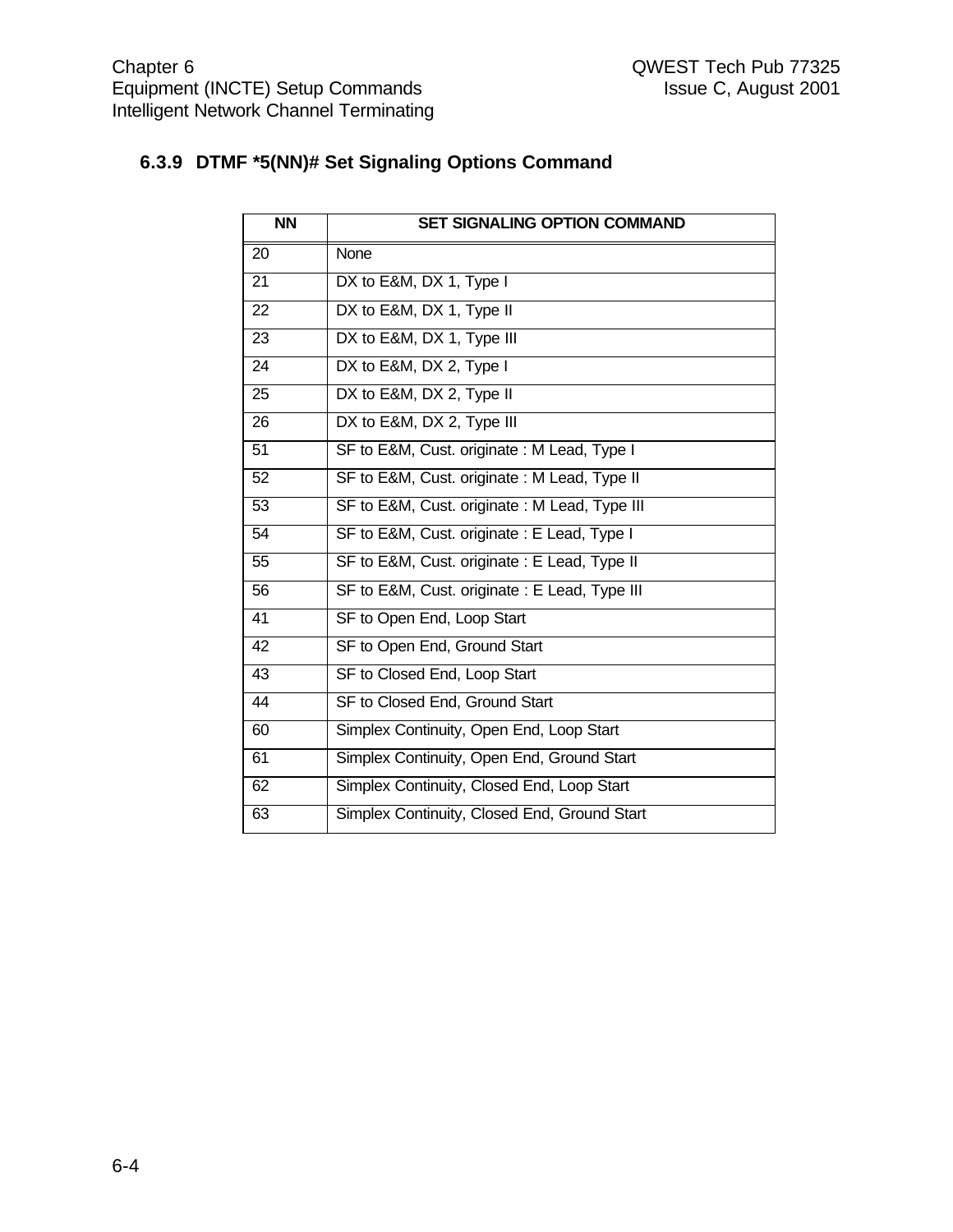# **Chapter and Section Page**

|  | 7.        Set Levels …………………………………………………………………………………7-1 |  |
|--|---------------------------------------------------------|--|
|  |                                                         |  |
|  |                                                         |  |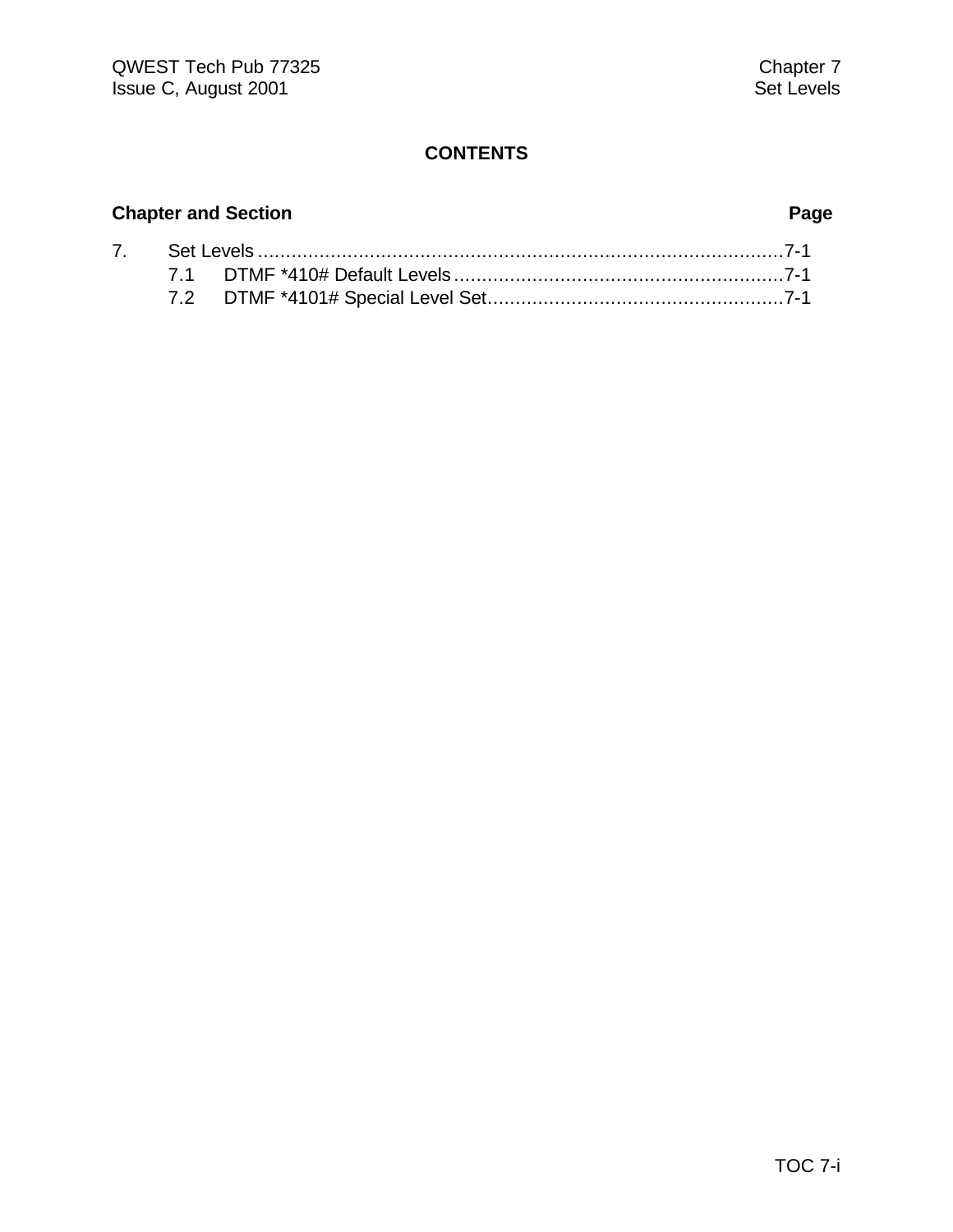# **7. Set Levels**



- RIL Receive In Level
- ROL Receive Out Level
- TIL Transmit In Level
- TOL Transmit Out Level

| <b>DTMF</b> | <b>TONE</b>     | <b>FUNCTION</b>    |
|-------------|-----------------|--------------------|
| *410#       | $504 + 1304$ Hz | Default Level Sett |
| $*4101#$    | $504 + 1104$ Hz | Special Level Sett |

†These commands have the security feature.

#### **7.1 DTMF \*410# Default Levels**

Requirement: This command is used when setting the default levels of the ROL, TIL, and TOL. The INCTE default levels are shown in the table below.

The Tone Command is 504 + 1304 Hz.

|            | <b>ID TONE AT TLP</b> | <b>ID TONE AT DLP</b> |
|------------|-----------------------|-----------------------|
| <b>ROL</b> | $-3.0$                | $-16.0$               |
|            | $+13.0$               | 0.0                   |
| TOL        | $+5.0$                | $-8.0$                |

# **7.2 DTMF \*4101# Special Level Set**

Requirement: This command is a special level command, which sets the ROL to 0.0 dB DLP, the TIL to 0.0 dB DLP, and the TOL to -8.0 dB DLP. When Special Level Set is selected, the INCTE must default to DLP level. Any attempt to toggle to TLP (41# or 2804 Hz) or to set communicate at TLP (411# or 1304 Hz) will be rejected and a Reject response returned.

The Tone Command is 504 + 1104 Hz.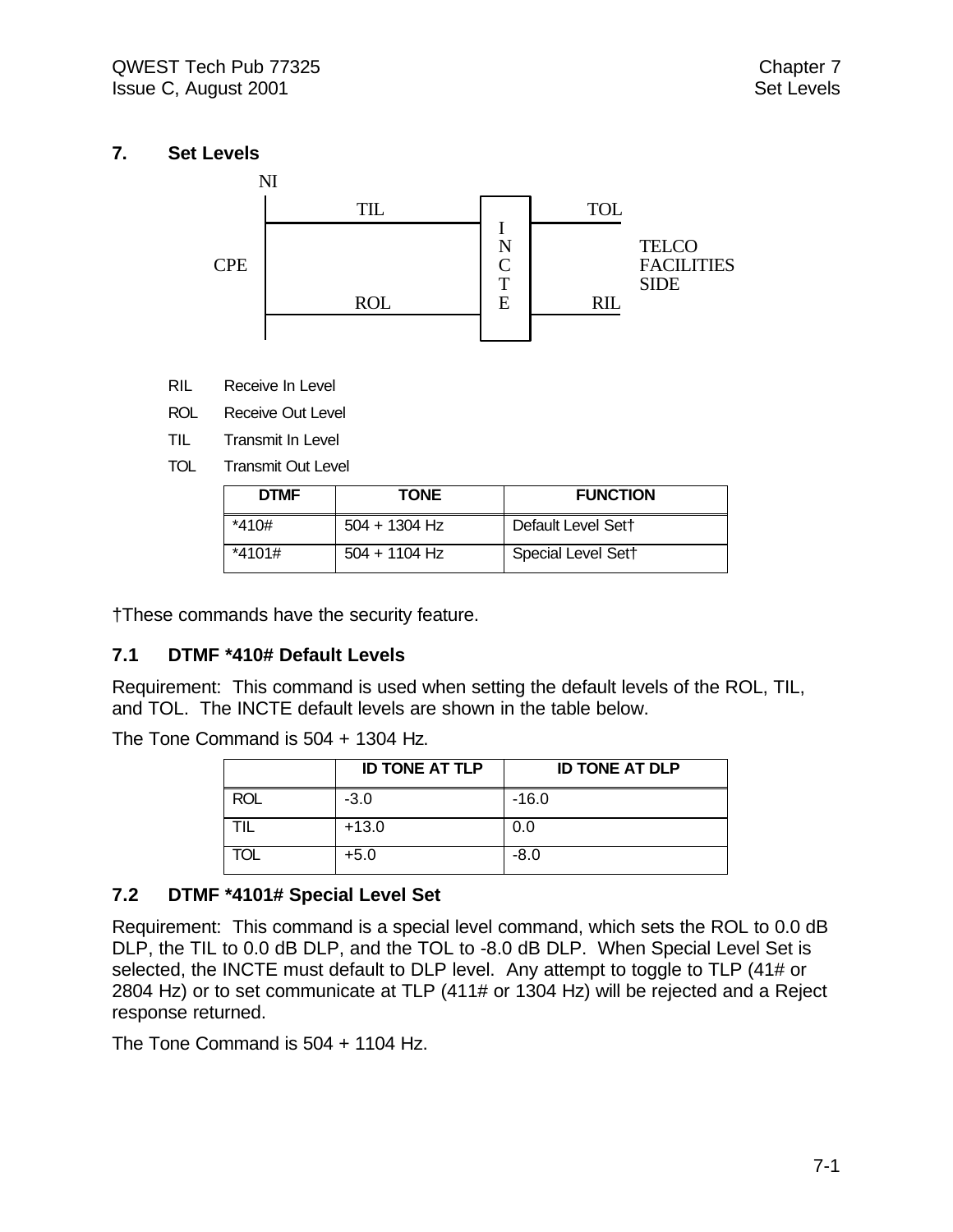# **Chapter and Section Page**

| 8. |     |                                                 |  |
|----|-----|-------------------------------------------------|--|
|    | 8.1 |                                                 |  |
|    | 8.2 |                                                 |  |
|    |     |                                                 |  |
|    |     |                                                 |  |
|    |     |                                                 |  |
|    |     |                                                 |  |
|    |     |                                                 |  |
|    |     |                                                 |  |
|    | 8.3 |                                                 |  |
|    |     | 8.3.1 DTMF 41# Communicate at TLP/DLP Toggle8-3 |  |
|    |     | 8.3.2 DTMF 411# Communicate at TLP Command8-3   |  |
|    |     | 8.3.3 DTMF 412# Communicate at DLP Command 8-3  |  |
|    | 8.4 |                                                 |  |
|    |     |                                                 |  |
|    | 8.5 |                                                 |  |
|    |     |                                                 |  |
|    | 8.6 |                                                 |  |
|    | 8.7 |                                                 |  |
|    | 8.8 |                                                 |  |
|    |     |                                                 |  |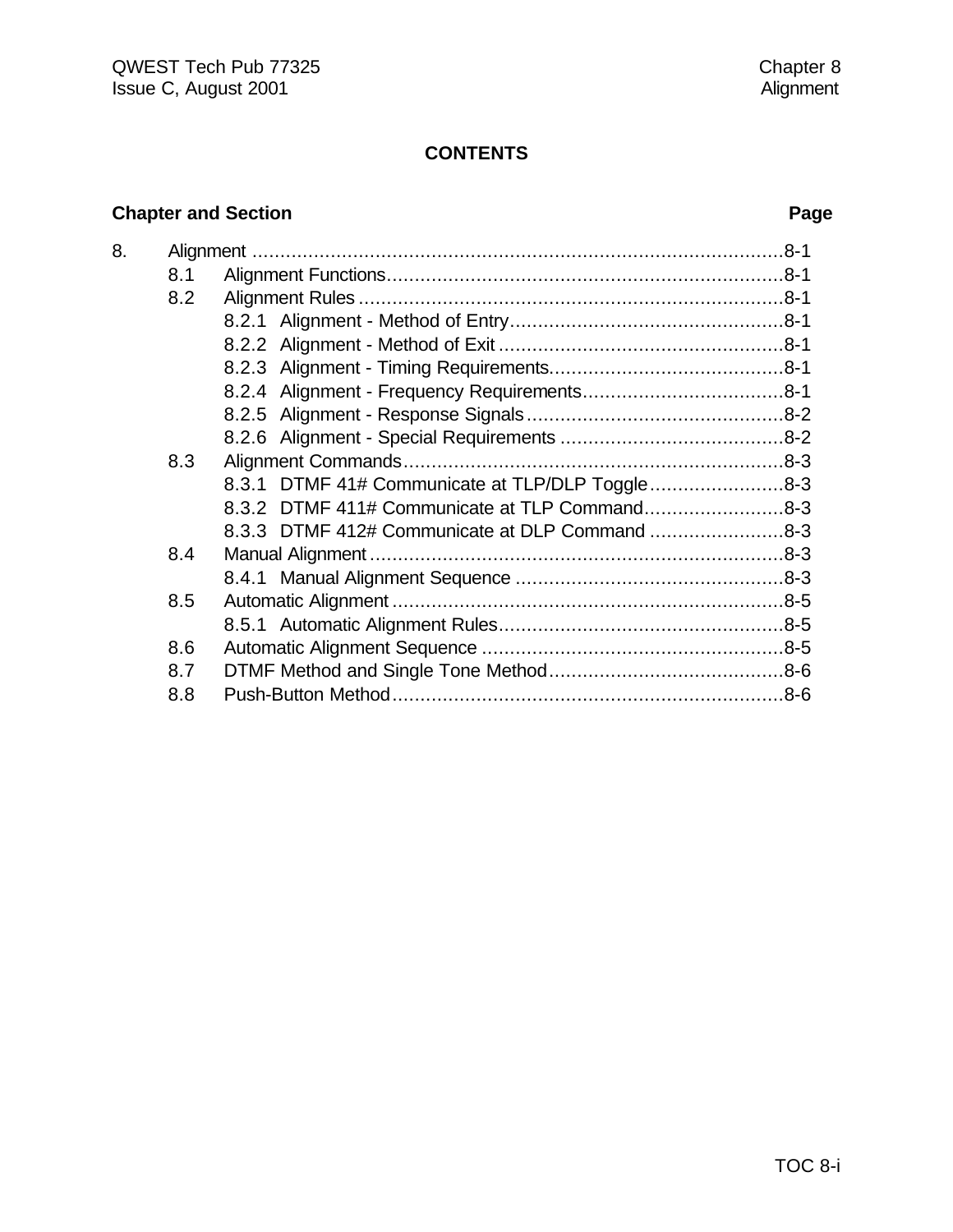#### **8. Alignment**

#### **8.1 Alignment Functions**

| <b>DTMF</b> | TONE    | <b>FUNCTION</b>                |
|-------------|---------|--------------------------------|
| 41#         | 2804 Hz | Toggle Communicate at DLP/TLP  |
| 411#        | 1304 Hz | Communicate at TLP Command     |
| 412#        | 1104 Hz | Communicate at DLP Command     |
| 22#         | 1804 Hz | Originate Automatic Alignment+ |

†These commands have the security feature.

### **8.2 Alignment Rules**

### **8.2.1 Alignment - Method of Entry**

Requirement: A 1004 Hz tone starts the alignment procedure. Note that this command may be secured and security should be toggled off before entering this command.

# **8.2.2 Alignment - Method of Exit**

Requirement: DTMF 0# or a 3104 Hz tone aborts to the Menu mode. DTMF 01# or a loopback tone (2713 Hz) for greater than 0.9 seconds will abort to the idle mode. The INCTE automatically exits to the loopback mode after completing a successful alignment; it exits to the Error Signal response (1350 Hz) after an unsuccessful alignment.

# **8.2.3 Alignment - Timing Requirements**

Requirement: The INCTE will time-out to idle mode if a tone or command is not received from the distant end within 5 minutes. The INCTE must process the 1004 Hz tone within 60 seconds of receipt and must process the 2804 Hz, 404 Hz, and the 1804 Hz within 10 seconds of receipt.

# **8.2.4 Alignment - Frequency Requirements**

Requirement: During transmit, the frequency of the transmitted signal must not vary beyond + 1%, while the signal is being transmitted and the power in that signal shall not vary beyond + 0.1 dB. During receive, the INCTE must be able to recognize a received frequency with  $a + 1\%$  tolerance. The INCTE will not continue the alignment process if the received alignment tone changes in frequency by more than 100 Hz prior to the INCTE changing to the next alignment frequency.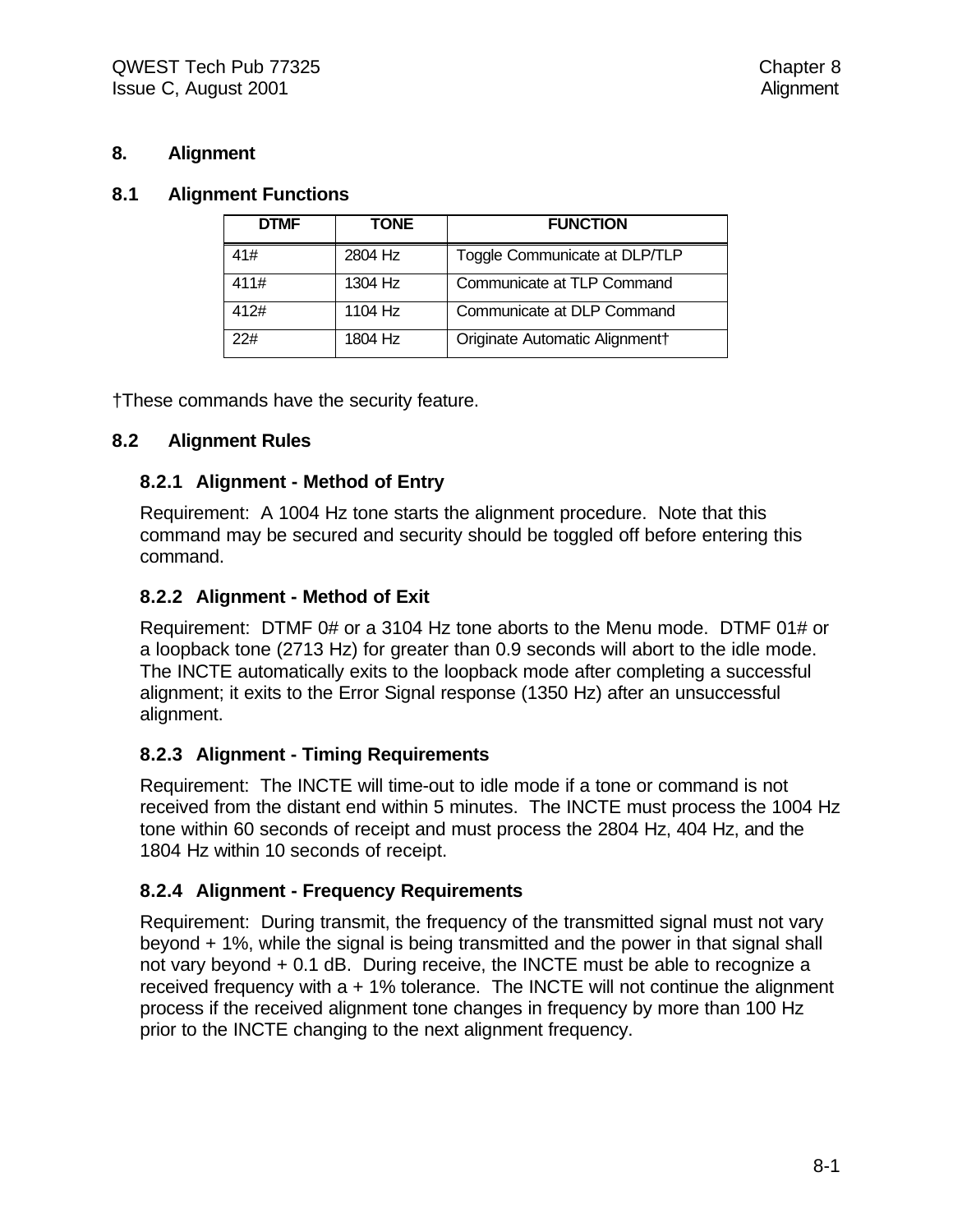# **8.2.5 Alignment - Response Signals**

Requirement: The alignment procedure uses the following response signals. These signals are preceded by the appropriate 2 seconds of ascending or descending stairstep response followed by 15 seconds of appropriate response tone.

- PASS (2804 Hz) The Pass Signal is an ascending stair-step response indicating a successful alignment.
- FAIL (404 Hz) The Fail Signal is a descending stair-step response indicating that the INCTE can align the receive amplifier/equalizer to the best of its ability, but the equalized tones are not successfully equalized.
- ERROR (1350 Hz) The Error Signal is a descending stair-step response indicating that a received alignment tone changed in frequency by more than + 100 Hz prior to the INCTE changing to the next frequency, or that the alignment procedure was stopped, failed, or terminated in some way and the INCTE reverted to the original settings before alignment began. The INCTE will not implement new alignment settings if an Error Signal must be sent. Instead, the INCTE will retain the gain/loss and equalizer settings that were in place before the alignment began. An Error Signal sent as a result of an alignment problem will not time-out using the normal 5-minute Command Menu time-out. Instead, the operator must reset the INCTE by sending either DTMF 0# or a tone (3104 Hz) to enter the Command Menu, or DTMF 01# or the tone equivalent to place the INCTE in idle mode. If Automatic Alignment (AA) was originated by depressing the AA push-button, the AA push-button may be depressed a second time to terminate the Error Signal and return the INCTE to the idle mode.
- SECURITY (2050 Hz) The Security Signal is a descending stair-step response indicating that the security feature of the INCTE is enabled. The alignment procedure requires that the security be disabled by using the DTMF 03# (or equivalent command).

#### **8.2.6 Alignment - Special Requirements**

Requirement: Security must be turned off before the INCTE can accept alignment. The INCTE can be aligned at DLP or TLP with the same result. The alignment sequence of 1004 Hz, 2804 Hz, 404 Hz, and 1804 Hz is used for 4-Tone alignment. The INCTE will halt alignment if the receive requirements are exceeded. The INCTE can perform either a 1-Tone, 3-Tone, or 4-Tone alignment. The 1804 Hz is used only with the 4-Tone alignment. The INCTE may only use 1004 Hz (1-Tone) if the receive equalizer has been disabled.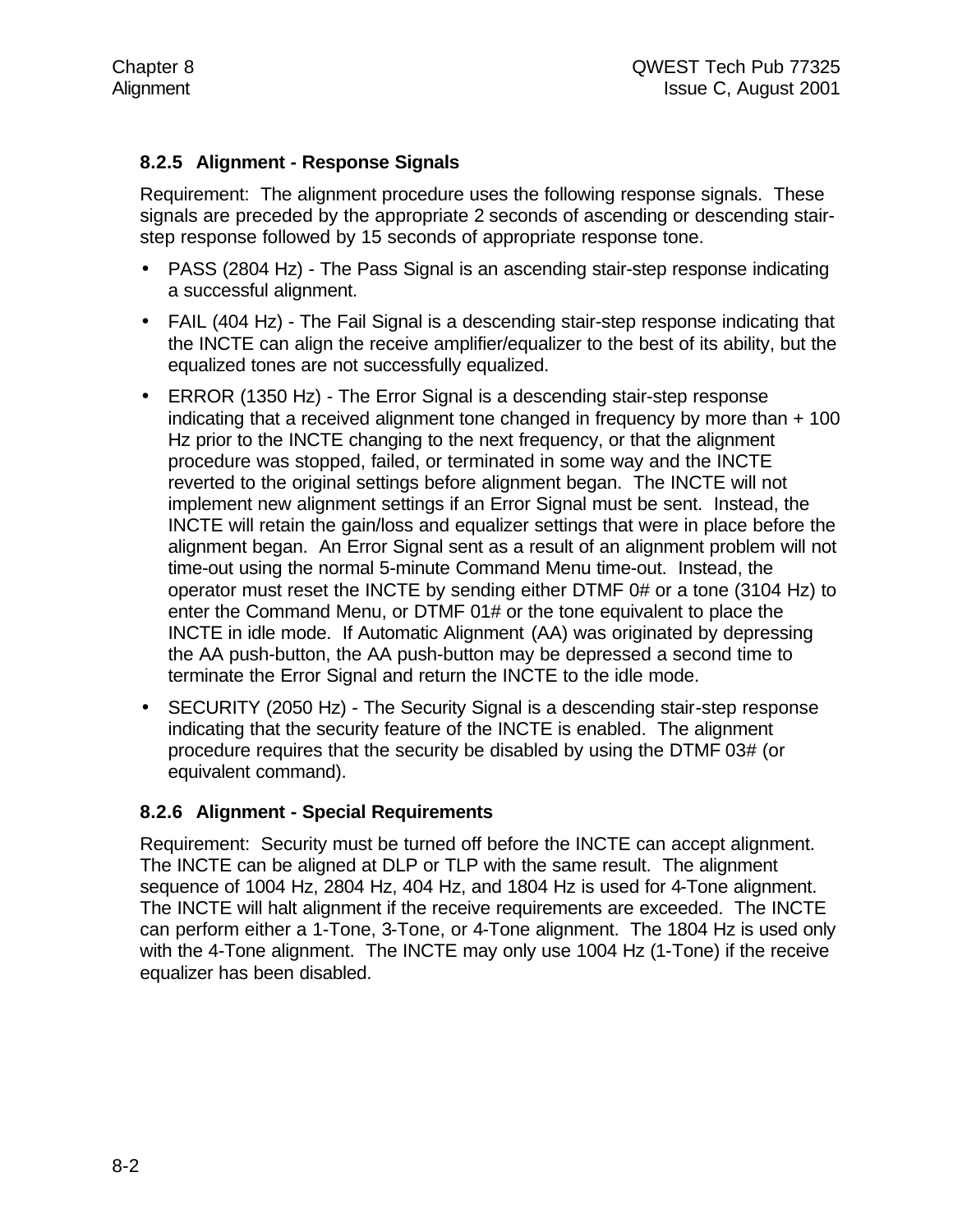The INCTE will not permanently change the receive equalizer gain settings until the complete 1-Tone, 3-Tone, or 4-Tone alignment sequence is completed. If the alignment procedure is stopped, fails, or is terminated in any way during the alignment procedure, the INCTE will revert to the settings which were in place before the alignment began and the unit will send an Error Signal (1350 Hz). Once the alignment process is completed, the new gain and equalizer settings will take effect.

# **8.3 Alignment Commands**

### **8.3.1 DTMF 41# Communicate at TLP/DLP Toggle**

Requirement: This command causes the INCTE to toggle between TLP and DLP.

The tone Command is 2804 Hz.

### **8.3.2 DTMF 411# Communicate at TLP Command**

Requirement: This command causes the INCTE to send the ID tone, transmission testing tones, etc. at TLP. This command also allows the INCTE to be aligned at TLP. If the unit is conditioned for special level set, a Reject response will be generated.

The Tone Command is 1304 Hz for greater than 5 seconds.

#### **8.3.3 DTMF 412# Communicate at DLP Command**

Requirement: This command causes the INCTE to send the ID tone, transmission testing tones, etc. at DLP. This command also allows the INCTE to be aligned at DLP.

The Tone Command is 1104 Hz for greater than 5 seconds.

#### **8.4 Manual Alignment**

#### **8.4.1 Manual Alignment Sequence**

Requirement: The alignment procedure or algorithm follows the sequence below. The term "Distant End" can be replaced by Switched Maintenance Access Connector (SMAS), Channel Access Unit, Equipment Extender, Special Service Center, Advanced Digital Terminal System (ADTS), remote end, etc. The unit must be capable of C2 and C5 conditioning.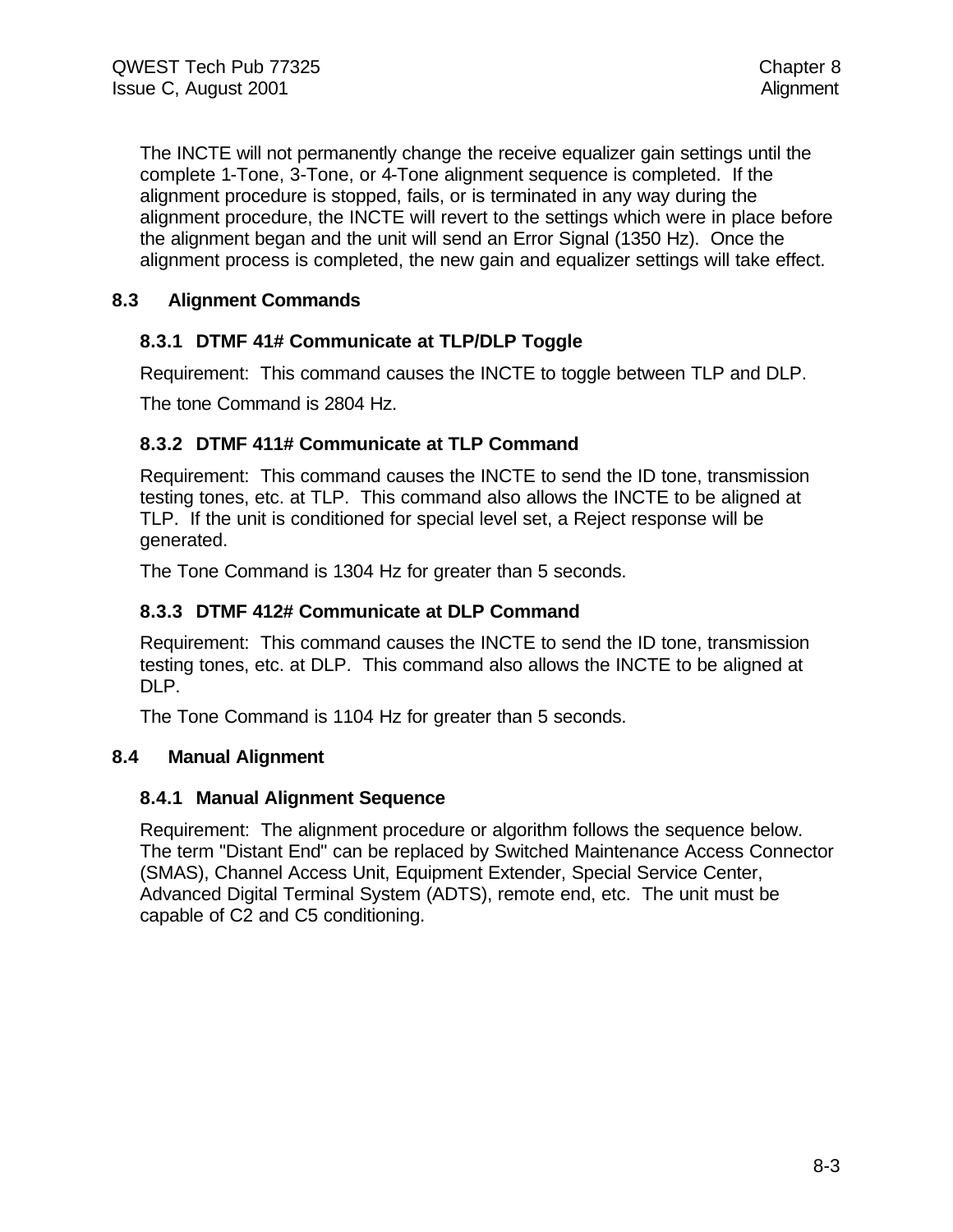| <b>DISTANT END</b>                                                                                                                                                                                                                           | <b>INCTE END</b>                                                                                                                                                    |
|----------------------------------------------------------------------------------------------------------------------------------------------------------------------------------------------------------------------------------------------|---------------------------------------------------------------------------------------------------------------------------------------------------------------------|
| Send Loopback tone (2713 Hz) for greater<br>than 2.5 seconds $+$ DTMF 0# - or - Send<br>Loopback tone (2713 Hz) for greater than 30<br>seconds.                                                                                              | The INCTE will enter the Command Menu and<br>return the ID Response Signal (1004 Hz).                                                                               |
| Disable security by sending DTMF 03# or<br>2004 Hz for greater than 5 Seconds.                                                                                                                                                               | The INCTE will respond with an Accept Signal<br>(350 Hz).                                                                                                           |
| <b>Choose Communication Level:</b><br>Send 411# (1304 Hz) for TLP - or -<br>Send 412# (1104 Hz) for DLP - or -<br>Send 41# (2804 Hz) for TLP/DLP Toggle.                                                                                     | The INCTE will respond with an Accept Signal<br>(350 Hz).                                                                                                           |
| <b>Choose Alignment Options:</b><br>Send DTMF 23# (704+1304 Hz) for<br>Transmission Defaults - or -<br>Send DTMF 20# (704+1204 Hz) for<br>Factory Defaults - or -<br>Manually select Equalizer (*643#) and<br>3 dB Roll-off (*645#) options. | The INCTE will respond with the appropriate<br>Response Signal then send ID tone (1004 Hz).                                                                         |
| Start Alignment:                                                                                                                                                                                                                             | For 1-Tone Alignment:                                                                                                                                               |
| Process the received ID tone and send 1004<br>Hz to the INCTE.                                                                                                                                                                               | If the receiver equalizer is disabled, store or<br>process the received tone within 60 seconds,<br>complete alignment, and send the appropriate<br>Response Signal. |
|                                                                                                                                                                                                                                              | For 3-Tone or 4-Tone Alignment:<br>If the receiver equalizer is enabled, store or<br>process the received level within 60 seconds<br>and output a 2804 Hz tone.     |
| Store or process the received 2804 Hz level<br>and upon completion, return 2804 Hz tone to<br>the INCTE.                                                                                                                                     | Upon receipt of 2804 Hz tone, store or process<br>the received level within 10 seconds and output<br>a 404 Hz tone.                                                 |
| Store or process the received 404 Hz level and<br>upon completion, return 404 Hz tone to the<br>INCTE.                                                                                                                                       | Upon receipt of 404 Hz tone, store or process<br>the received level within 10 seconds and output<br>a 1804 Hz tone.                                                 |
| If 3-Tone Alignment:<br>Store or process the 1804 Hz level, send 1004<br>Hz tone to the INCTE to terminate 3-Tone<br>Alignment.                                                                                                              | Accept the 1004 Hz tone and within 10<br>Seconds send the appropriate Response<br>Signal (Pass / Fail / Error).                                                     |
| If 4-Tone Alignment:<br>Store or process the received 1804 Hz level<br>and upon completion, return 1804 Hz tone to<br>the INCTE.                                                                                                             | Accept the 1804 Hz tone and within 10<br>seconds send the appropriate Response<br>Signal (Pass / Fail / Error).                                                     |
| Complete Alignment.                                                                                                                                                                                                                          | Implement the new Gain and Equalizer Settings<br>and enter the Loopback Mode.                                                                                       |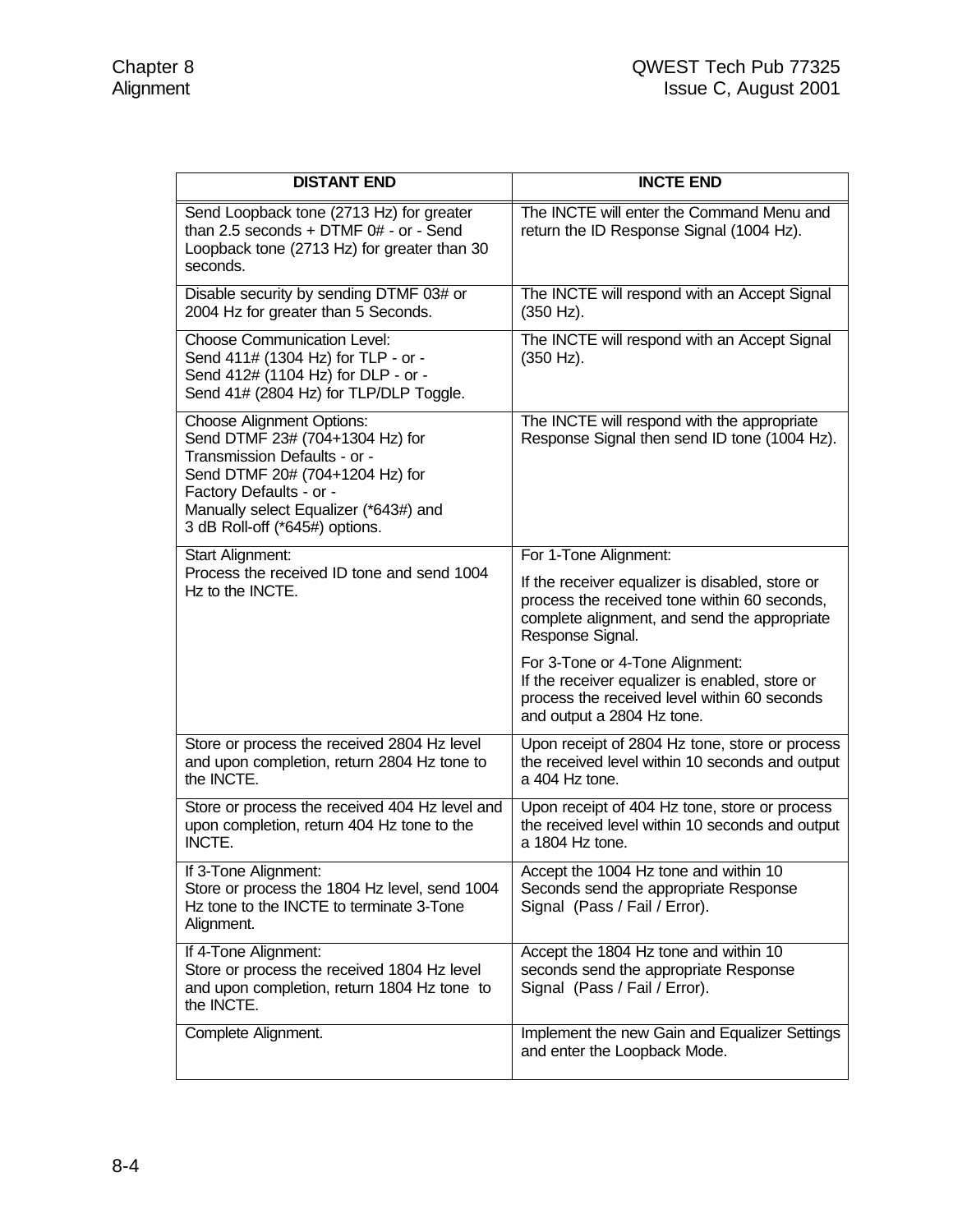#### **8.5 Automatic Alignment**

#### **8.5.1 Automatic Alignment Rules**

Requirement: The Automatic Alignment (AA) mode originates self-alignment of the INCTE and aligns the distant end intelligent equipment. The Automatic Alignment is performed using the 4-Tone method and at TLP. The Automatic Alignment mode can be started three ways: the DTMF method, the single-tone method, and the pushbutton method. All three methods are identical except for the command or method to place the INCTE into the Automatic Alignment mode.

The originating end performs a loopback test after the 4-Tone alignment is complete to verify that the circuit meets requirements. If the limits of Automatic Alignment are met, the originating INCTE returns to idle mode. If the limits are not met, the originating end repeats the Automatic Alignment process a second time. If the second attempt still does not meet requirements, the INCTE responds with an Error Signal (1350 Hz) which will not time-out. The INCTE shall implement new receive settings even if an Error Signal must be sent. The originating end places the remote end in the idle mode after Automatic Alignment is complete.

The INCTE must be compatible with other plugs used in QWEST Communications International Inc.

#### **8.6 Automatic Alignment Sequence**

Requirement: The originating end must be capable of placing the remote end in Command Menu mode and controlling the following Automatic Alignment sequence.

- Send 2713 Hz tone for greater than 30 seconds to set the remote end INCTE into Loopback.
- Disable security by sending 2004 Hz for greater than 5 seconds.
- Send 704 Hz for greater than 5 seconds followed by 1304 Hz for greater than 5 seconds to set the remote INCTE to Transmission Defaults.
- Send 3104 Hz for greater than 5 seconds to return the remote INCTE to Command Mode.
- Toggle the slave unit to TLP by sending 2804 Hz for greater than 5 seconds.
- Perform a 4-Tone alignment as described earlier.
- Perform a loopback test after the 4-Tone alignment is complete and verify that the circuit meets the C5 (see Appendix A) attenuation distortion requirements.
- Place the remote end in idle mode after the Automatic Alignment is complete.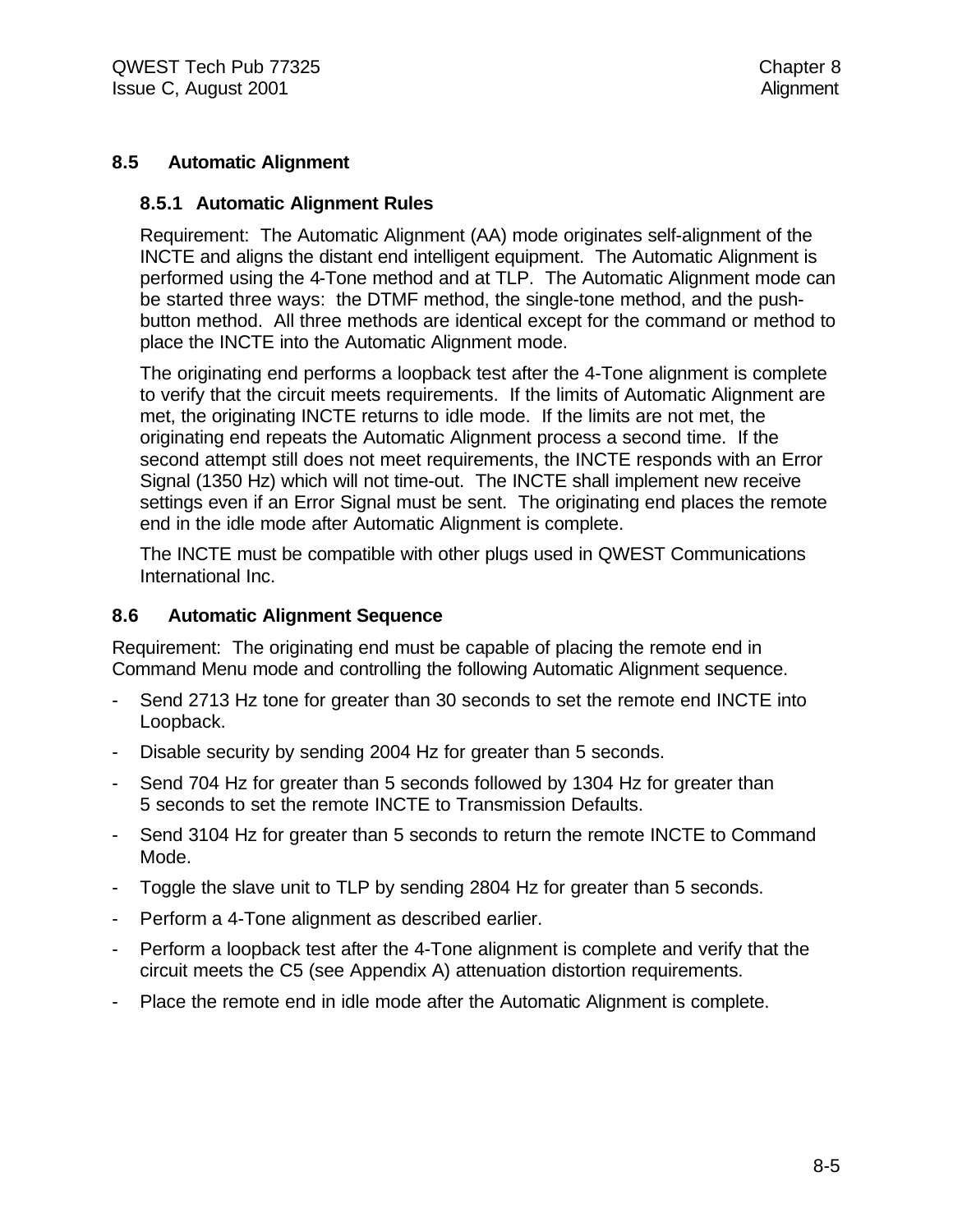# **8.7 DTMF Method and Single Tone Method**

Requirement: The Automatic Alignment mode can be started using the DTMF method or the Single Tone method. The INCTE chosen to be the originating end is first placed in the Command Menu mode. The INCTE is then sent a DTMF 22# (DTMF method) or an 1804 Hz tone (Single Tone method). The INCTE, upon receipt of the 22# or 1804 Hz, enters the Originating Automatic Alignment mode and starts the automatic alignment sequence.

### **8.8 Push-Button Method**

Requirement: The push-button method of Automatic Alignment (AA) is started by depressing the AA push-button on the faceplate of the INCTE for more than 1 second. This puts the INCTE in the Originating Automatic Alignment (AA) mode and starts the automatic alignment sequence. The INCTE AA push-button is usable only within the first 5 minutes after power is applied to the INCTE. The INCTE has a timer, which will disable the AA push-button after 5 minutes. If the AA push-button is depressed and Automatic Alignment is to be terminated, the push-button may be depressed a second time to terminate Automatic Alignment.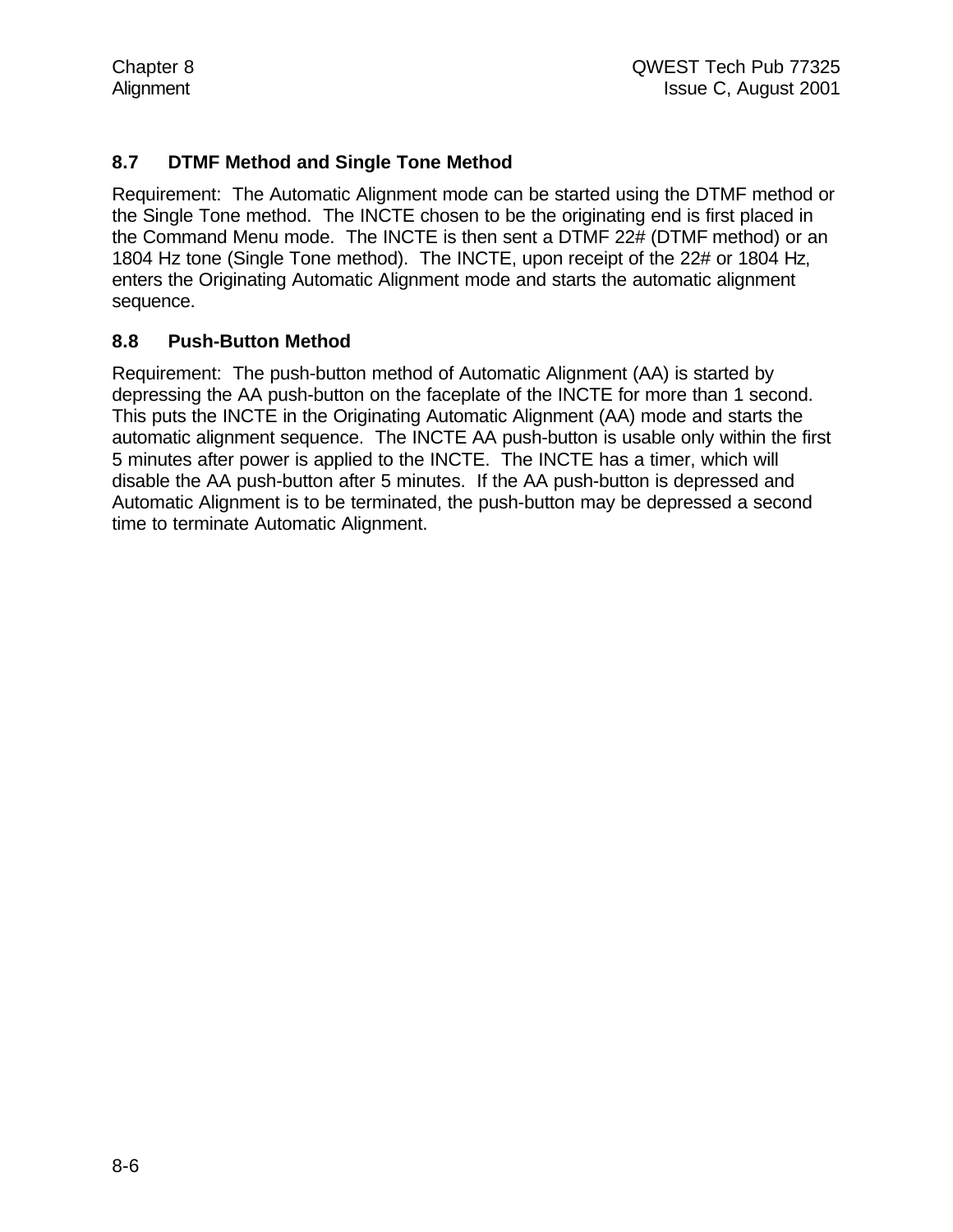# **Chapter and Section Page**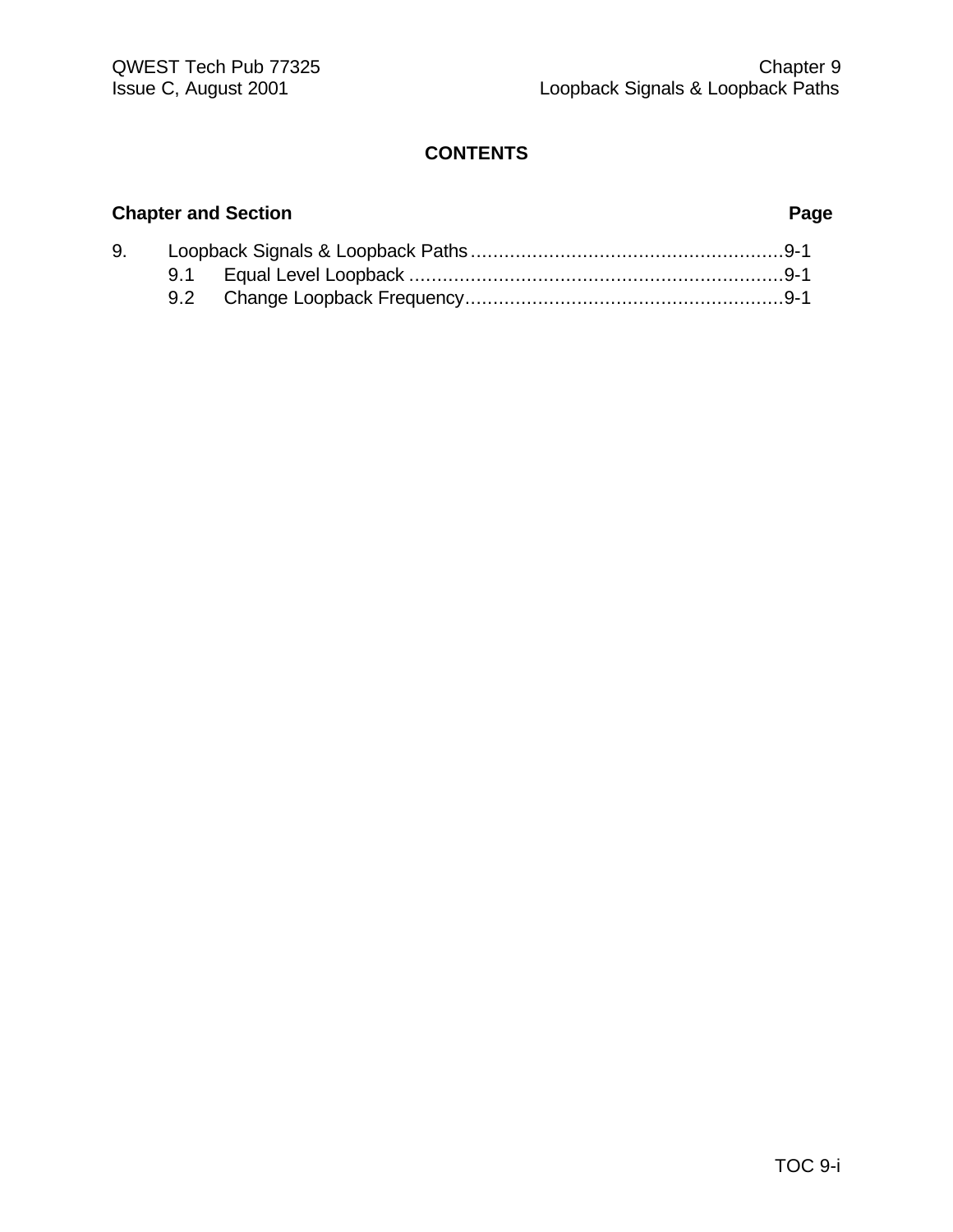# **9. Loopback Signals & Loopback Paths**

| <b>DTMF</b> | TONE                 | <b>FUNCTION</b>                         |
|-------------|----------------------|-----------------------------------------|
| 33#         | 304 Hz               | Place INCTE in Equal Level Loopback.    |
| 42(NN)#     | 704 + 1104 + XXXX Hz | Change Loopback Frequency. <sup>†</sup> |

†The 42(NN)# command has the security feature.

# **9.1 Equal Level Loopback**

Requirement: If the loopback frequency is sent for more than 2.5 seconds but less than 30 seconds while the INCTE is in idle mode, the INCTE enters the Equal Level Loopback mode. The Equal Level Loopback mode can also be entered by sending a DTMF 33# command or a 304 Hz tone greater than 5 seconds while in the Command Menu mode. Equal Level Loopback will time-out in 20 minutes and return the INCTE to idle mode. Sending the loopback frequency for greater than 0.9 seconds after entering the Command Menu returns the INCTE to the idle mode. The DTMF 01# command will also cause the INCTE to leave Equal Level Loopback and return to idle mode. Sending the DTMF 0# command or 3104 Hz tone while in Equal Level Loopback causes the INCTE to go to Command Menu mode. The loopback tone operates the loopback function of the INCTE at TLP or DLP. Equal Level Loopback is also entered after an alignment is complete. See Chapter 8 for details.

#### **9.2 Change Loopback Frequency**

Requirement: The INCTE can select seven different loopback or control frequencies. The factory default will always be 2713 Hz. The DTMF 42(NN)# command or its tone equivalent of 704 + 1104 + XXXX Hz selects the loopback or control frequency. The DTMF command must be sent twice for the frequency to change. If the command is sent only once and the INCTE is placed back in idle mode, the first DTMF 42(NN)# command is ignored. The command must be sent two more times after entering the Command Menu mode for the frequency to change.

The INCTE provides 6 different loopback frequencies other than 2713 Hz. The new loopback frequency becomes effective immediately upon executing the DTMF command twice.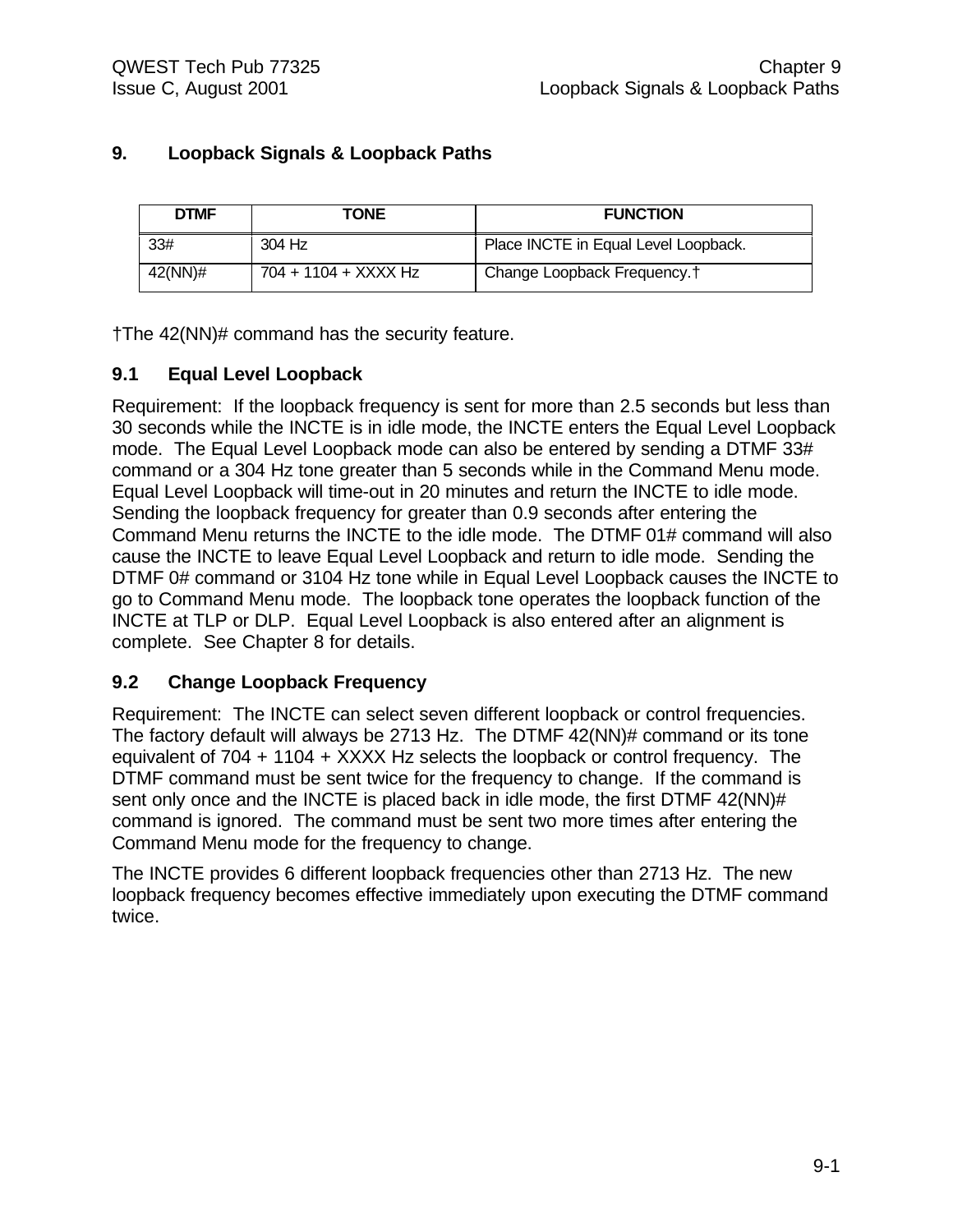| <b>DTMF 42(NN)#</b> | <b>NEW LOOPBACK FREQUENCY</b> |
|---------------------|-------------------------------|
| $NN = 15$           | 1513 Hz                       |
| $NN = 16$           | 1613 Hz                       |
| $NN = 17$           | 1713 Hz                       |
| $NN = 19$           | 1913 Hz                       |
| $NN = 24$           | $\overline{24}$ 13 Hz         |
| $NN = 25$           | 2513 Hz                       |
| $NN = 27$           | 2713 Hz                       |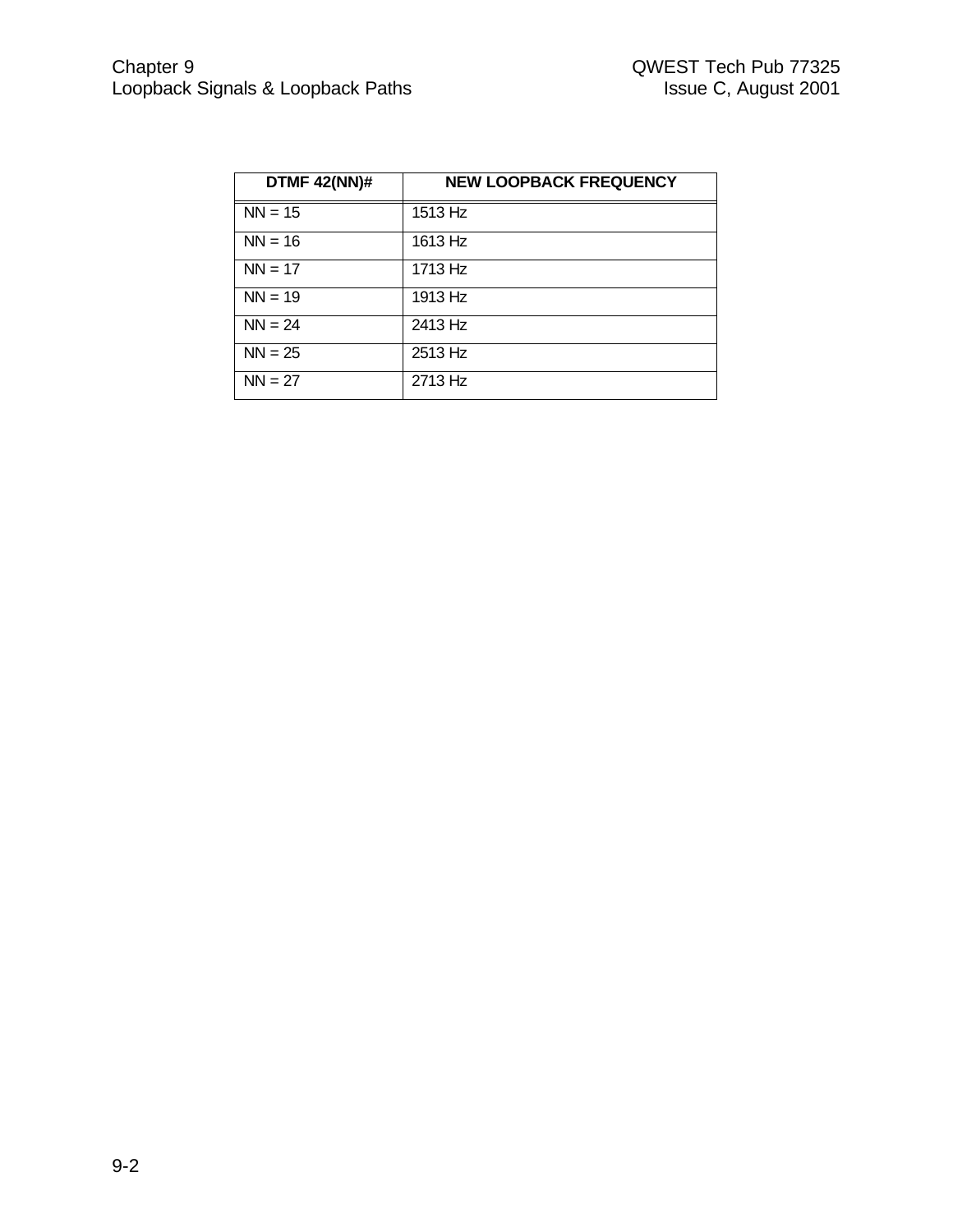# **Chapter and Section Page**

| 10. |      |  |                                                     |  |
|-----|------|--|-----------------------------------------------------|--|
|     | 10.1 |  |                                                     |  |
|     |      |  |                                                     |  |
|     |      |  |                                                     |  |
|     |      |  |                                                     |  |
|     |      |  |                                                     |  |
|     |      |  |                                                     |  |
|     |      |  |                                                     |  |
|     |      |  |                                                     |  |
|     |      |  |                                                     |  |
|     |      |  | 10.2.8 DTMF 448# 2-Wire Customer Side Operation     |  |
|     |      |  | 10.2.9 DTMF 449# 4-Wire Customer Side Operation10-3 |  |
|     |      |  |                                                     |  |
|     |      |  |                                                     |  |
|     |      |  |                                                     |  |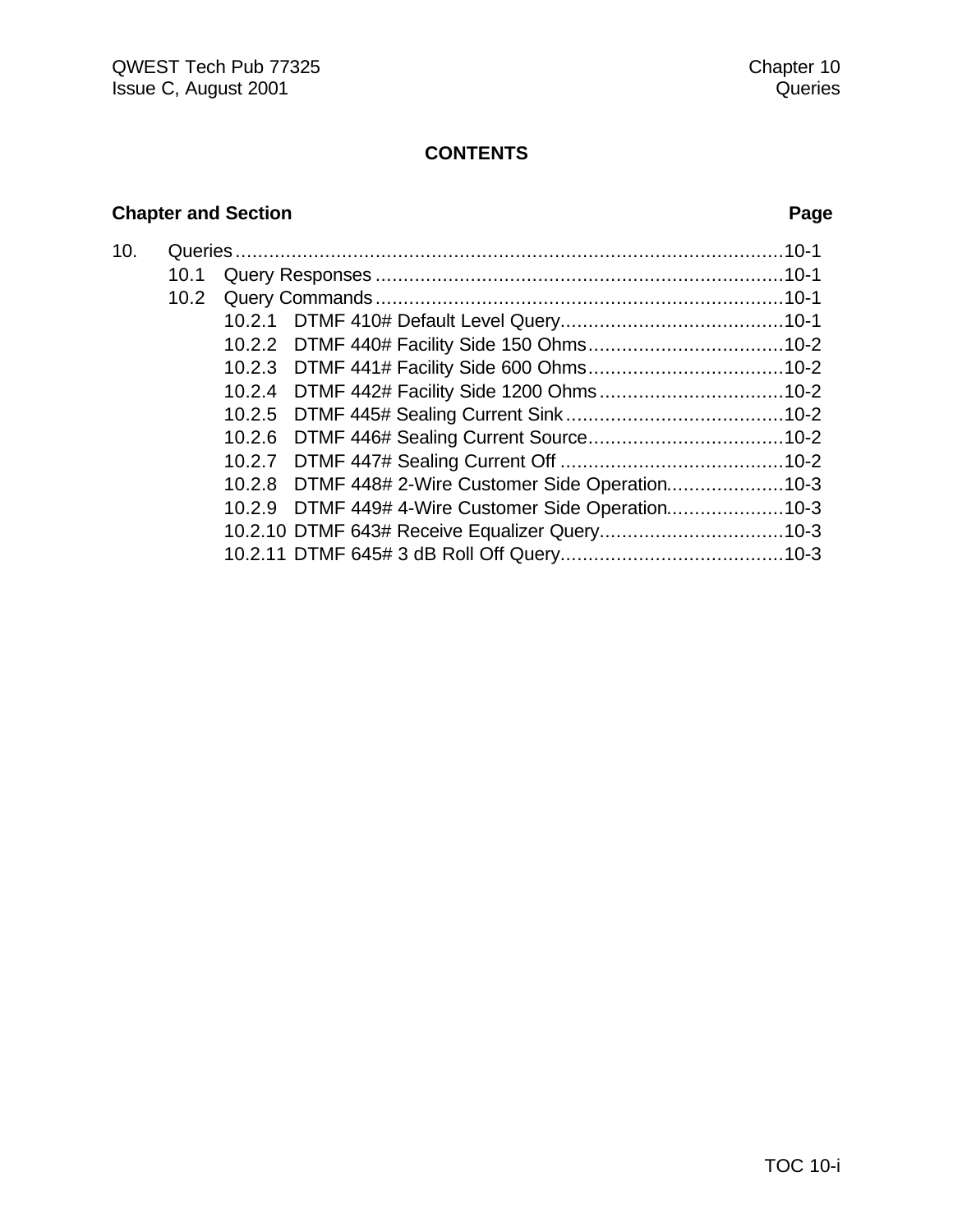#### **10. Queries**

Most commands have a query mode, which allows the user to find specific options installed in the INCTE or query the status of a function of the INCTE. Most of the DTMF query commands have an equivalent tone method.

The following commands are query commands:

| <b>DTMF</b> | <b>TONE</b>           | <b>FUNCTION</b>                |
|-------------|-----------------------|--------------------------------|
| 410#        | $604 + 2304 + 904$ Hz | <b>Default Level Query</b>     |
| 440#        | 604 + 2304 + 404 Hz   | Facility Side 150 ?            |
| 441#        | 604 + 2304 + 504 Hz   | Facility Side 600 ?            |
| 442#        | $604 + 2304 + 604$ Hz | Facility Side 1200?            |
| 445#        | $604 + 804$ Hz        | <b>Sealing Current Sink</b>    |
| 446#        | $604 + 904$ Hz        | <b>Sealing Current Source</b>  |
| 447#        | $604 + 1004$ Hz       | Sealing Current Off            |
| 448#        | 604 + 504 Hz          | 2W Customer Side Operation     |
| 449#        | 604 + 704 Hz          | 4W Customer Side Operation     |
| 643#        | 604 + 2304 + 304 Hz   | <b>Receive Equalizer Query</b> |
| 645#        | $604 + 2304 + 804$ Hz | 3 dB Roll Off Query            |

#### **10.1 Query Responses**

Requirement: If the query command sent to the INCTE is applicable to the operation, the INCTE responds with an Accept Signal (350 Hz). If the INCTE is incapable of the operation, it responds with an Error Signal (1350 Hz). If the INCTE has an option switch which is set opposite to the query or the query is false, the INCTE responds with a Reject Signal (750 Hz).

#### **10.2 Query Commands**

#### **10.2.1 DTMF 410# Default Level Query**

Requirement: This command verifies the status of the Default Level or Special Level setting of the INCTE. If the INCTE is set for Default Levels, the INCTE responds with an Accept Signal. Otherwise, the INCTE sends a Reject Signal indicating that the INCTE is currently set for Special Levels.

The Tone Command is 604 + 2304 + 904 Hz.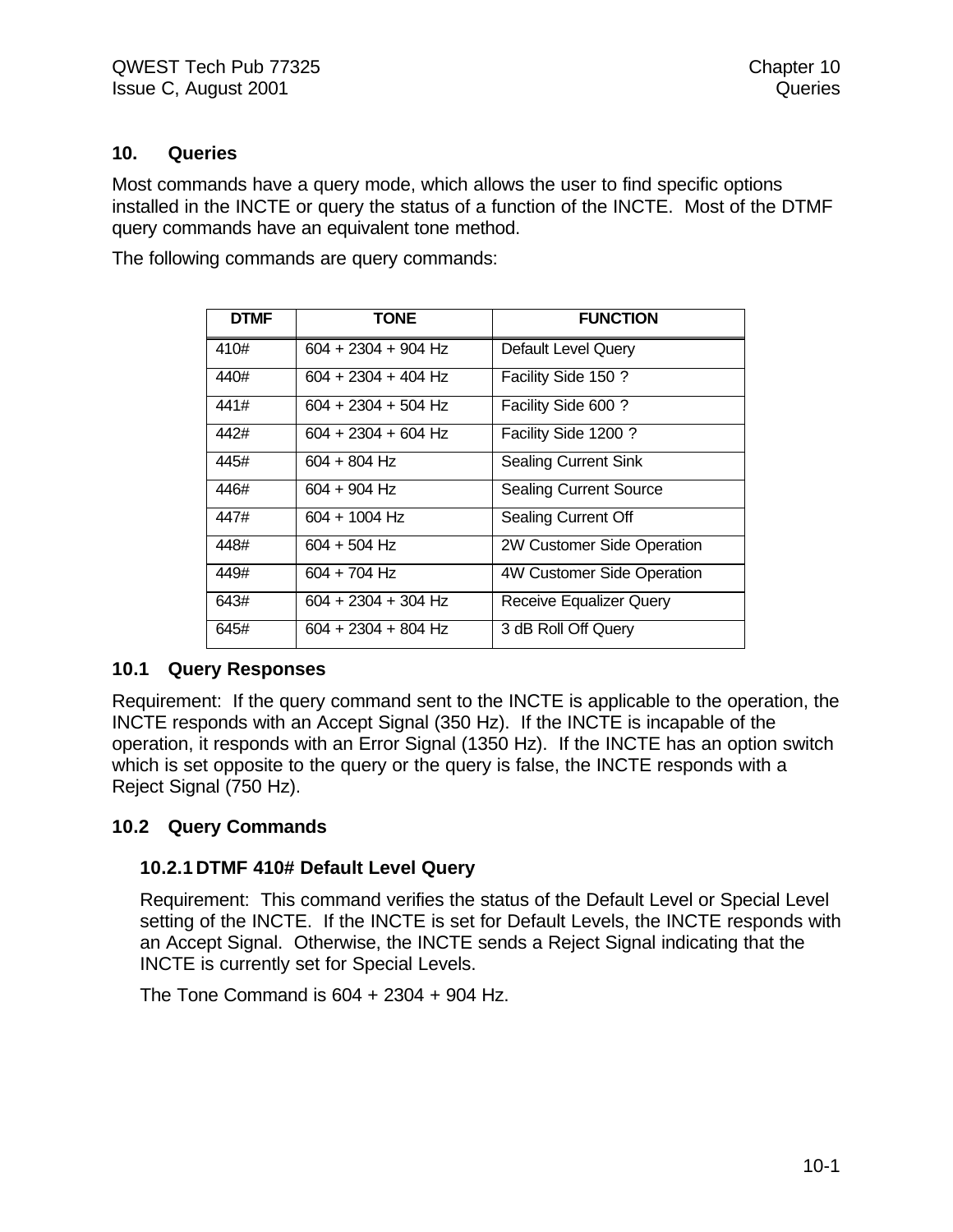### **10.2.2 DTMF 440# Facility Side 150 Ohms**

Requirement: This command verifies the impedance setting of the facility side of the INCTE. If the facility side of the INCTE is set to 150 ohms, the INCTE sends an Accept Signal. Otherwise, the INCTE sends a Reject Signal.

The Tone Command is  $604 + 2304 + 404$  Hz.

#### **10.2.3 DTMF 441# Facility Side 600 Ohms**

Requirement: This command verifies the impedance setting of the facility side of the INCTE. If the facility side of the INCTE is set to 600 ohms, the INCTE sends an Accept Signal. Otherwise, the INCTE sends a Reject Signal.

The Tone Command is 604 + 2304 + 504 Hz.

#### **10.2.4 DTMF 442# Facility Side 1200 Ohms**

Requirement: This command verifies the impedance setting of the facility side of the INCTE. If the facility side of the INCTE is set to 1200 ohms, the INCTE sends an Accept Signal. Otherwise, the INCTE sends a Reject Signal.

The Tone Command is  $604 + 2304 + 604$  Hz.

#### **10.2.5 DTMF 445# Sealing Current Sink**

Requirement: This command verifies that the INCTE is set to Sealing Current Sink. The INCTE will respond with an Accept Signal if the query is true; otherwise, the INCTE will respond with a Reject Signal.

The Tone Command is 604 + 804 Hz.

#### **10.2.6 DTMF 446# Sealing Current Source**

Requirement: This command verifies that the INCTE is set to Sealing Current Source. The INCTE responds with an Accept Signal if the query is true; otherwise, the INCTE sends a Reject Signal.

The Tone Command is 604 + 904 Hz.

#### **10.2.7 DTMF 447# Sealing Current Off**

Requirement: This command verifies that the INCTE is set to Sealing Current Off. The INCTE responds with an Accept Signal if the query is true; otherwise, the INCTE will respond with a Reject Signal.

The Tone Command is 604 + 1004 Hz.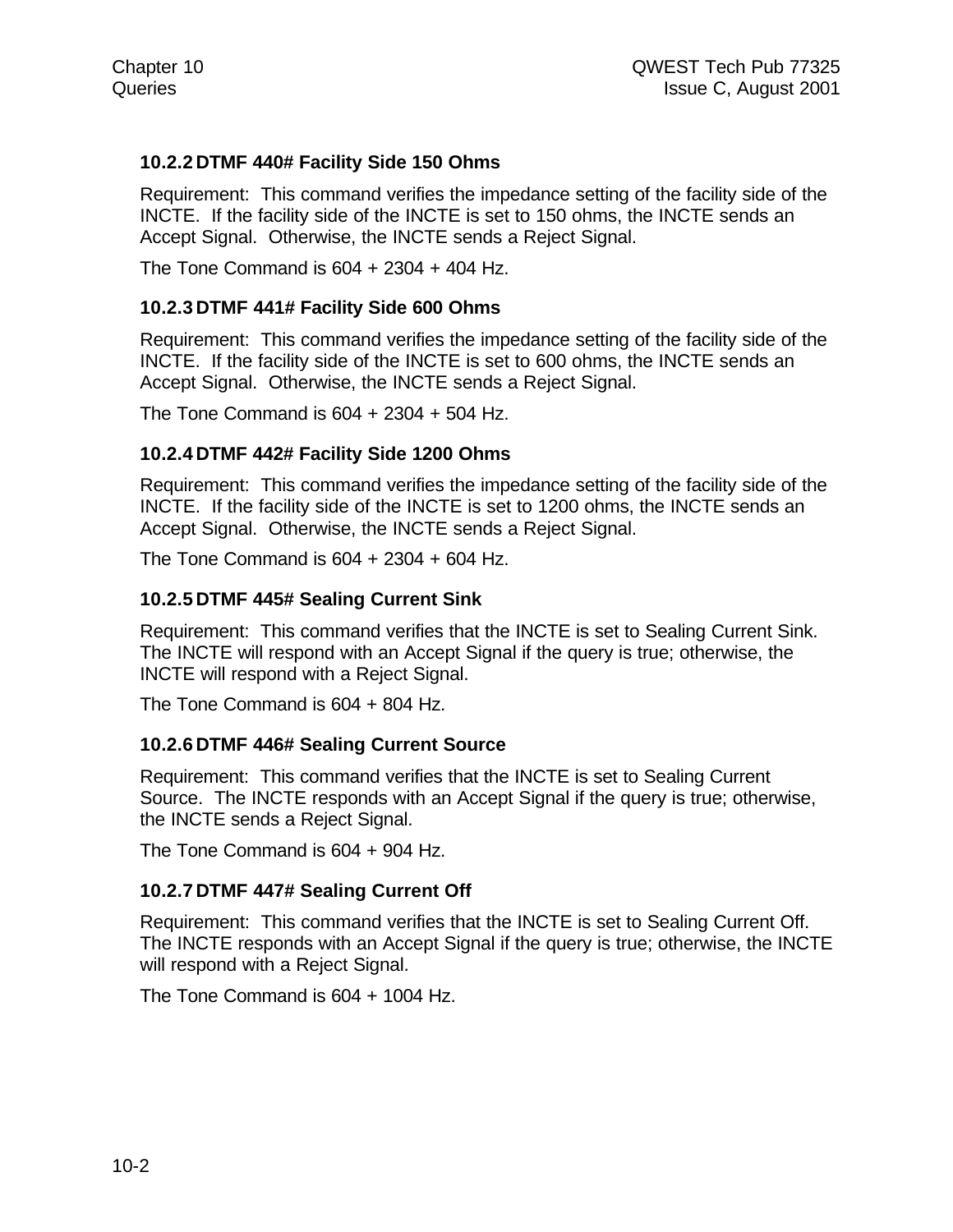### **10.2.8 DTMF 448# 2-Wire Customer Side Operation**

Requirement: This command verifies that the customer side of the INCTE is set to 2- Wire (2W) operation. The INCTE responds with an Accept Signal if the query is true; otherwise, the INCTE sends a Reject Signal.

The Tone Command is 604 + 504 Hz.

#### **10.2.9 DTMF 449# 4-Wire Customer Side Operation**

Requirement: This command verifies that the customer side of the INCTE is set to 4- Wire (4W) operation. The INCTE responds with an Accept Signal if the query is true; otherwise, the INCTE sends a Reject Signal.

The Tone Command is 604 + 704 Hz.

### **10.2.10 DTMF 643# Receive Equalizer Query**

Requirement: This command checks the position of the receive equalizer. If the equalizer is enabled, the INCTE will respond with an Accept Signal. If the equalizer is disabled, the INCTE responds with a Reject Signal. If the INCTE is not capable of removing the receive equalizer (disabling the equalizer), the INCTE responds with an Error Signal.

The Tone Command is 604 + 2304 + 304 Hz.

#### **10.2.11 DTMF 645# 3 dB Roll Off Query**

Requirement: This command verifies that the INCTE has been toggled to full equalization or 3 dB of attenuation distortion at 2804 Hz. If the INCTE is set to insert a 3 dB Roll Off, the INCTE responds with an Accept Signal indicating that the Roll Off is enabled.

The Tone Command is 604 + 2304 + 804 Hz.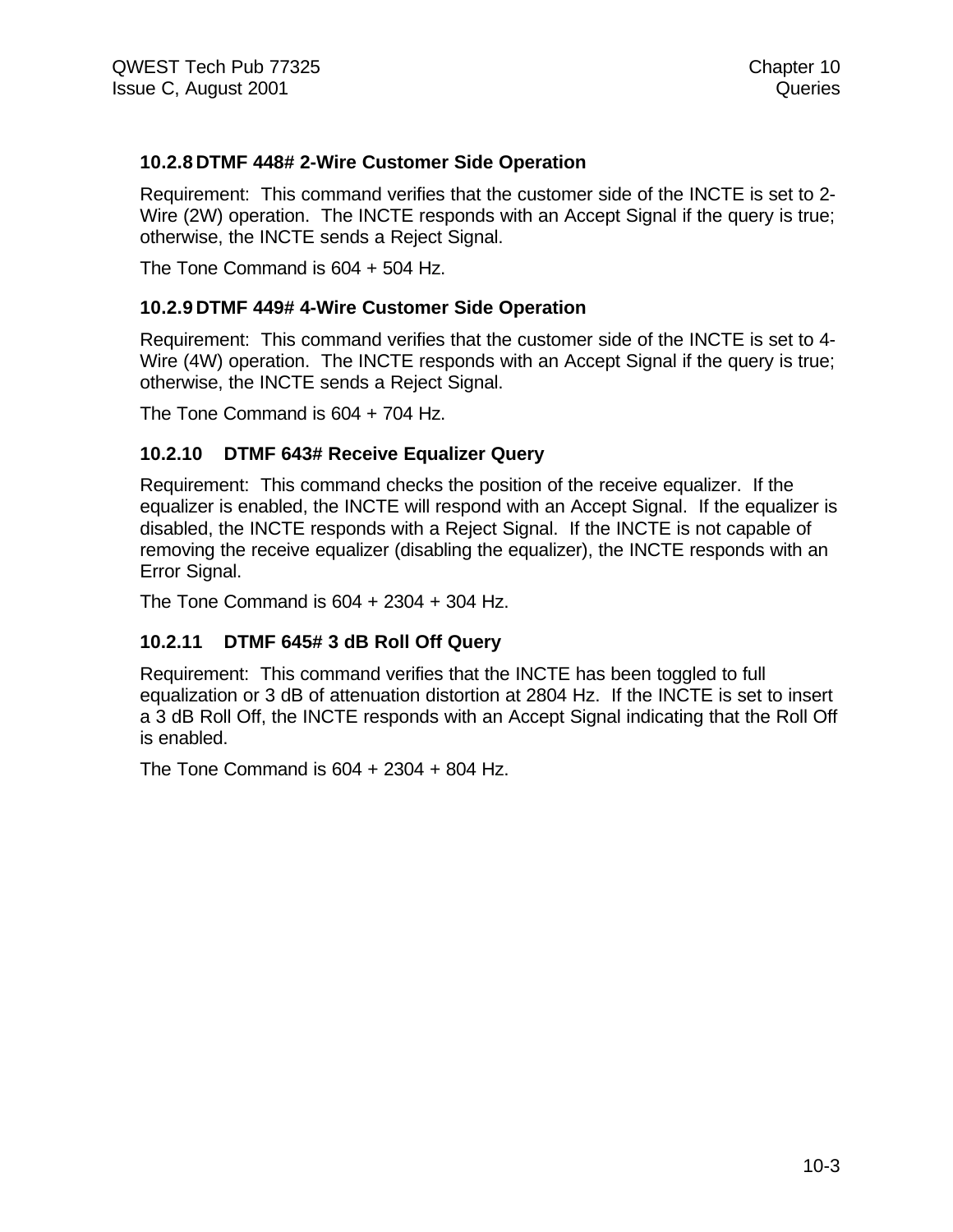# **Chapter and Section Page**

| 11. |                                                              |  |
|-----|--------------------------------------------------------------|--|
|     |                                                              |  |
|     |                                                              |  |
|     | 11.3 DTMF 32# Access Transmission Response Mode11-2          |  |
|     | 11.4 Select Transponder Frequency - Received Tone Method11-2 |  |
|     | 11.5 Select Transponder Frequency - DTMF Method 11-2         |  |
|     |                                                              |  |
|     |                                                              |  |
|     |                                                              |  |
|     |                                                              |  |
|     |                                                              |  |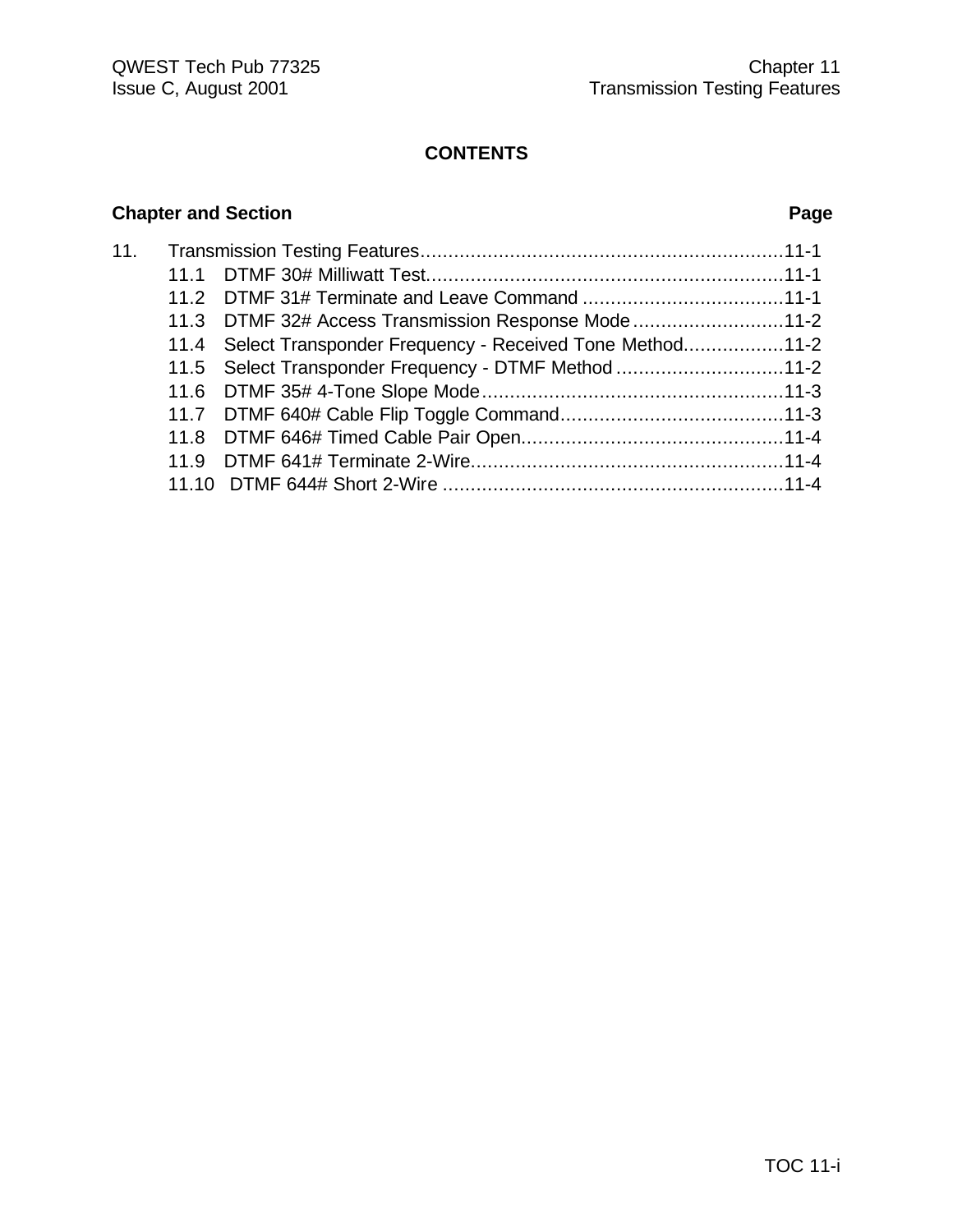# **11. Transmission Testing Features**

Testing features can be accessed on the INCTE through DTMF or the frequencies listed below.

| <b>DTMF</b> | <b>TONE</b>     | <b>FUNCTION</b>                          |
|-------------|-----------------|------------------------------------------|
| 30#         | $904 + 1004$ Hz | <b>Milliwatt Test</b>                    |
| 31#         | $904 + 504$ Hz  | Terminate and Leave †                    |
| 32#         | 404 Hz          | <b>Access Transmission Response Mode</b> |
| 35#         | 804 Hz          | 4-Tone Slope                             |
| 640#        | $904 + 304$ Hz  | Cable Flip Command                       |
| 646#        | $904 + 804$ Hz  | <b>Timed Cable Pair Open</b>             |
| 641#        | $904 + 604$ Hz  | Terminate 2W                             |
| 644#        | $904 + 704$ Hz  | Short 2W                                 |

† The Terminate and Leave command has the security feature.

# **11.1 DTMF 30# Milliwatt Test**

Requirement: This command causes the INCTE to send a 1004 Hz at a 0.0 dBm level at the transmit out port. The level of output shall always be 0.0 dBm and default to a 600 ohm termination. This command will execute without delay and will not send an Accept Signal. To exit this command, use DTMF 0# or 3104 Hz to return to the Command Menu or use DTMF 01# or the loopback tone to return to idle mode.

The Tone Command is 904 + 1004 Hz.

# **11.2 DTMF 31# Terminate and Leave Command**

Requirement: This command leaves the INCTE in a Terminate and Leave state until it is released by loopback tone for greater than 0.9 seconds. While in Terminate and Leave, it is imperative that the INCTE not recognize foreign tone equivalent or any other commands in the Universal Command Menu except loopback tone. The Terminate and Leave mode was designed to take a circuit out of service and in this mode it can possibly receive foreign DTMF, frequency tones, and voice band data signals from the distant end. These foreign signals do not cause the INCTE to change modes or respond with any response signals.

The Tone Command is 904 + 504 Hz.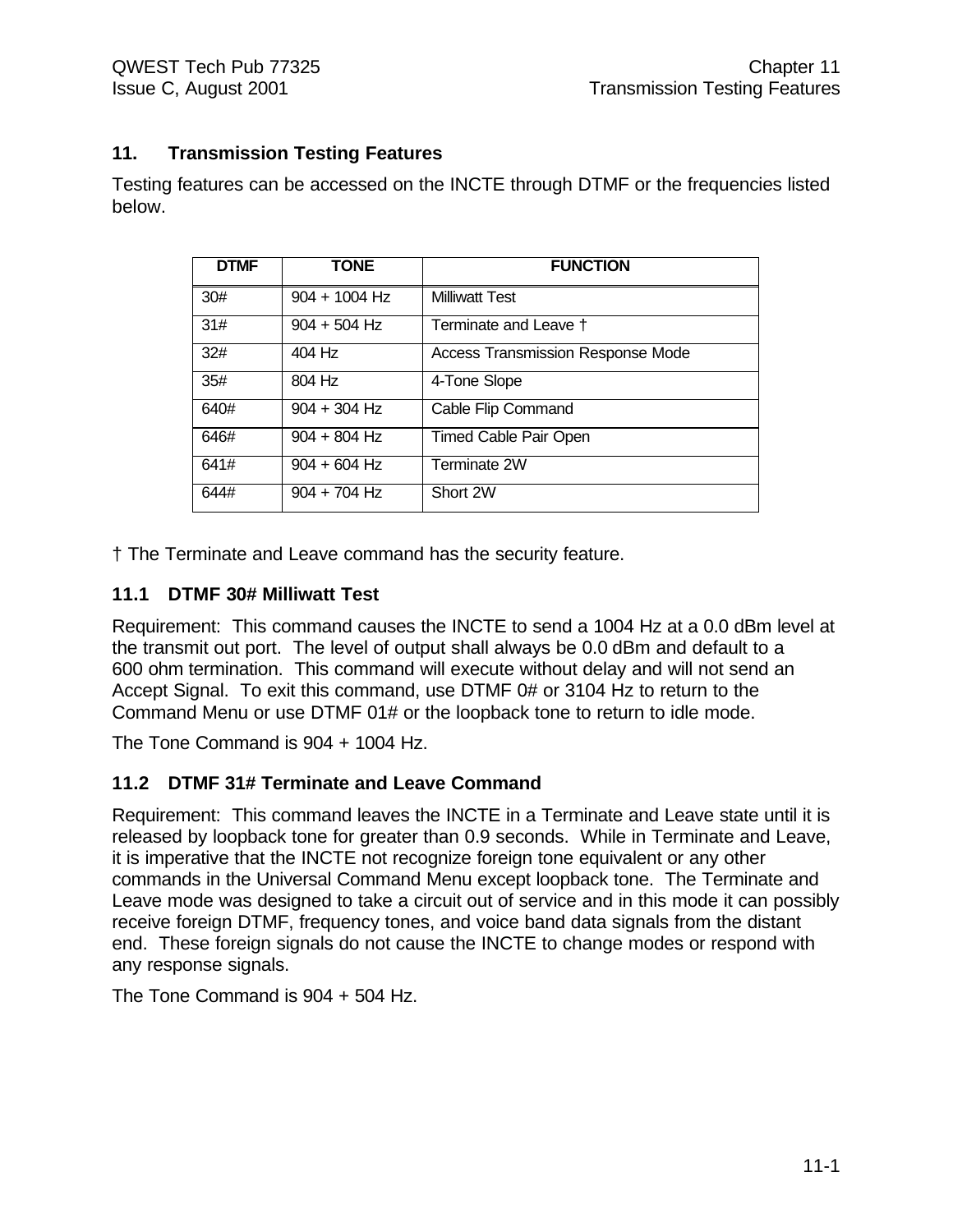#### **11.3 DTMF 32# Access Transmission Response Mode**

Requirement: This command permits using the INCTE as a signal generator to align office equipment, make a frequency sweep of the transmit facility, perform a transmission analysis of a circuit, etc. The INCTE always sends tones at 0.0 dBm0 TOL at TLP or -13.0 dBm0 TOL at DLP.

While in the Transmission Response mode, none of the tone commands are recognized by the INCTE except loopback tone. The Transmission Response mode can be escaped by sending loopback tone for greater than 0.9 seconds which returns the INCTE to idle mode; sending DTMF 0# (not its tone equivalent) which returns the INCTE to the Menu mode; or letting the INCTE time-out.

The Tone Command is 404 Hz for greater than 5 seconds.

#### **11.4 Select Transponder Frequency - Received Tone Method**

Requirement: The frequency of the tone received by the INCTE determines the frequency of the tone generated, rounded to the nearest 104 Hz, (i.e., 1035 Hz is rounded to 1004 Hz). The range of operation is from 304 Hz to 3204 Hz, (except for the 2650 through 2749 Hz band, which is restricted). If the INCTE receives a tone within the restricted band, the INCTE either returns to idle mode, if the frequency received is in the loopback frequency band, or responds with a quiet termination (see Appendix A), if the received tone is outside the loopback frequency band. If no tone is received, the INCTE provides a quiet termination.

#### **11.5 Select Transponder Frequency - DTMF Method**

Requirement: Tones generated by the INCTE can also be set via DTMF signals. The Transmission Response Sub-Menu is entered by sending a DTMF 32#, after which the INCTE returns a quiet termination. Then, any frequency may be selected via DTMF (NN)# commands listed below. The send level can be changed using command 41# TLP/DLP toggle, 411# for TLP, or 412# for DLP. These commands must be sent before entering Transmission Test mode. The INCTE will not recognize these commands while in Transmission Response mode. The frequency of the transmitted tones is +1% from the listed frequencies; output level is within +0.2 dB of the previously selected TOL.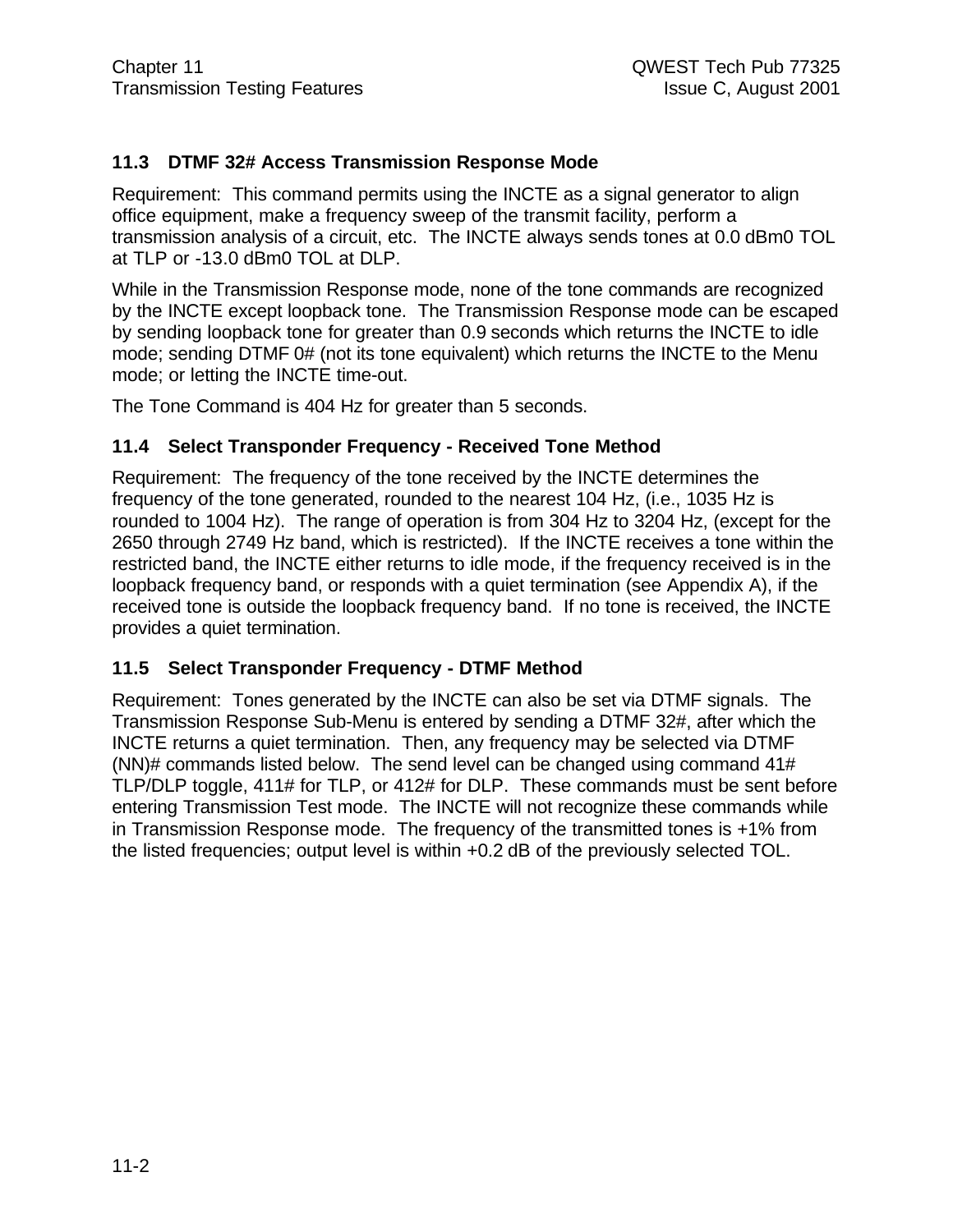| NN#             | <b>FREQUENCY</b>         | NN# | <b>FREQUENCY</b> | NN# | <b>FREQUENCY</b> |
|-----------------|--------------------------|-----|------------------|-----|------------------|
| 00 <sup>°</sup> | <b>Quiet Termination</b> | 12  | 1204 Hz          | 22  | 2204 Hz          |
| 03              | 304 Hz                   | 13  | 1304 Hz          | 23  | 2304 Hz          |
| 04              | 404 Hz                   | 14  | 1404 Hz          | 24  | 2404 Hz          |
| 05              | 504 Hz                   | 15  | 1504 Hz          | 25  | 2504 Hz          |
| 06              | 604 Hz                   | 16  | 1604 Hz          | 26  | 2604 Hz          |
| 07              | 704 Hz                   | 17  | 1704 Hz          | 27  | 2704 Hz          |
| 08              | 804 Hz                   | 18  | 1804 Hz          | 28  | 2804 Hz          |
| 09              | 904 Hz                   | 19  | 1904 Hz          | 29  | 2904 Hz          |
| 10              | 1004 Hz                  | 20  | 2004 Hz          | 30  | 3004 Hz          |
| 11              | 1104 Hz                  | 21  | 2104 Hz          | 31  | 3104 Hz          |

# **11.6 DTMF 35# 4-Tone Slope Mode**

Requirement: The 4-Tone Slope mode allows the facility to be analyzed from the distant end. Upon receipt of the command or 804 Hz tone, the INCTE does not respond with an Accept Signal but directly enters the 4-Tone Slope mode. The INCTE sends a series of four alignment tones of known frequency and level, then provides a quiet termination. The four tones in sequence are: 1004 Hz, 404 Hz, 1804 Hz, and 2804 Hz. Each tone is transmitted for 10 seconds at the TLP or DLP previously selected. If the TLP/DLP needs to be changed, it must be selected before entering 4-Tone Slope mode.

After completing the 4-Tone Slope sequence and while in the quiet termination mode, the INCTE will respond to a new 4-Tone Slope command. While in the 4-Tone mode, if the unit receives DTMF 0# (the tone equivalent has no effect), the INCTE returns to Command Menu. The unit returns to idle mode upon receipt of DTMF 01# or loopback tone for more than 0.9 seconds.

The Tone Command is 804 Hz for greater than 5 seconds.

# **11.7 DTMF 640# Cable Flip Toggle Command**

Requirement: This command operates a relay in the INCTE which reverses the transmit and receive cable facilities. Factory default (normal) is Transmit on pins 41 and 47 and Receive on pins 7 and 13. This command permits toggling between normal and reversed. It will execute without delay and will not initiate an Accept response. This command causes only a temporary reversal: the cable flip returns to normal when exiting Command Menu or when Command Menu time-out is reached.

The Tone Command is 904 + 304 Hz.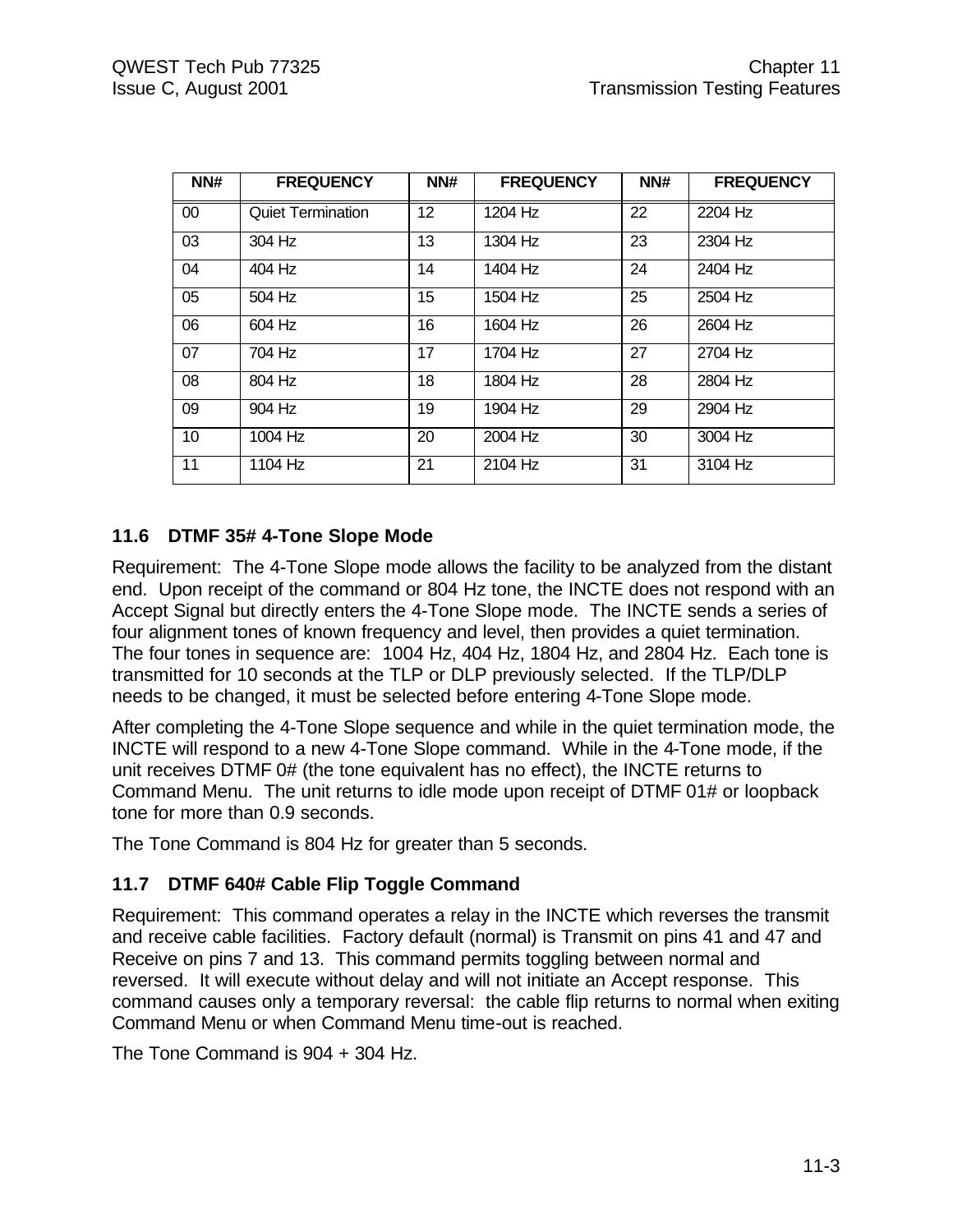# **11.8 DTMF 646# Timed Cable Pair Open**

Requirement: This command causes the transmit and receive pairs to be opened at the line side of the INCTE to facilitate remote Direct Current (DC) testing. The command will execute without delay and will not send an Accept response. This option automatically restores normal operation after 60 seconds.

The Tone Command is 904 + 804 Hz.

#### **11.9 DTMF 641# Terminate 2-Wire**

Requirement: This command checks the loss across the 2-Wire (2W) path of the hybrid in the INCTE. The 2W termination can be removed by sending 0# to return to the command mode (command 01#) or by sending loopback tone for greater than 0.9 seconds.

The Tone Command is 904 + 604 Hz.

#### **11.10 DTMF 644# Short 2-Wire**

Requirement: This command places a direct metallic short across the 2W port of the hybrid.

The Tone Command is 904 + 704 Hz.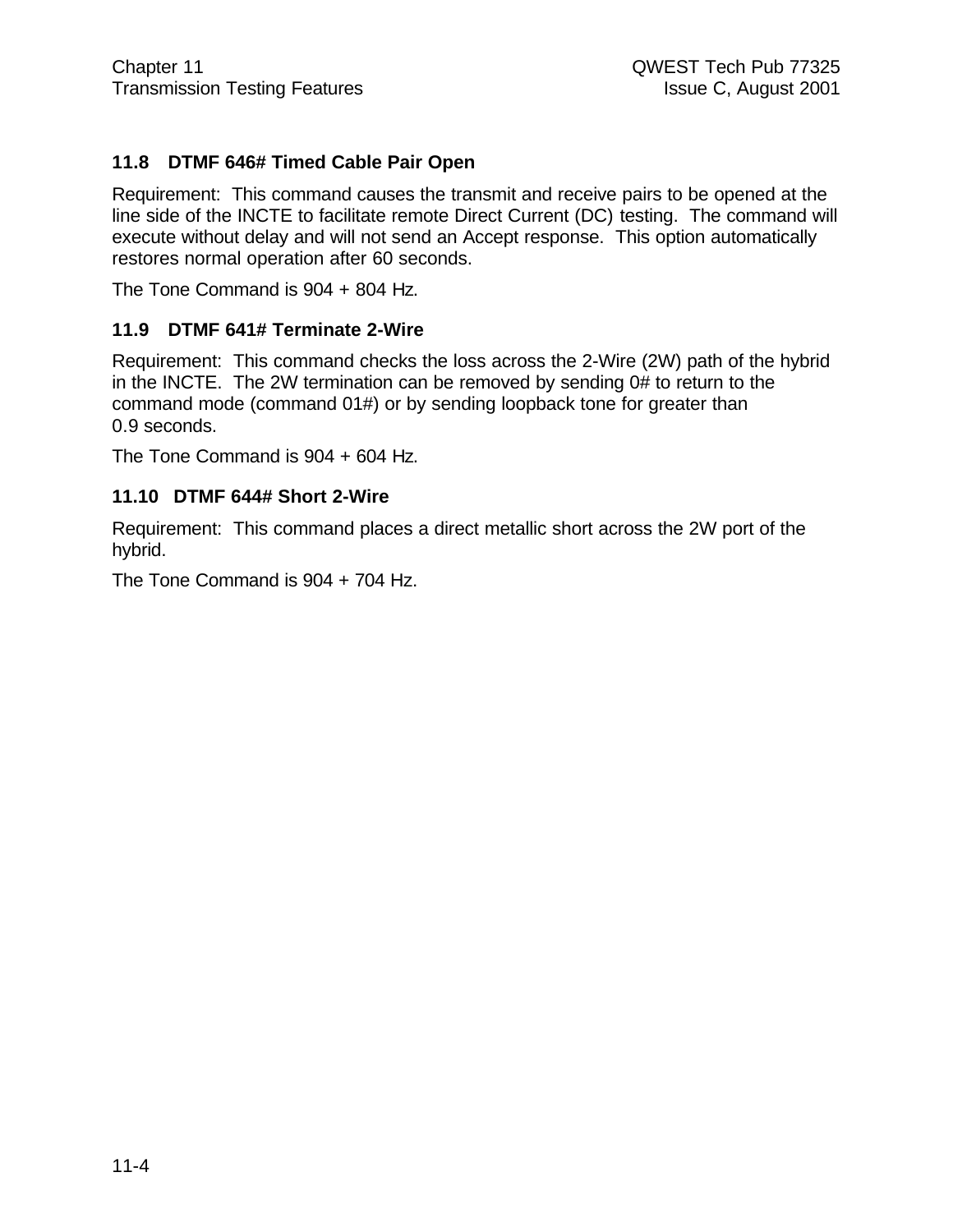# **Chapter and Section Page**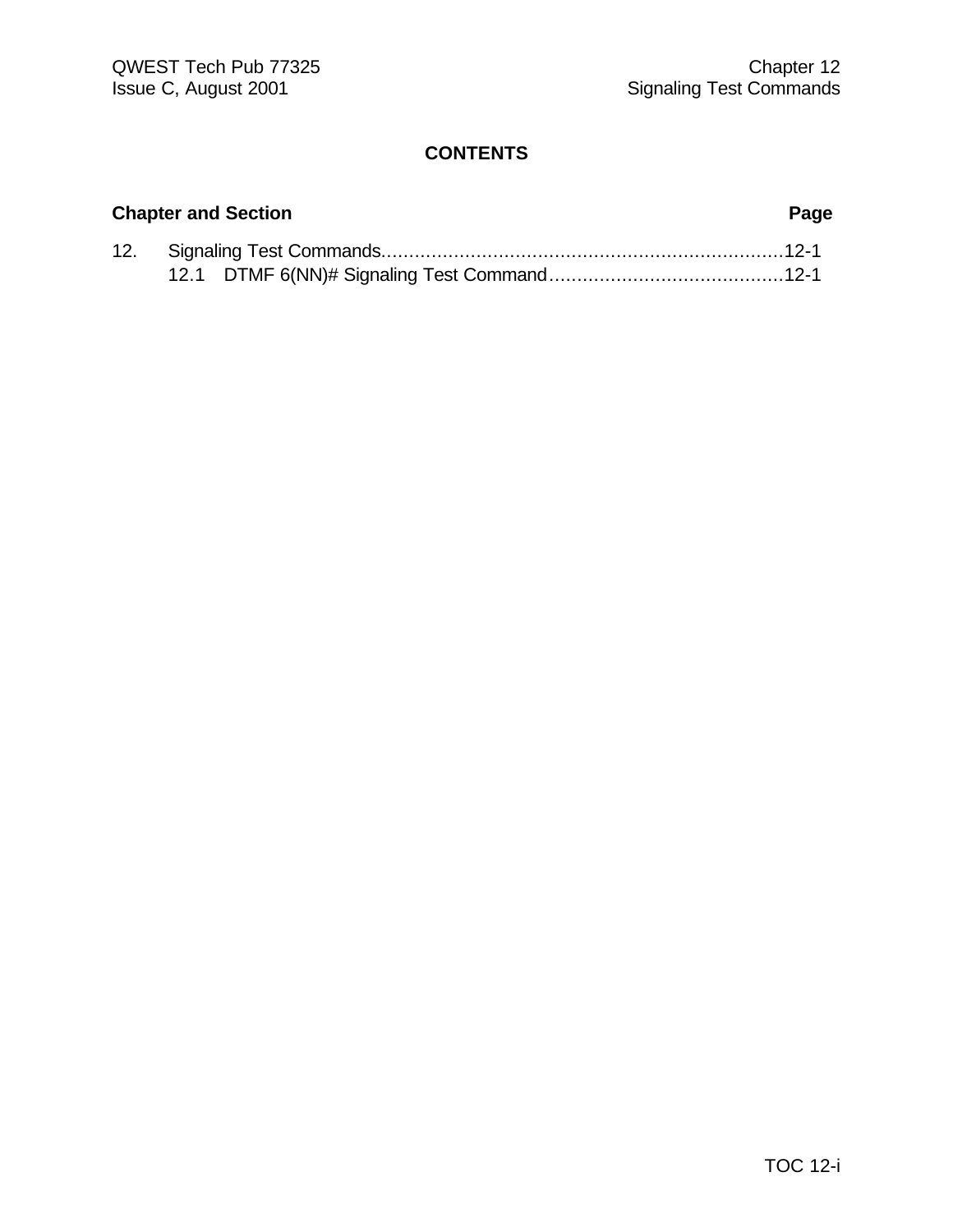### **12. Signaling Test Commands**

Requirement: A Signaling Test mode allows the distant end to command the INCTE to apply selected signaling states to the Facility Side or to measure a signaling parameter. The Signaling Test mode is entered from the Command Menu mode by sending DTMF commands. A busy condition and Voice Frequency (VF) termination towards the customer is maintained at all times.

Since Data Station Termination (DST) does not implement signaling, those Signaling Test commands should be ignored, and the INCTE should respond by sending Error Response tone.

### **12.1 DTMF 6(NN)# Signaling Test Command**

The signaling commands and tests assist the distant end in checking the performance of the INCTE and the cable facilities. The INCTE is capable of sending only one signaling state or command response at a time.

| <b>NN</b>       | <b>SIGNALING TEST COMMAND</b>                                                                                                                             |
|-----------------|-----------------------------------------------------------------------------------------------------------------------------------------------------------|
| 03              | Send Battery and Ground                                                                                                                                   |
| 04              | Send Ring Ground and Open Loop                                                                                                                            |
| 05              | Send Ringing (20 Hz, 2 seconds on, 4 seconds off : Negative<br>superimposed with tip ground)                                                              |
| 08              | Remove Repeat Signaling mode                                                                                                                              |
| 09              | <b>Remove Constant Pulses</b>                                                                                                                             |
| $\overline{10}$ | Check Loop Current (INCTE must condition circuit toward facility<br>before performing this test, i.e. furnish battery and ground, loop<br>closures, etc.) |
| 11              | Send On-Hook or Open Loop                                                                                                                                 |
| 12              | Send Off-Hook or Closed Loop                                                                                                                              |
| 13              | Send Constant Pulses at 61% Break and 10 PPS                                                                                                              |
| 14              | Repeat signaling mode. This causes INCTE to send any received<br>signaling state back toward originating end                                              |
| 15              | Check for loop closure                                                                                                                                    |
| 16              | Check for tip ground                                                                                                                                      |
| 17              | Check pulsing                                                                                                                                             |
| 18              | Send battery and open                                                                                                                                     |
| 19              | Check for ring ground                                                                                                                                     |
| 20              | Check for ringing (INCTE will send a loop open during this test)                                                                                          |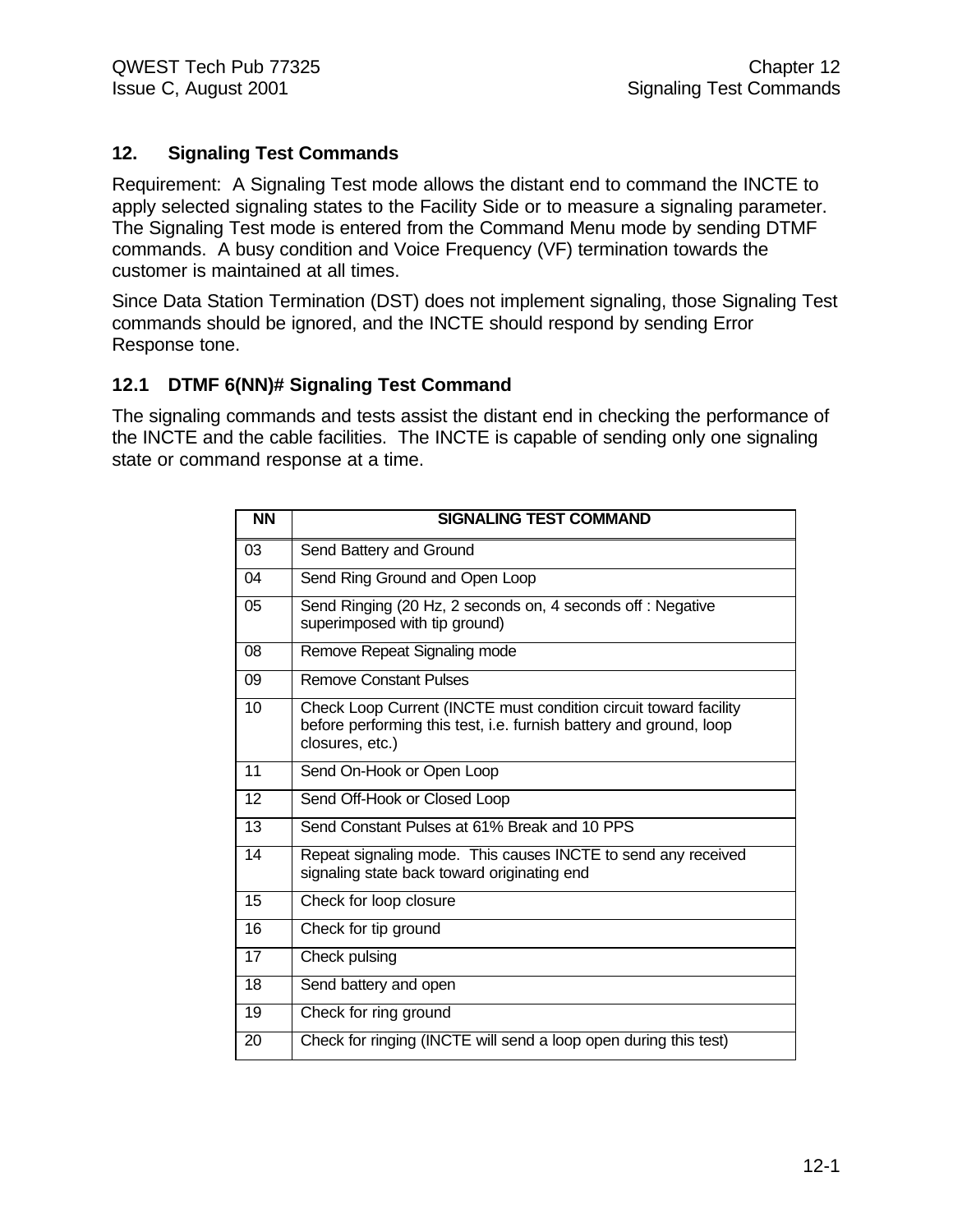# **Chapter and Section Page**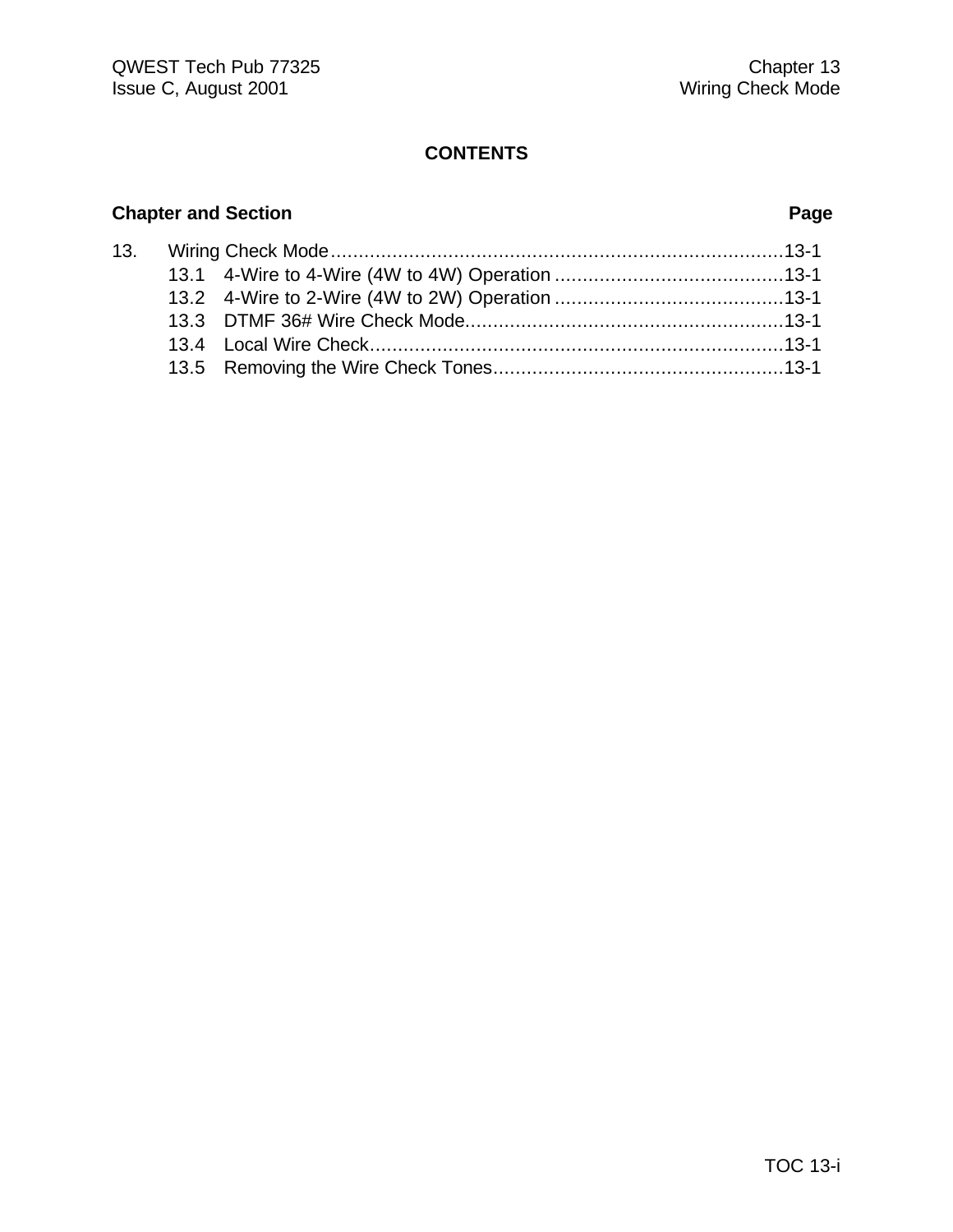### **13. Wiring Check Mode**

#### **13.1 4-Wire to 4-Wire (4W to 4W) Operation**

Requirement: This Wire Check mode shall be capable of sending a constant 1014 Hz tone on the RIL and ROL and an interrupted (30 Interruptions Per Minute [IPM] minimum) 1014 Hz tone on the TIL and TOL.

### **13.2 4-Wire to 2-Wire (4W to 2W) Operation**

Requirement: This mode shall be capable of sending a constant 1014 Hz tone on the receive input port, a 1014 Hz interrupted (30 IPM) tone on the transmit port, and a 1014 Hz continuous, amplitude modulated tone on the 2W port.

#### **13.3 DTMF 36# Wire Check Mode**

Requirement: This command activates the INCTE Wire Check mode remotely.

The Tone Command is 1404 Hz for greater than 5 seconds.

#### **13.4 Local Wire Check**

Requirement: The Wire Check push-button is depressed on the INCTE. The function can only be activated within the first 5 minutes after power is applied to the INCTE.

#### **13.5 Removing the Wire Check Tones**

The Wire Check mode can be removed remotely by sending 2713 Hz for greater than 0.9 seconds or, locally by depressing the wire check push-button a second time. This places the INCTE in idle mode.

The Wire Check mode will time-out after 60 minutes, if not deactivated; and return the INCTE to idle mode.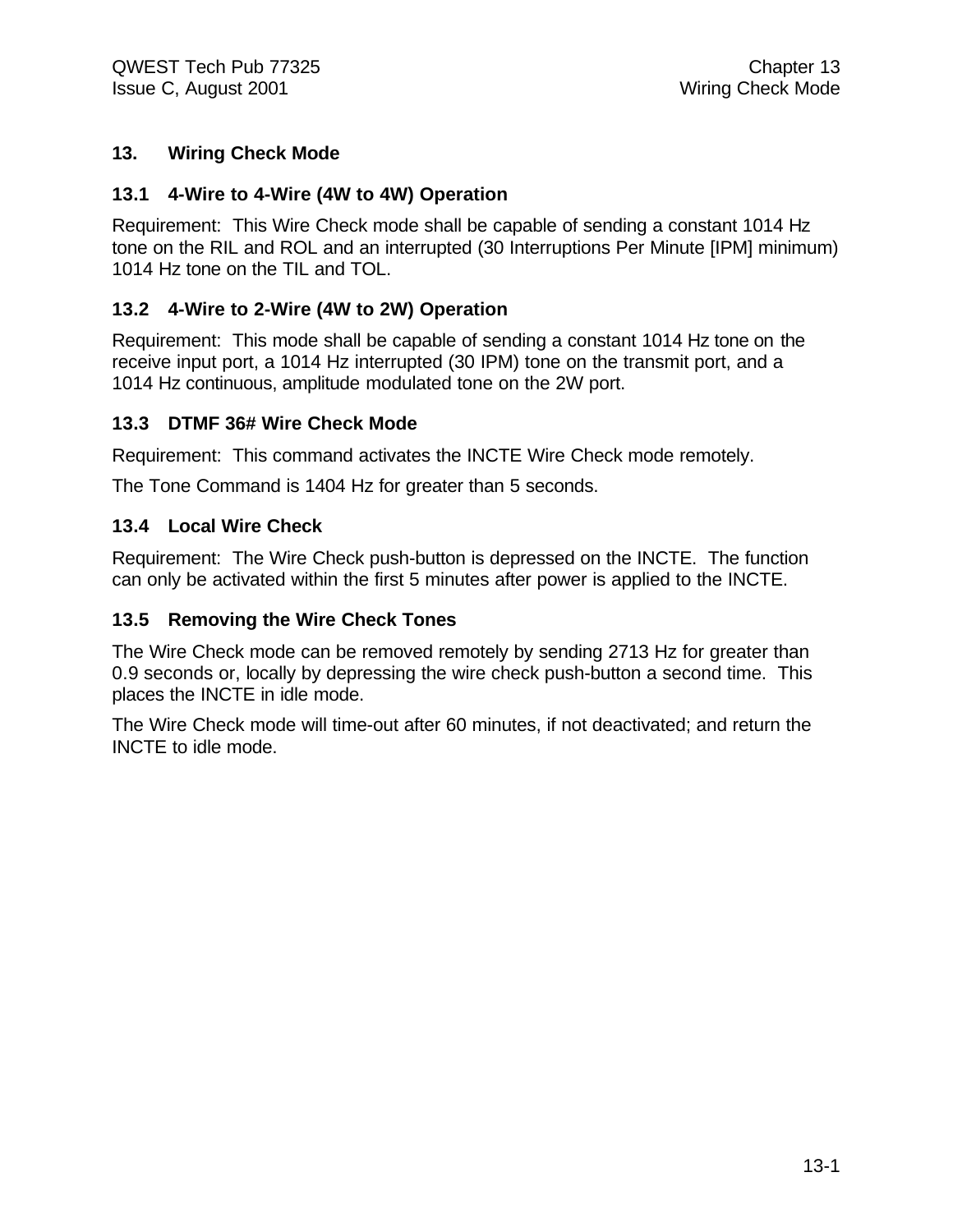# **Chapter and Section Page**

| 14. |  |  |                                                    |  |
|-----|--|--|----------------------------------------------------|--|
|     |  |  |                                                    |  |
|     |  |  |                                                    |  |
|     |  |  |                                                    |  |
|     |  |  |                                                    |  |
|     |  |  |                                                    |  |
|     |  |  |                                                    |  |
|     |  |  |                                                    |  |
|     |  |  |                                                    |  |
|     |  |  |                                                    |  |
|     |  |  |                                                    |  |
|     |  |  | 14.2.10 Transmission Testing Sub-Menu (904 Hz)14-6 |  |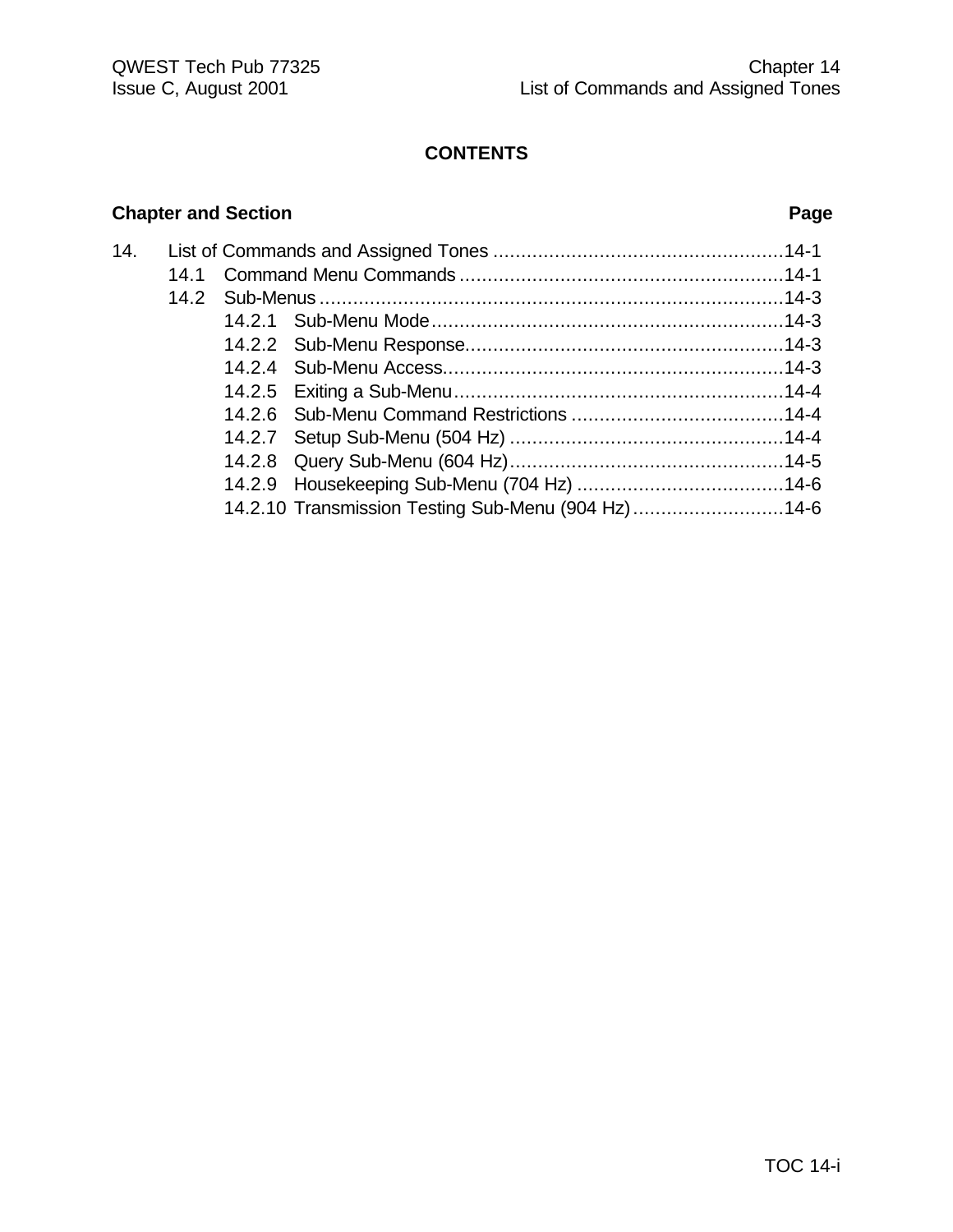# **14. List of Commands and Assigned Tones**

The operator may use either DTMF or single tones to send commands to the INCTE. This section lists the tone command equivalents of the DTMF commands described throughout this document. When using the tone method, each tone must be applied for a minimum of 5 seconds.

#### **14.1 Command Menu Commands**

Requirement: The following is a list of tones assigned to each of the commands available from the Command Menu. If the INCTE has a DTMF receiver, it will be able to recognize and perform either the DTMF or the single tone command.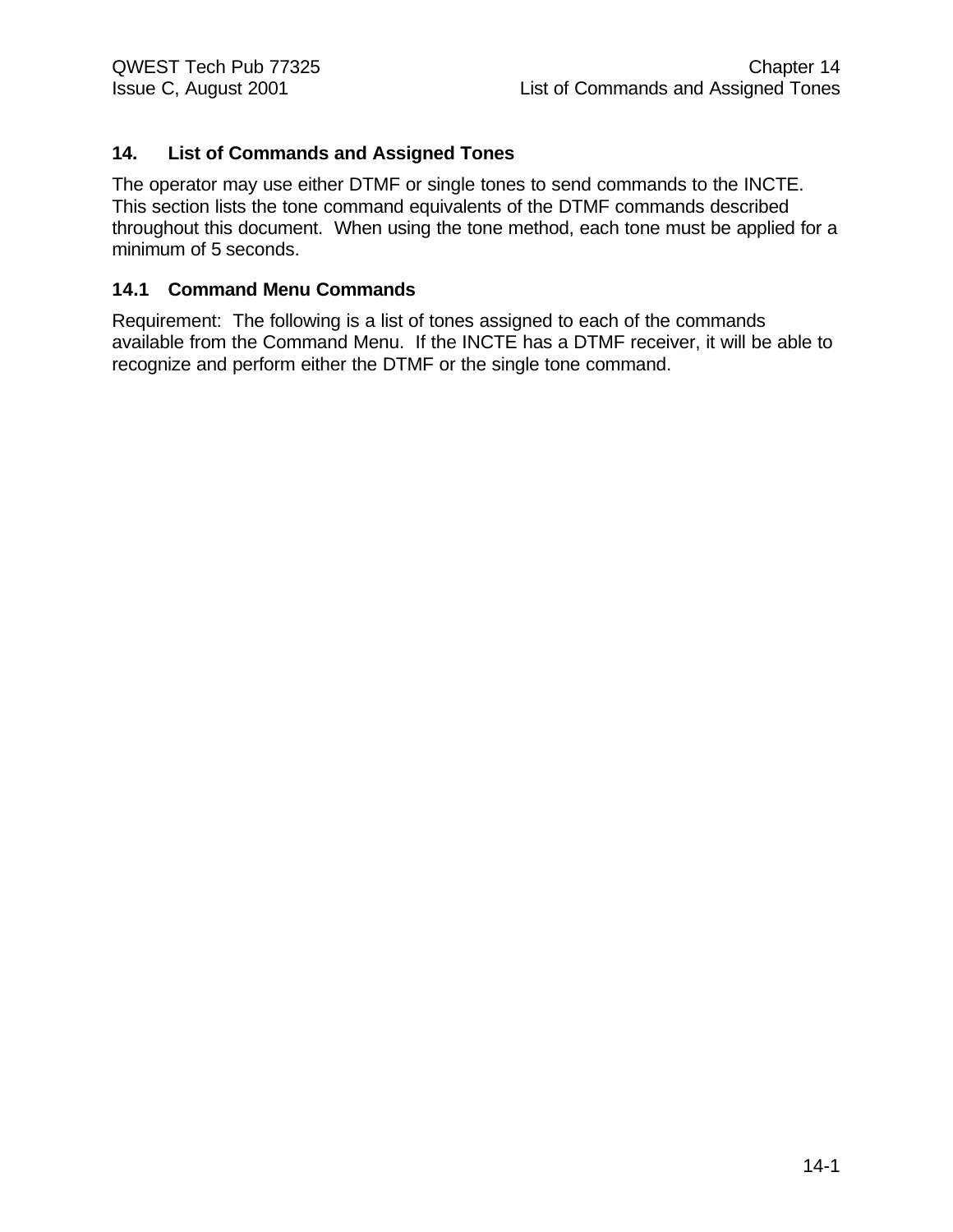# **COMMAND MENU MODE**

| 304 Hz    | Transfer to Equal Level Loopback Mode (DTMF 33#)    |
|-----------|-----------------------------------------------------|
| 404 Hz    | Transmission Response Mode (DTMF 32[NN]#)           |
| $504$ Hz  | Enter Setup Mode Sub-Menu                           |
| 604 Hz    | Enter Query Mode Sub-Menu                           |
| $704$ Hz  | Enter Housekeeping Mode Sub-Menu                    |
| 804 Hz    | Enter 4-Tone Slope Mode (DTMF 35#)                  |
| 904 Hz    | Enter Transmission Testing Mode Sub-Menu            |
| $1004$ Hz | First Tone of Alignment Sequence†                   |
| 1104 Hz   | Communicate at DLP (DTMF 412#)                      |
| 1204 Hz   | Toggle Simplex Leads (DTMF *513#)                   |
| 1304 Hz   | Communicate at TLP (DTMF 411#)                      |
| 1404 Hz   | Transfer to Wiring Check† (DTMF 36#)                |
| 1513 Hz   | Assigned for Loopback frequency option              |
| 1613 Hz   | Assigned for Loopback frequency option              |
| 1713 Hz   | Assigned for Loopback frequency option              |
| 1804 Hz   | Start Automatic Alignment† (DTMF 22#)               |
| 1913 Hz   | Assigned for Loopback frequency option              |
| 2004 Hz   | Turn Security Off (DTMF 03#)                        |
| 2204 Hz   | Toggle 3 dB Roll Off† (DTMF *645#)                  |
| 2413 Hz   | Assigned for Loopback frequency option              |
| 2513 Hz   | Assigned for Loopback frequency option              |
| 2604 Hz   | Single Frequency (SF) Signaling                     |
| 2713 Hz   | Assigned Loopback frequency                         |
| 2804 Hz   | Toggle between Communicate at TLP or DLP (DTMF 41#) |
| 2908 Hz   | Reserved for other INCTE units                      |
| 3004 Hz   | Cancel and return to Command Menu (DTMF*#)          |
| 3104 Hz   | Go to Command Menu (DTMF 0#)                        |

†These commands have the security feature.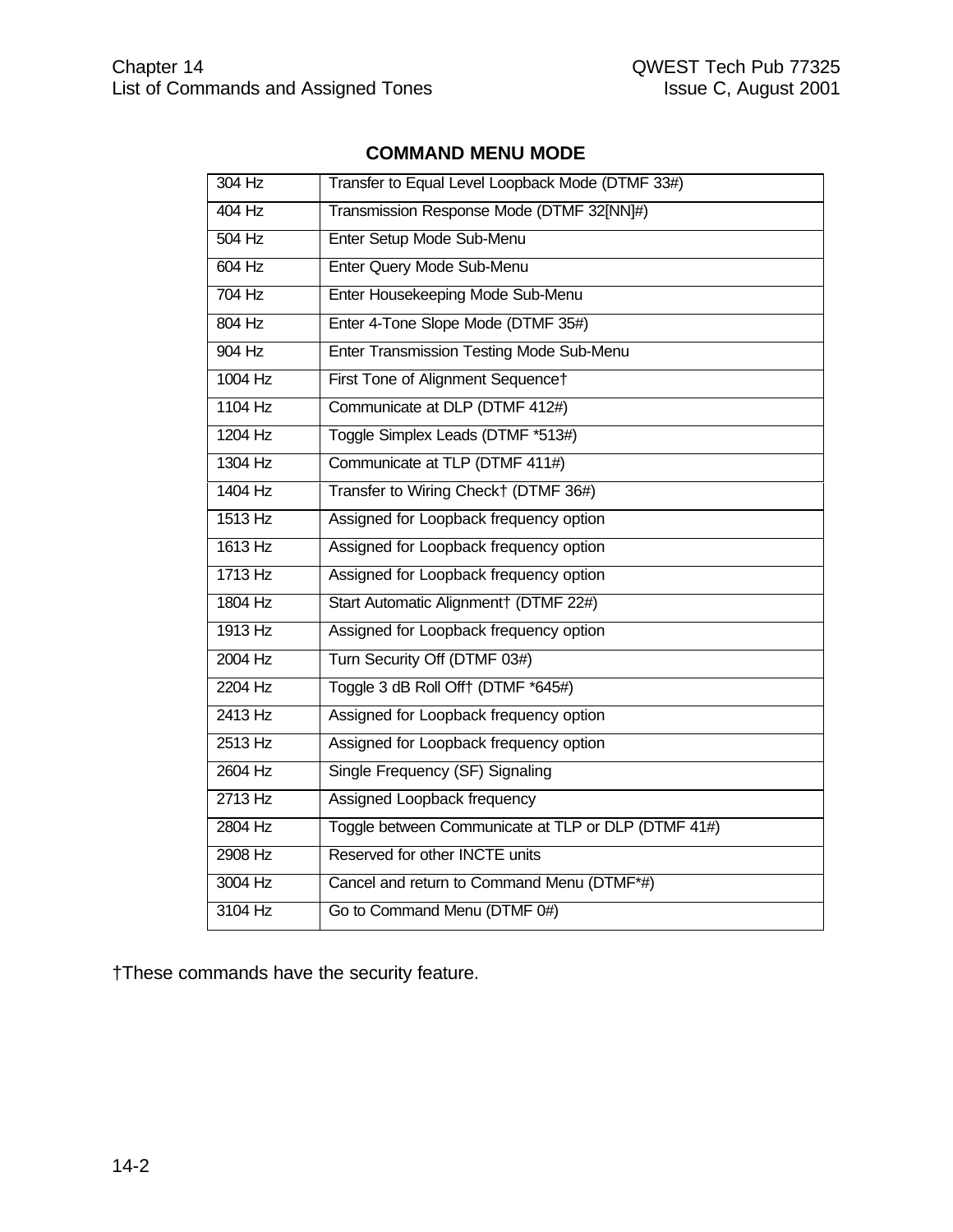### **14.2 Sub-Menus**

#### **14.2.1Sub-Menu Mode**

Requirement: The Command Menu has four sub-menus which send detailed commands to the INCTE. Sub-menus are accessed by sending a sub-menu tone to the INCTE after entering the main Command Menu. The sub-menus and their tones are: 504 Hz for the Setup Sub-Menu, 604 Hz for the Query Sub-Menu, 704 Hz for the Housekeeping Sub-Menu, and 904 Hz for the Transmission Testing Sub-Menu.

#### **14.2.2Sub-Menu Response**

Requirement: The INCTE, upon recognition of a tone, responds with the appropriate response signal (Accept, Reject) only if that tone is the last tone or only tone in a sequence. If that tone is the first sub-menu tone (504 Hz, 604 Hz, 704 Hz, or 904 Hz), the INCTE responds with a tone of the same frequency as the received submenu tone. This response is called Sub-Menu Acknowledgement tone. Upon recognition of a sub-menu tone, the INCTE will remove the existing transmitted tone, apply a quiet termination for 1 second, then apply the Sub-Menu Acknowledgement tone. After an Accept or Reject response, the INCTE will stay in the sub-menu and return the acknowledgment tone instead of an ID tone.

Some commands use a second sub-menu tone to enter command parameters. The INCTE will respond with the same frequency as the second sub-menu tone sent after the quiet termination for 1 second. The INCTE will immediately start looking for the next tone in the sequence. If a tone is not sent, the INCTE will continue to wait for a tone until the normal 5-minute time-out is reached.

#### **14.2.4Sub-Menu Access**

Requirement: The INCTE follows the flowchart below to access and execute sub-menu commands.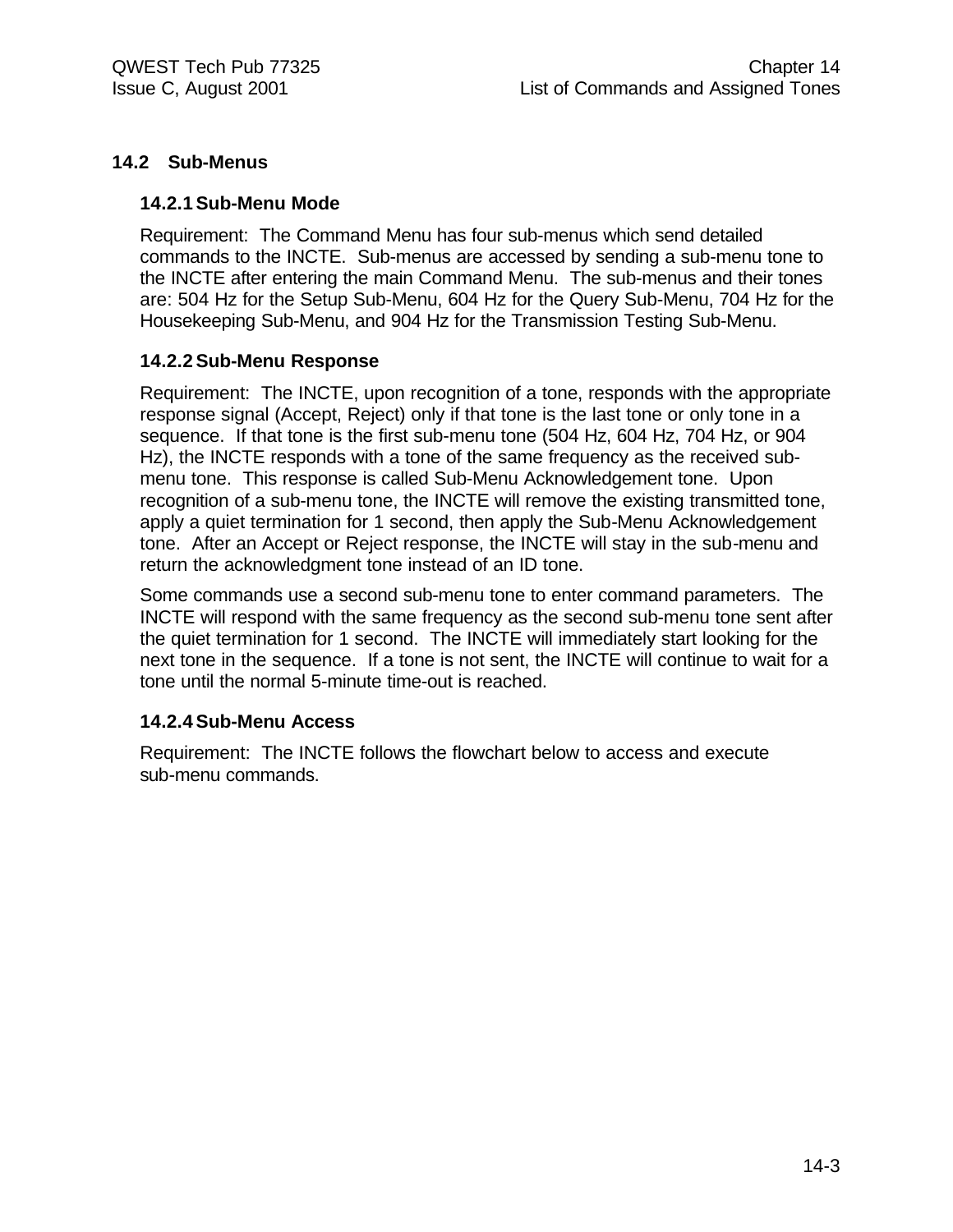## **SUB-MENU FLOWCHART**



#### **14.2.5Exiting a Sub-Menu**

Requirement: Sending a 3004 Hz tone during a command sequence for greater than 5 seconds is interpreted by the INCTE as a Cancel Command (same as a DTMF \*#), and the INCTE returns to Command Menu.

#### **14.2.6Sub-Menu Command Restrictions**

Requirement: The usable command tones in a sub-menu are restricted to the following frequencies: 304, 404, 504, 604, 704, 804, 904, 1004, 1104, 1204, 1304, 1404 and 2304 Hz. Each tone must be applied for a minimum of 5 seconds.

#### **14.2.7Setup Sub-Menu (504 Hz)**

Requirement: Sending 504 Hz tone while in the Command Menu causes the INCTE to enter Setup Sub-Menu. The 504 Hz tone need not be present once access is gained. To exit this sub-menu and return to the main Command Menu, send 3104 Hz or DTMF 0#. The following is a list of tones assigned to each command in the Setup Sub-Menu.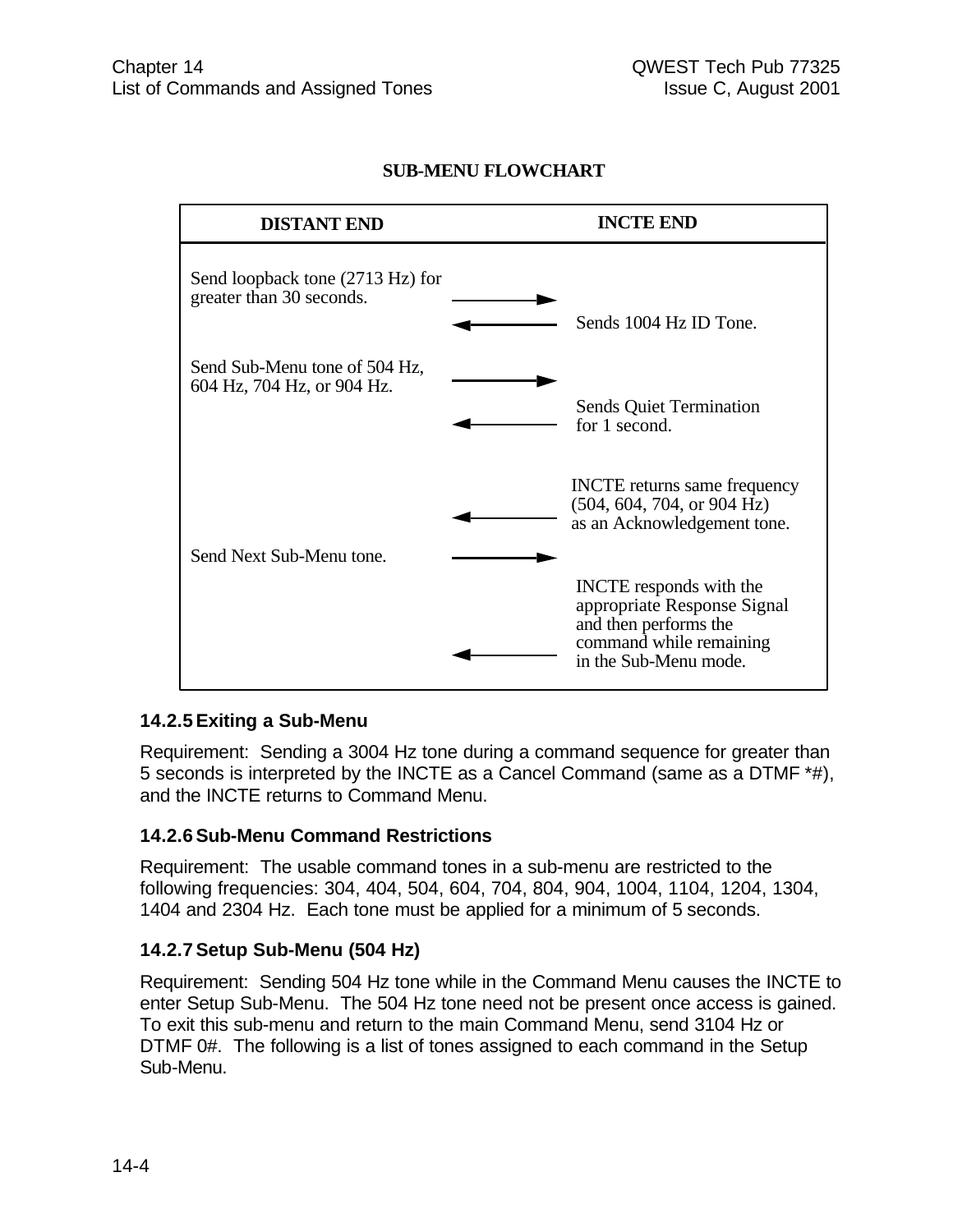| $504 + 304$ Hz  | Set Facility Impedance to 150 ? † (DTMF *440#)  |
|-----------------|-------------------------------------------------|
| $504 + 404$ Hz  | Set Facility Impedance to 600 ? † (DTMF *441#)  |
| $504 + 604$ Hz  | Set Facility Impedance to 1200 ? † (DTMF *442#) |
| $504 + 704$ Hz  | Sealing Current Sink † (DTMF *445#)             |
| $504 + 804$ Hz  | Sealing Current Source † (DTMF *446#)           |
| $504 + 904$ Hz  | Sealing Current Off † (DTMF *447#)              |
| $504 + 1104$ Hz | Custom Level Set † (DTMF *4101#)                |
| $504 + 1204$ Hz | 2W Customer Side Operation † (DTMF *448#)       |
| $504 + 1304$ Hz | Default Levels † (DTMF *410#)                   |
| $504 + 1404$ Hz | 4W Customer Side Operation † (DTMF *449#)       |

#### **SETUP SUB-MENU COMMANDS**

† These commands have the security feature.

#### **14.2.8 Query Sub-Menu (604 Hz)**

Requirement: Sending 604 Hz tone while in the Command Menu causes the INCTE to enter Query Sub-Menu. The 604 Hz tone need not be present once access is gained. To exit this sub-menu and return to the main Command Menu, send 3104 Hz or DTMF 0#. The following is a list of tones assigned to each command in the Query Sub-Menu.

| $604 + 404$ Hz        | Self Test (DTMF 12#)                               |
|-----------------------|----------------------------------------------------|
| $604 + 504$ Hz        | Query 2W Customer Side Operation (DTMF 448#)       |
| $604 + 704$ Hz        | Query 4W Customer Side Operation (DTMF 449#)       |
| $604 + 804$ Hz        | Query Sealing Current Sink (DTMF 445#)             |
| $604 + 904$ Hz        | Query Sealing Current Source (DTMF 446#)           |
| $604 + 1004$ Hz       | Query Sealing Current Off (DTMF 447#)              |
| $604 + 2304 + 304$ Hz | Query Receive Equalizer Enable/Disable (DTMF 643#) |
| $604 + 2304 + 404$ Hz | Query Facility Impedance 150 ? (DTMF 440#)         |
| $604 + 2304 + 504$ Hz | Query Facility Impedance 600 ? (DTMF 441#)         |
| $604 + 2304 + 604$ Hz | Query Facility Impedance 1200 ? (DTMF 442#)        |
| $604 + 2304 + 804$ Hz | Query 3 dB Roll Off (DTMF 645#)                    |
| $604 + 2304 + 904$ Hz | Default Level Query (DTMF 410#)                    |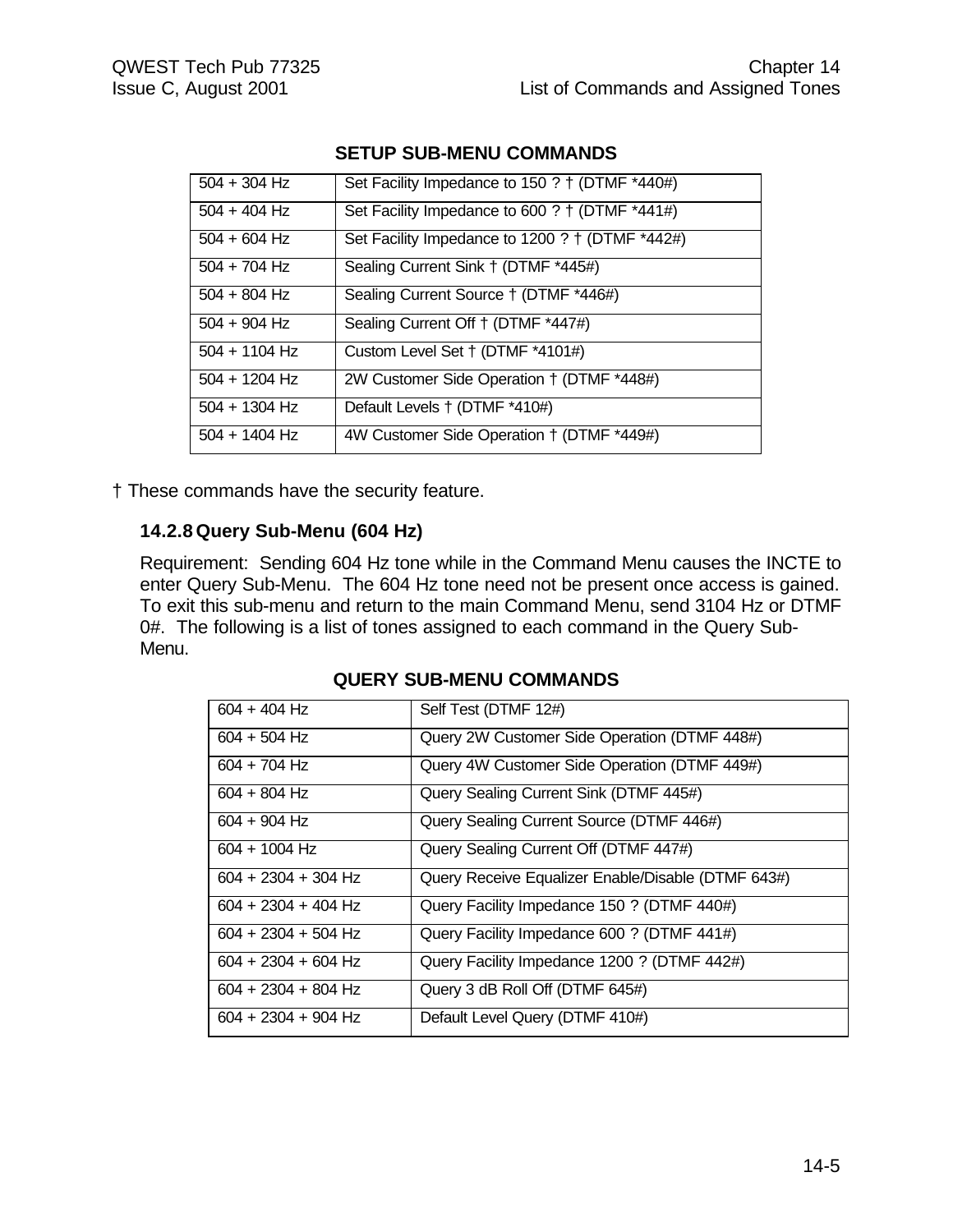# **14.2.9 Housekeeping Sub-Menu (704 Hz)**

Requirement: Sending 704 Hz tone while in the Command Menu causes the INCTE to enter the Housekeeping Sub-Menu. The 704 Hz tone need not be present once access is gained. To exit this sub-menu and return to the main Command Menu, send 3104 Hz or DTMF 0#. The following is a list of tones assigned to each command in the Housekeeping Sub-Menu.

| $704 + 504$ Hz         | Sealing Current Test (DTMF 642#)                    |
|------------------------|-----------------------------------------------------|
| 704 + 604 Hz           | Change to Default Gain and Equalization (DTMF 21#)  |
| 704 + 804 Hz           | Receive Equalizer Toggle† (DTMF *643#)              |
| 704 + 904 Hz           | Manufacturer and Unit ID (DTMF 70#)                 |
| 704 + 1104 + 1513 Hz   | Change Loopback Frequency to 1513 Hz† (DTMF 4215#)  |
| 704 + 1104 + 1613 Hz   | Change Loopback Frequency to 1613 Hz + (DTMF 4216#) |
| 704 + 1104 + 1713 Hz   | Change Loopback Frequency to 1713 Hz + (DTMF 4217#) |
| 704 + 1104 + 1913 Hz   | Change Loopback Frequency to 1913 Hz† (DTMF 4219#)  |
| $704 + 1104 + 2413$ Hz | Change Loopback Frequency to 2413 Hz† (DTMF 4224#)  |
| $704 + 1104 + 2513$ Hz | Change Loopback Frequency to 2513 Hz† (DTMF 4225#)  |
| 704 + 1104 + 2713 Hz   | Change Loopback Frequency to 2713 Hz† (DTMF 4227#)  |
| 704 + 1204 Hz          | Restore Factory Defaults† (DTMF 20#)                |
| 704 + 1304 Hz          | Restore Transmission Defaults† (DTMF 23#)           |
|                        |                                                     |

## **HOUSEKEEPING SUB-MENU COMMANDS**

1104 Hz is the Sub-Menu tone for loopback frequency change (DTMF 42[NN]#). The last tone of the sequence is the frequency of the desired loopback.

†These commands have the security feature.

#### **14.2.10 Transmission Testing Sub-Menu (904 Hz)**

Requirement: Sending 904 Hz tone while in the Command Menu causes the INCTE to enter the Transmission Testing Sub-Menu. The 904 Hz tone need not be present once access is gained. To exit this sub-menu and return to the main Command Menu, send 3104 Hz or DTMF 0#. The following is a list of tones assigned to each command in the Transmission Testing Sub-Menu.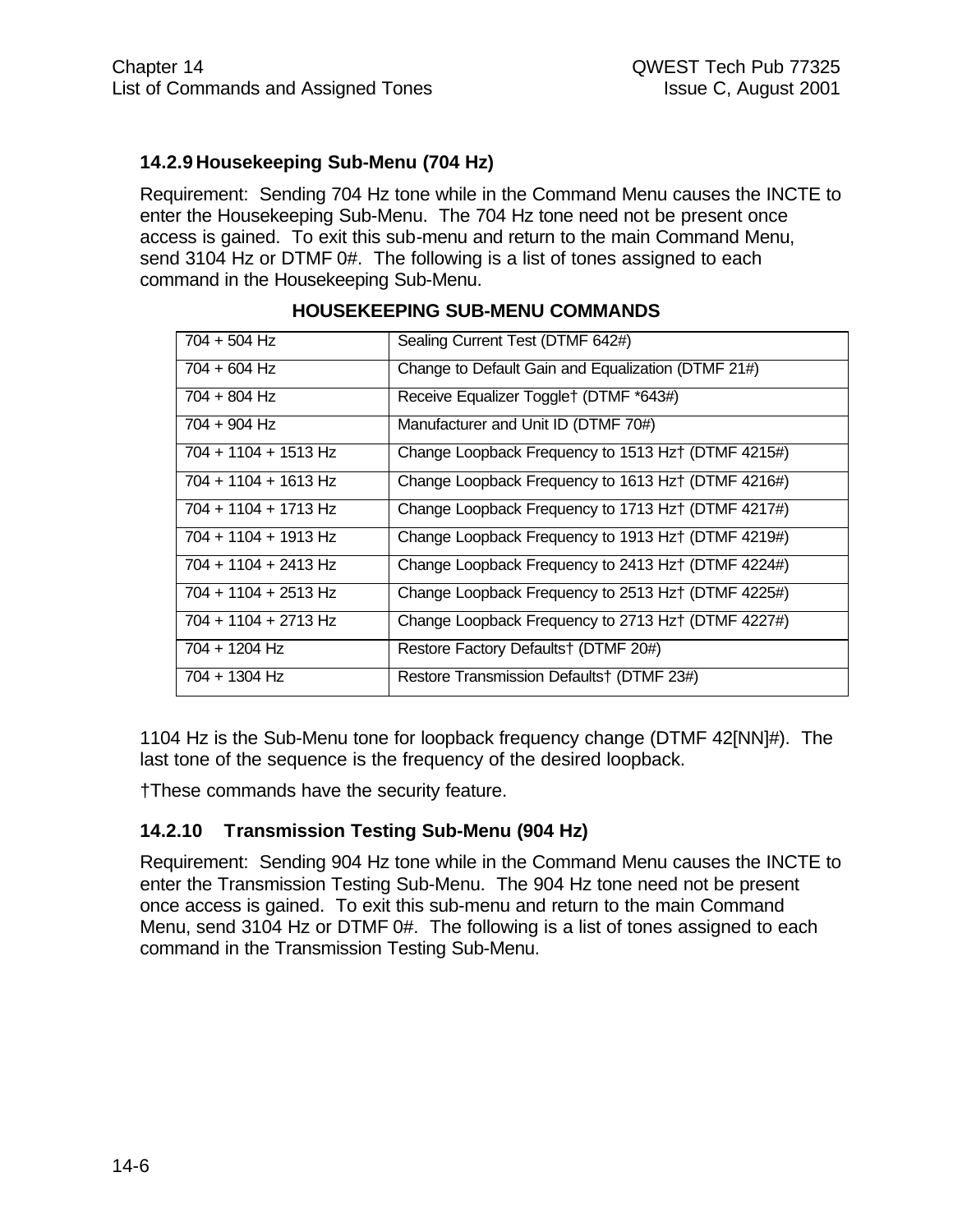# **TRANSMISSION TESTING SUB-MENU COMMANDS**

| $904 + 304$ Hz  | Cable Flip (DTMF 640#)                                    |
|-----------------|-----------------------------------------------------------|
| $904 + 504$ Hz  | Transfer to Terminate and Leave mode† (DTMF 31#)          |
| $904 + 604$ Hz  | Terminate 2W for Echo Path Loss (EPL) Testing (DTMF 641#) |
| $904 + 704$ Hz  | Short 2W for EPL Testing (DTMF 644#)                      |
| $904 + 804$ Hz  | Timed Cable Pair Open (DTMF 646#)                         |
| $904 + 1004$ Hz | 1004 Hz Milliwatt Tone (DTMF 30#)                         |

†These commands have the security feature.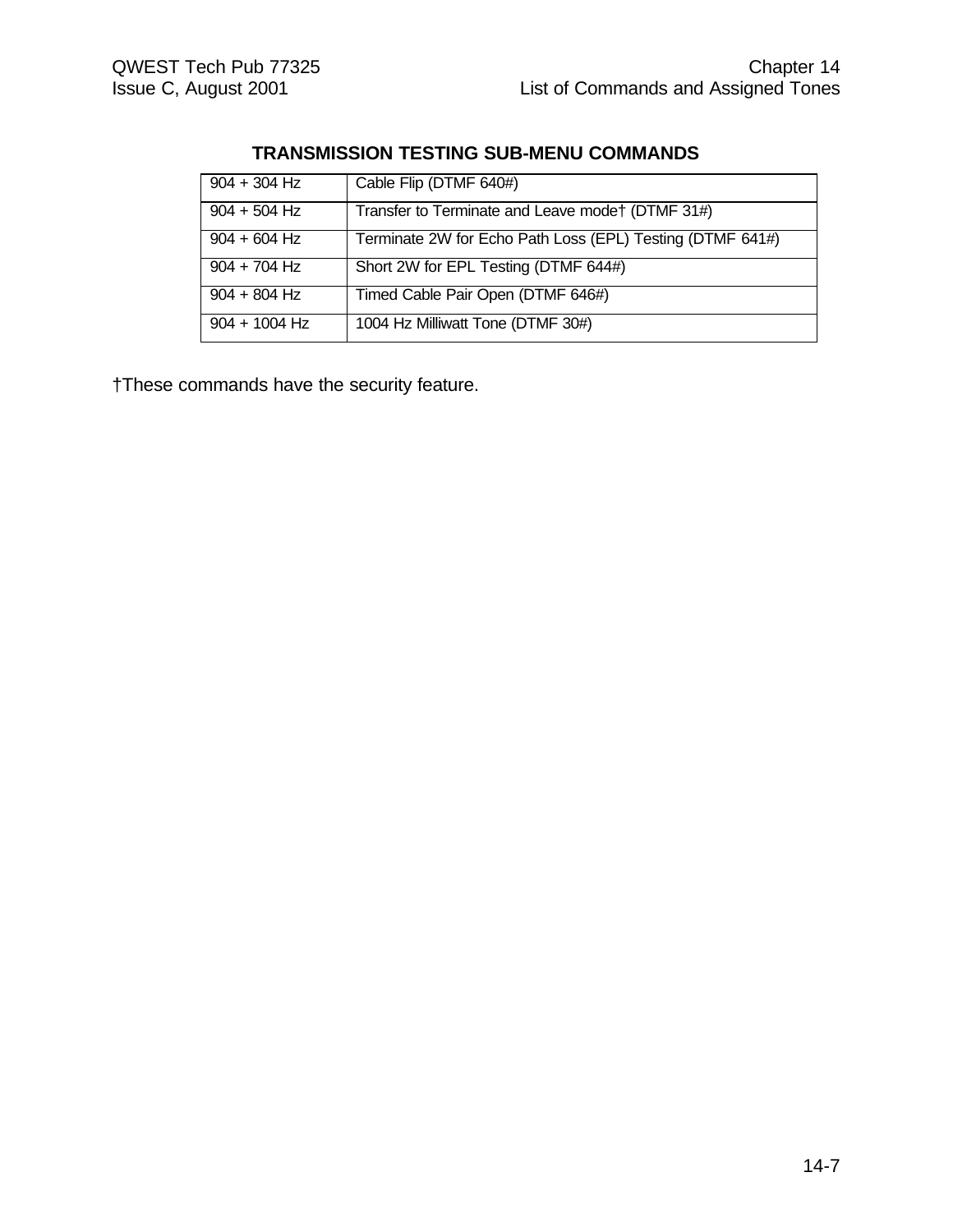| <b>Chapter and Section</b> | Page |
|----------------------------|------|
|                            |      |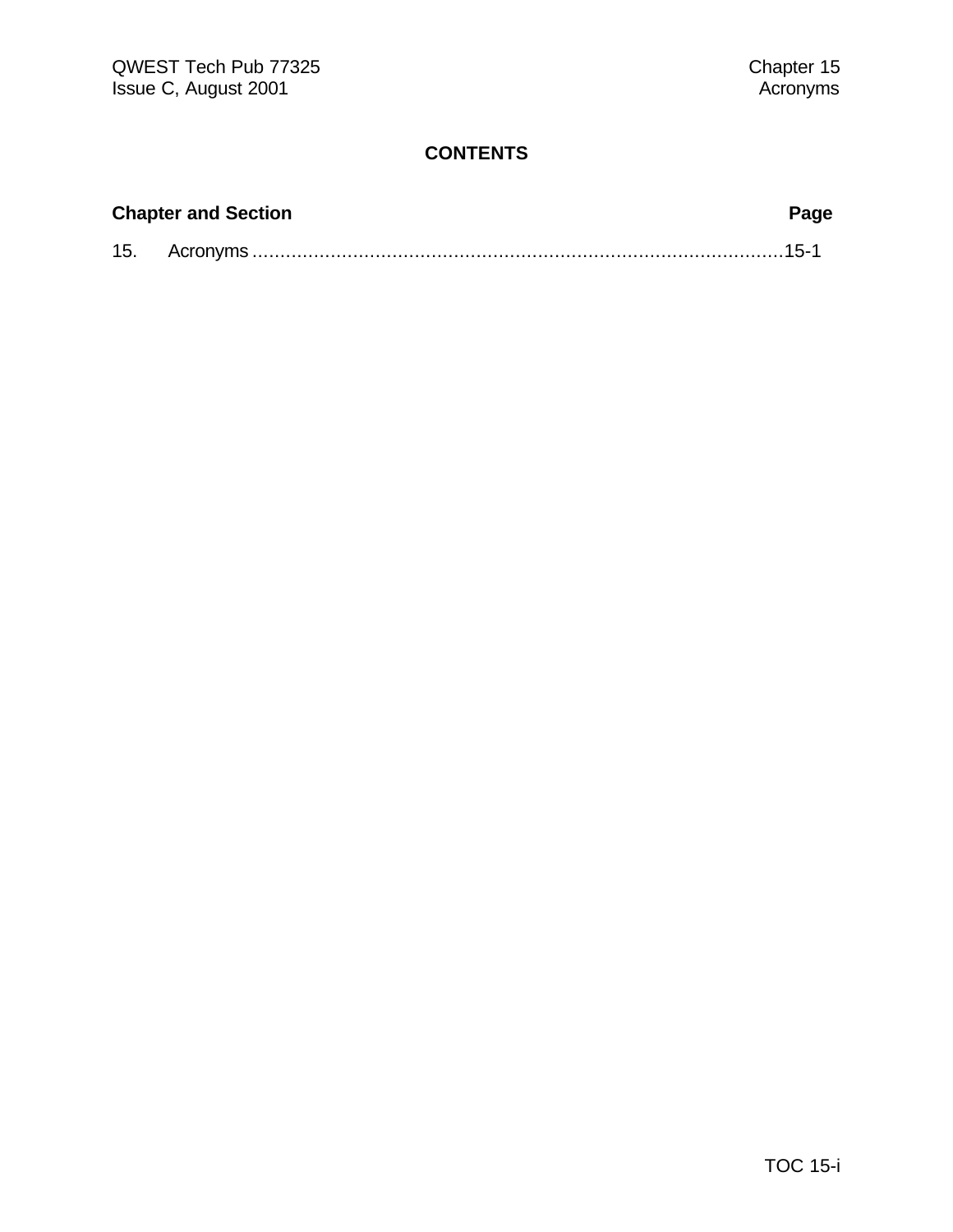#### **15. Acronyms**

The following terms are defined as used in this test plan. More definitions are contained in Bellcore Technical Reference SR-TSV-002275, "Notes on the BOC Intra-LATA Networks," Issue 1, March 1991.

| <b>Two-Wire</b>                                                                   |
|-----------------------------------------------------------------------------------|
| Four-Wire                                                                         |
| <b>Automatic Alignment</b>                                                        |
| D3/D4 Carrier Channel Access Unit                                                 |
| Non-switched or Telephone Set end of circuit                                      |
| <b>Customer Provided Equipment</b>                                                |
| Decibel                                                                           |
| Data Level Point                                                                  |
| Data Station Termination (same as INCTE)                                          |
| Dual Tone Multi-Frequency                                                         |
| <b>Duplex Signaling System</b>                                                    |
| Universal signaling scheme using a separate signaling path for each<br>direction. |
| <b>Echo Path Loss</b>                                                             |
| <b>Ground Start Operation</b>                                                     |
| Hertz                                                                             |
| Intelligent Carrier                                                               |
| Identification                                                                    |
| Intelligent Network Channel Terminating Equipment                                 |
| <b>Interruptions Per Minute</b>                                                   |
| <b>Loop Start Operation</b>                                                       |
| <b>Not Available</b>                                                              |
| <b>Network Interface</b>                                                          |
| Switched or Central Office end of circuit                                         |
| Peak to Average Ratio                                                             |
| <b>Pulse Link Repeater</b>                                                        |
| <b>Receive Out Level</b>                                                          |
|                                                                                   |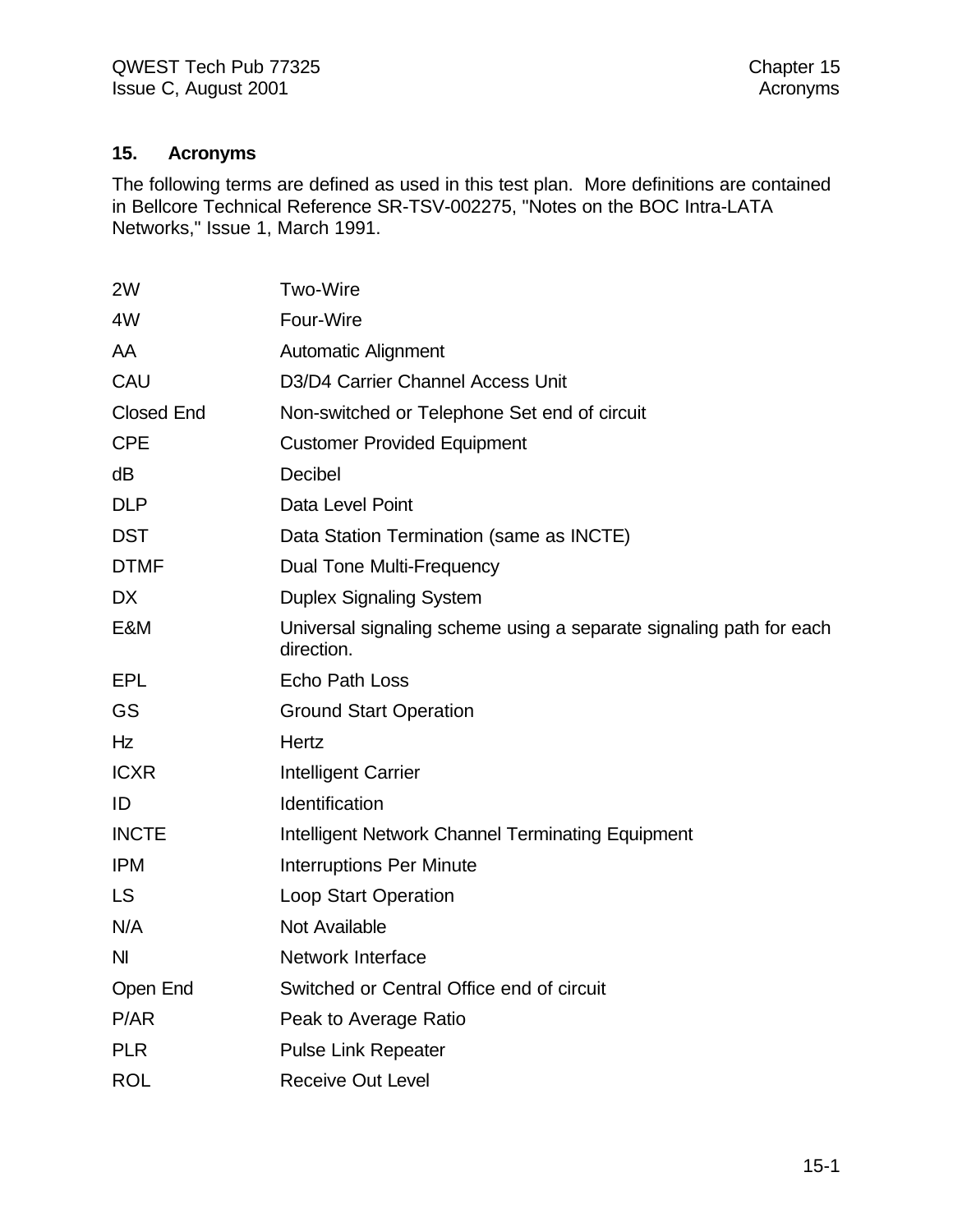### Chapter 15 QWEST Tech Pub 77325 Acronyms **Issue C, August 2001**

| Single Frequency signaling (2604 Hz)  |
|---------------------------------------|
| Switched Maintenance Access Connector |
| <b>Special Service Center</b>         |
| <b>Simplex Leads</b>                  |
| <b>Transmit In Level</b>              |
| <b>Test Level Point</b>               |
| <b>Transmit Out Level</b>             |
| <b>Voice Frequency</b>                |
|                                       |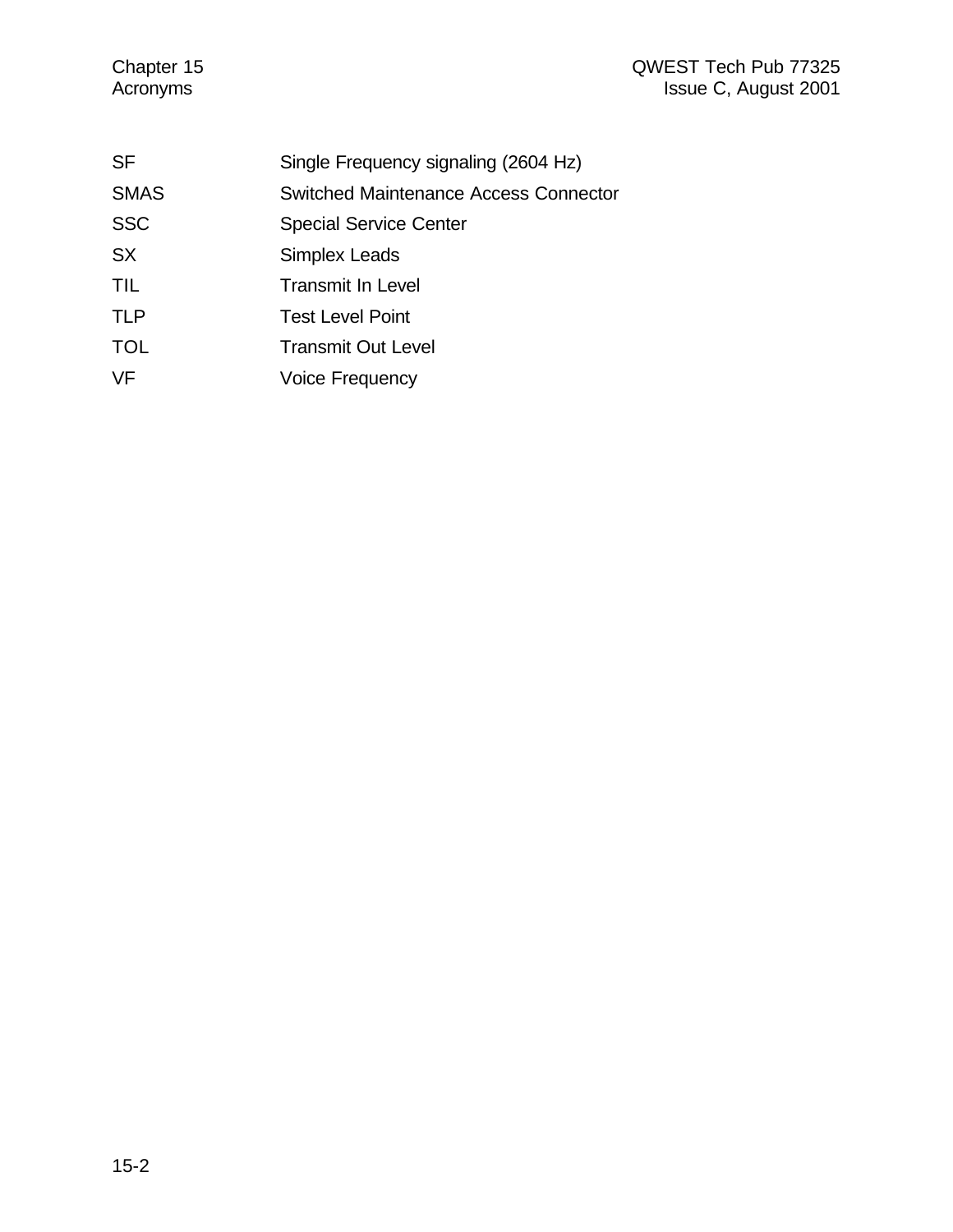# **Chapter and Section Page**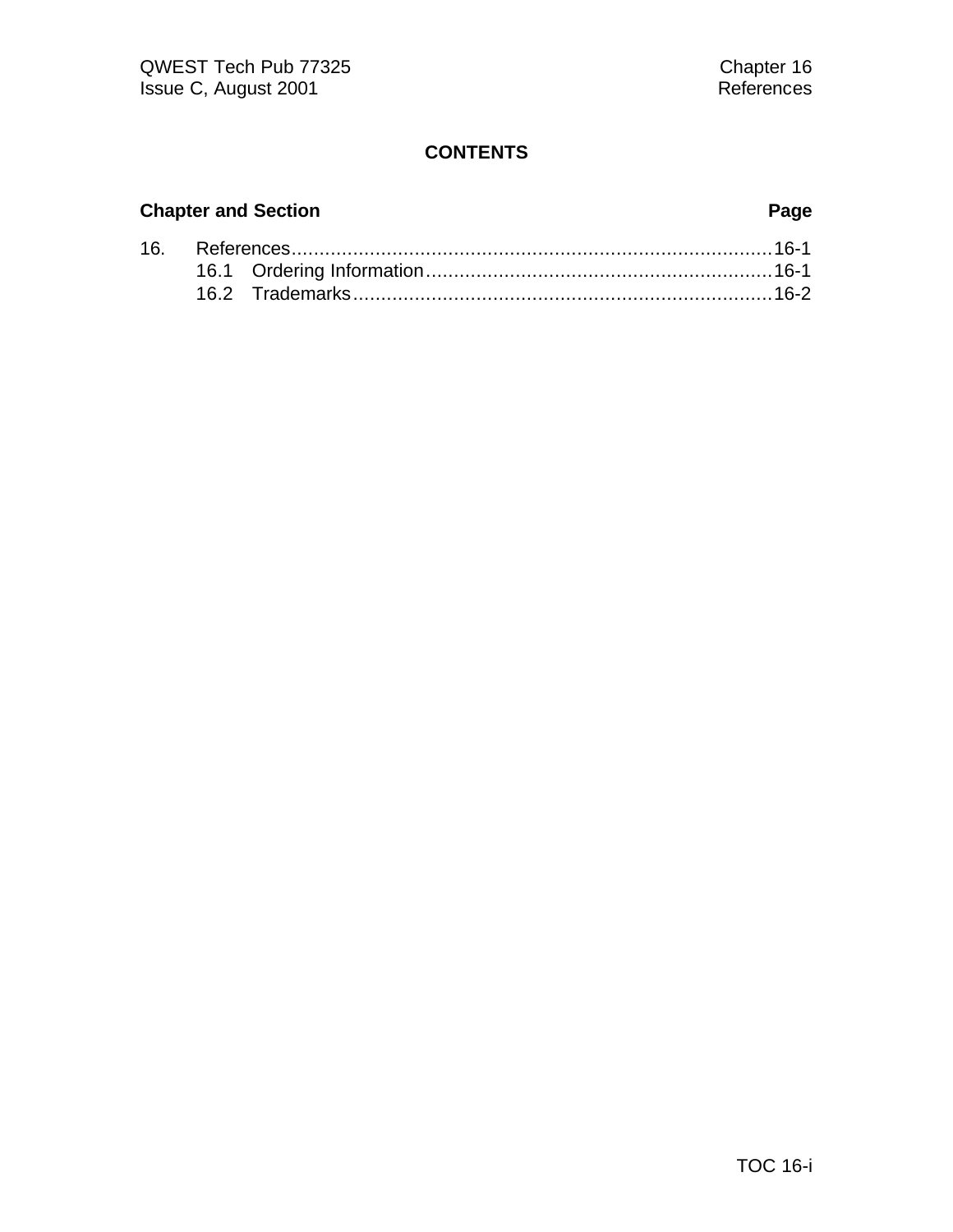#### **16. References**

#### **16.1 Ordering Information**

All documents are subject to change and their citation in this document reflects the most current information available at the time of printing. Readers are advised to check status and availability of all documents.

Those who are not QWEST employees may order;

American National Standards Institute (ANSI) documents from:

American National Standards Institute Attn: Customer Service 11 West 42nd Street New York, NY 10036 Phone: (212) 642-4900 Fax: (212) 302-1286

ANSI has a catalog available which describes their publications.

Telcordia documents from:

Telcordia Customer Relations 8 Corporate Place, PYA 3A-184 Piscataway, NJ 08854-4156 Fax: (908) 336-2559 Phone: (800) 521-CORE (2673) (U.S. and Canada) Phone: (908) 699-5800 (Others) Web: www.telcordia.com

QWEST Technical Publications from:

http://www/qwest.com/techpub

IEEE Documents may be obtained from:

Institute of Electrical and Electronics Engineers, Inc. 345 East 47th Street New York, NY 10017-2394